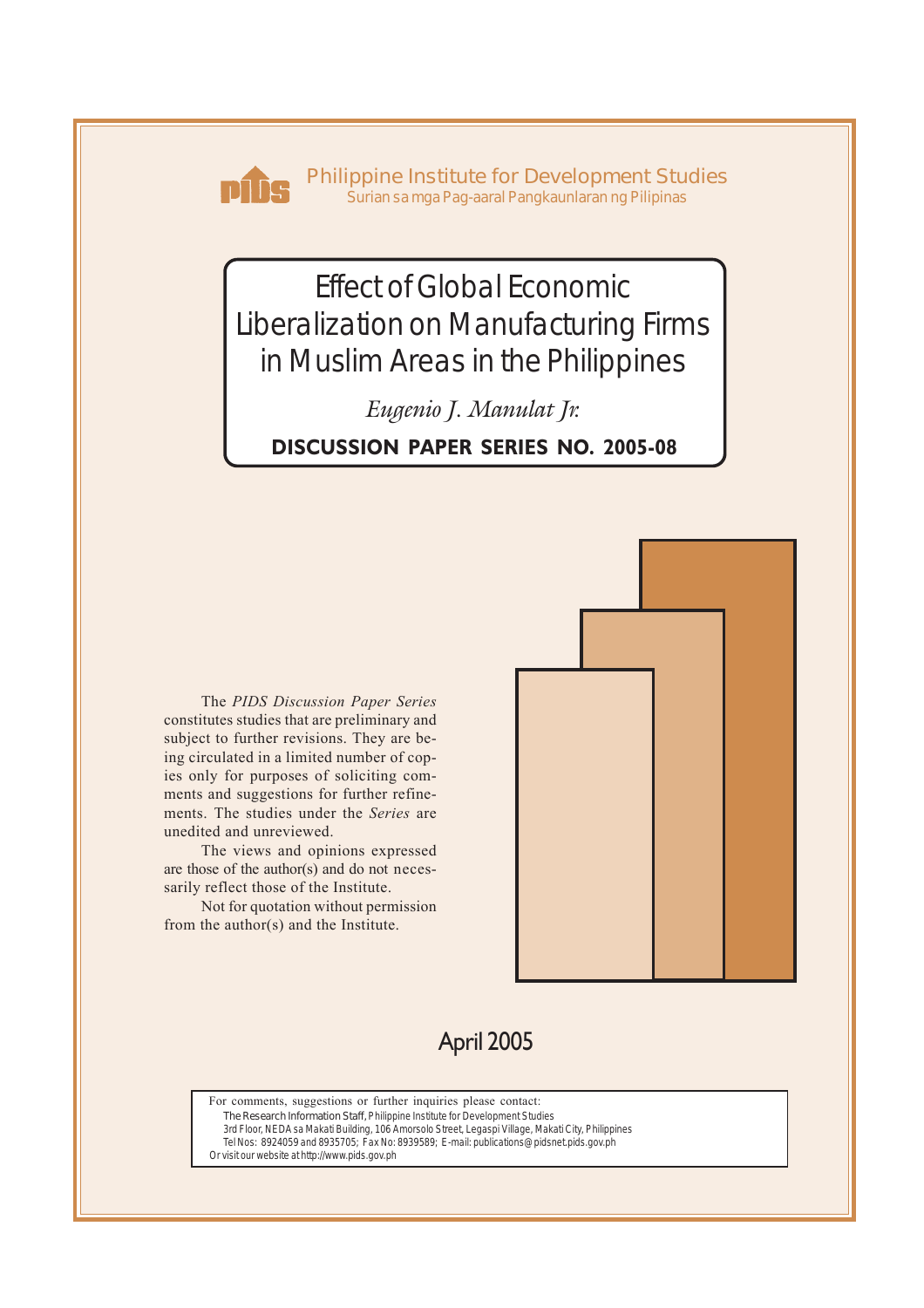## **EFFECT OF GLOBAL ECONOMIC LIBERALIZATION ON MANUFACTURING FIRMS IN MUSLIM AREAS IN THE PHILIPPINES**

A Research Submitted to The Philippine APEC Study Center Network Philippine Institute for Development Studies NEDA sa Makati Building, 106 Amorsolo Street Legaspi Village, Makati City

> EUGENIO J. MANULAT, JR., MBA Researcher Mindanao State University

> > October 2004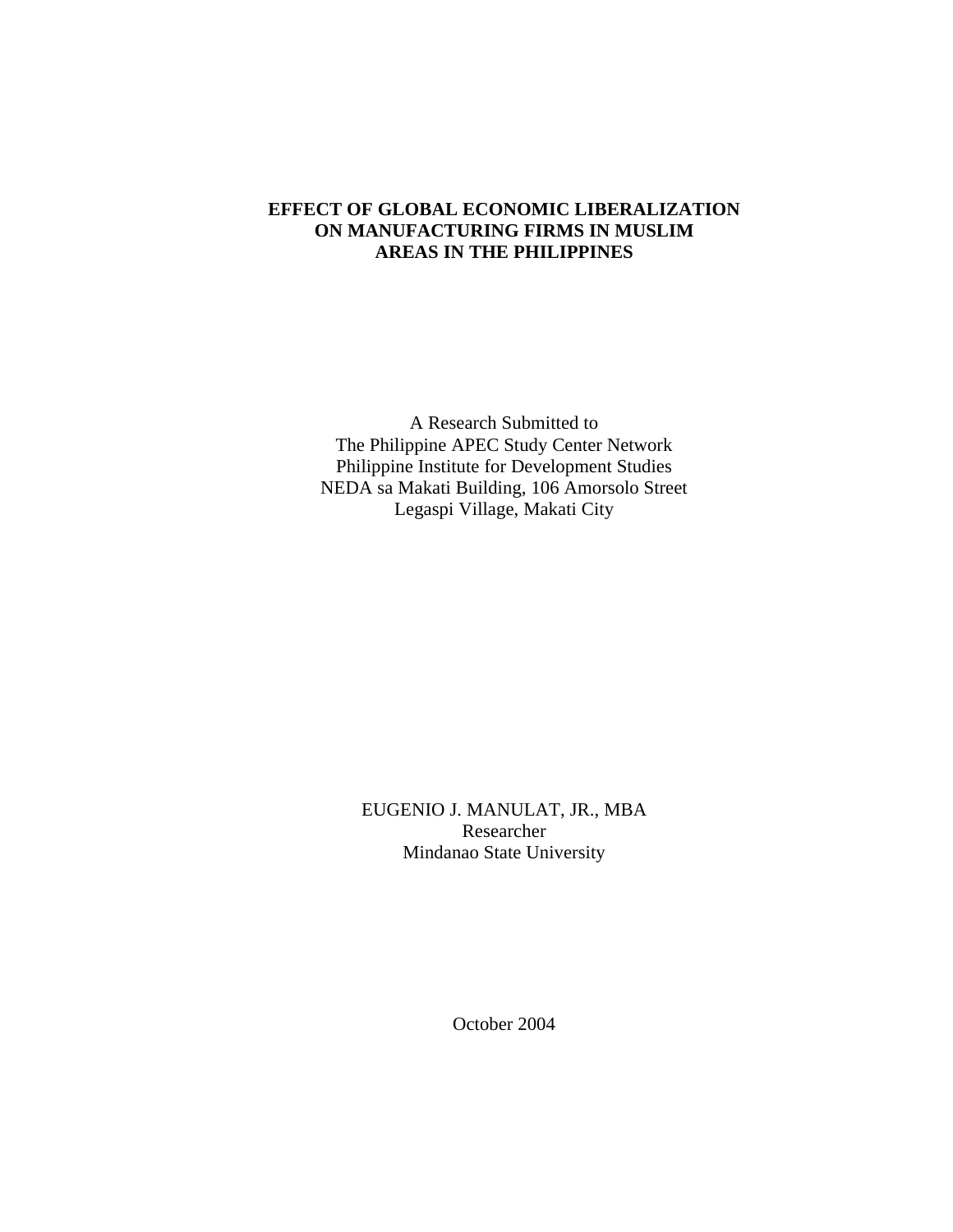#### **ACKNOWLEDGMENTS**

 The researcher would like to extend his heartfelt thanks and profound gratitude to the following people who, in one way or another, have extended their kind help and support in this endeavor.

 The respondent-owners of manufacturing firms in the cities of Basilan, Cotabato, Davao, General Santos City, Iligan, Marawi and Zamboanga, and the provinces of Jolo and Tawi-Tawi, who cooperated in answering the questionnaires.

 The management and staff of the Philippine APEC Study Center Network-Philippine Institute for Development Studies (PASCN-PIDS) for the research grant awarded to the researcher, and for the invaluable guidance and suggestions to the improvement of the paper, and especially the patience accorded to the researcher.

 Prof. Eddie Ali, Chancellor, Mindanao State University, Tawi-Tawi, and Prof. Asjada Kiram, Chancellor/Officer-in-Charge, Mindanao State University; the Regional Director, Office of Muslim Affairs, Region IX, Zamboanga City; and the Provincial Director, Office of Muslim Affairs, Basilan City for facilitating the field researchers.

Dr. Camar A. Umpa, President, Mindanao State University System, Marawi City.

 Dr. Habib W. Macaayong, College of Public Affairs, and Dr. Ali B. Panda, College of King Faisal Center for Islamic and Arabic Studies, Mindanao State University, Marawi City, co-researchers, for their valuable insights, suggestions, and comments.

 Research assistants: Laidah G. Matuan, Asnaha Dimaayao, Nor-Ainun Pagayocan, Tohami D. Mortaba, Faidah U. Cayongcat, and Forester Mamintal Papaladun of Iligan City.

Fe and Beverly Gene for the patience, encouragement, and understanding.

 And most of all, to the Almighty Father, for the blessings and wisdom bestowed him.

EJM, Jr.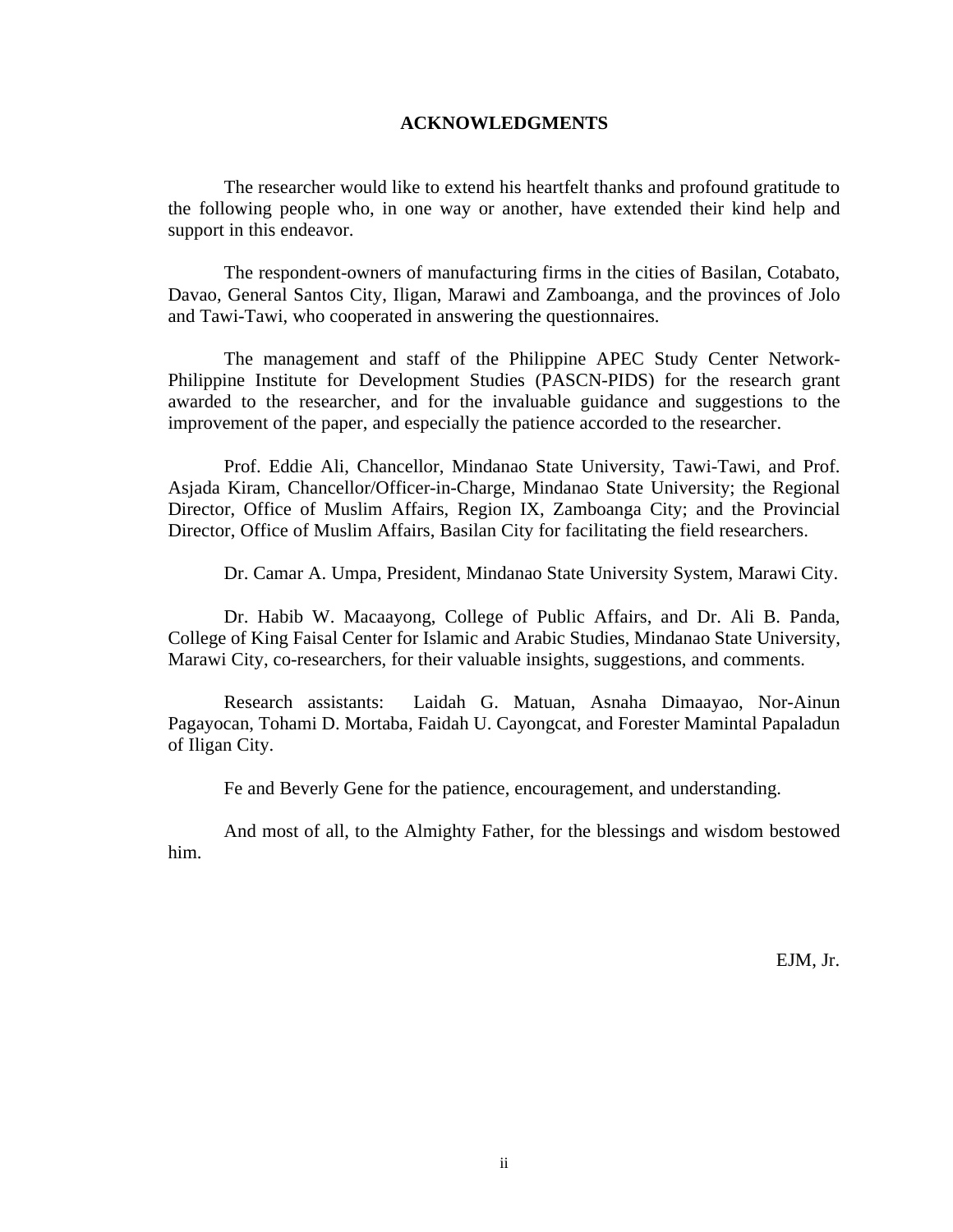## **TABLE OF CONTENTS**

Page **Page** 

| <b>ACKNOWLEDGMENTS</b> |                                                                                                                                                                                                                                 |                                                   |  |  |
|------------------------|---------------------------------------------------------------------------------------------------------------------------------------------------------------------------------------------------------------------------------|---------------------------------------------------|--|--|
| <b>LIST OF TABLES</b>  |                                                                                                                                                                                                                                 |                                                   |  |  |
| LIST OF FIGURE         |                                                                                                                                                                                                                                 |                                                   |  |  |
| <b>ABSTRACT</b>        |                                                                                                                                                                                                                                 | vi                                                |  |  |
|                        | <b>EXECUTIVE SUMMARY</b>                                                                                                                                                                                                        | vii                                               |  |  |
| <b>CHAPTER</b>         |                                                                                                                                                                                                                                 |                                                   |  |  |
| I.                     | <b>INTRODUCTION</b><br><b>Theoretical Background</b><br><b>Statement of the Problem</b><br>Objectives of the Study<br>Significance of the Study<br>Scope and Limitations of the Study<br><b>Operational Definition of Terms</b> | 1<br>$\overline{2}$<br>17<br>17<br>18<br>19<br>19 |  |  |
| II.                    | RESEARCH METHODOLOGY                                                                                                                                                                                                            | 20                                                |  |  |
|                        | <b>Research Design</b><br><b>Research Environment</b><br>Respondents of the Study<br><b>Sampling Procedure</b><br><b>Research Instrument</b><br><b>Data Collection Procedure</b><br><b>Statistical Treatment of Data</b>        | 21<br>21<br>21<br>22<br>22<br>22<br>23            |  |  |
| III.                   | PRESENTATION, ANALYSIS AND<br>PRESENTATION OF DATA                                                                                                                                                                              | 24                                                |  |  |
| IV.                    | SUMMARY, IMPLICATION AND RECOMMENDATION                                                                                                                                                                                         | 52                                                |  |  |
|                        | <b>Summary of Findings</b><br>Implications<br>Recommendations                                                                                                                                                                   | 53<br>58<br>59                                    |  |  |
| <b>BIBLIOGRAPHY</b>    |                                                                                                                                                                                                                                 | 61                                                |  |  |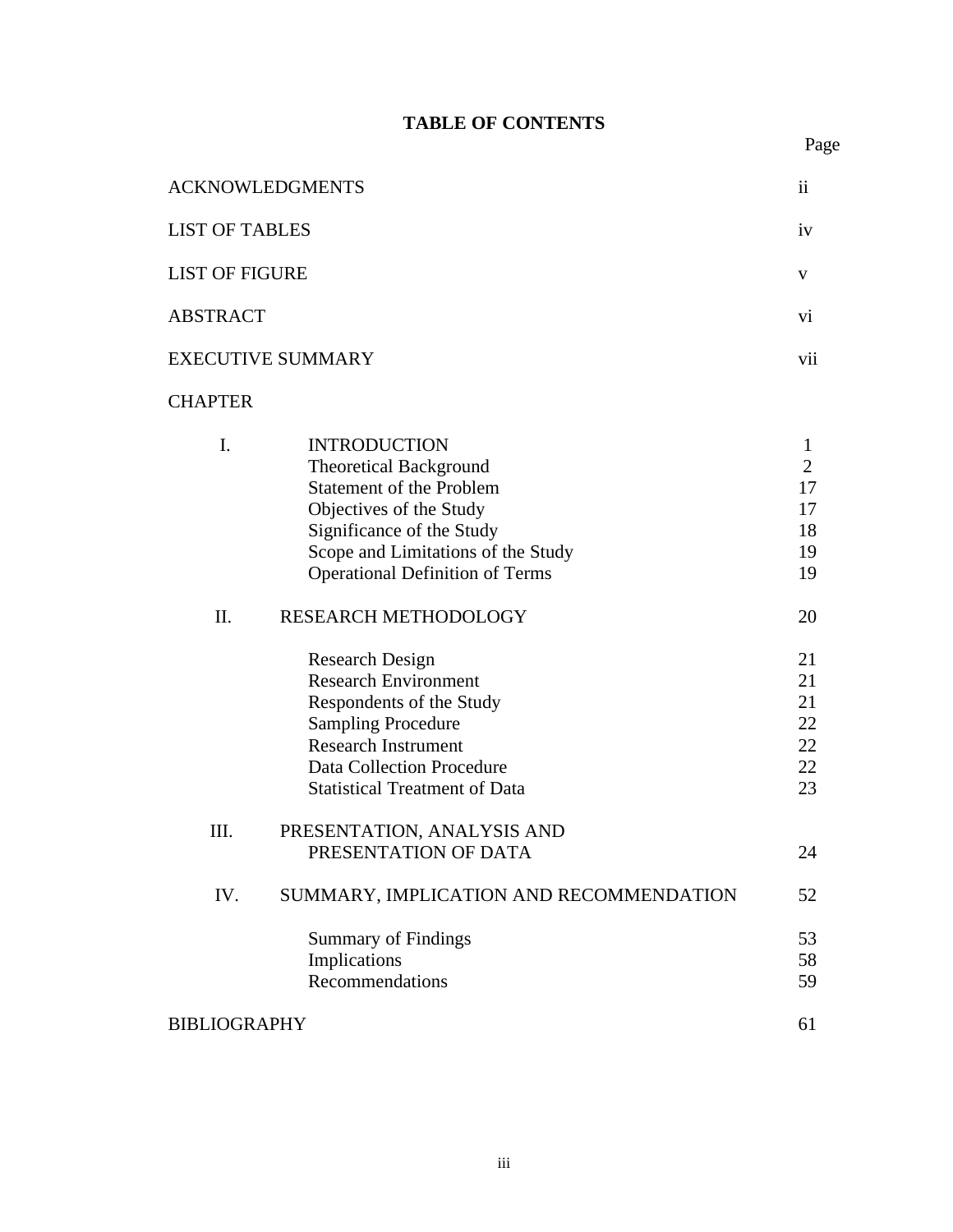## **LIST OF TABLES**

|     | Table 1. Population and Classification of Respondents                          | 21 |
|-----|--------------------------------------------------------------------------------|----|
|     | 2. Manufacturing Firms' Number of Years in Operation                           | 24 |
|     | 3. Form Ownership                                                              | 25 |
|     | 4. Initial and Present Capitalization of Manufacturing Firms                   | 26 |
|     | 5. Source/s of Capitalization                                                  | 27 |
|     | 6. Products Manufactured by Manufacturing Firms                                | 28 |
|     | 7. Source of Raw Materials of Manufacturing Firms                              | 29 |
|     | 8. Product Distribution                                                        | 29 |
|     | 9. Respondents' Awareness on Global Economic Liberalization                    | 30 |
|     | 10. Whether Liberalization Has Affected Manufacturing Firms                    | 30 |
|     | 11. Enhancing Effects of Liberalization                                        | 32 |
|     | 12. Adverse Effects of Liberalization                                          | 35 |
|     | 13. Actions/Adjustments Taken to Alleviate Adverse Effect of<br>Liberalization | 37 |
|     | 14. Access to Government Support by Respondents                                | 38 |
|     | 15. Adequacy of Access to Government Support                                   | 39 |
| 16. | Government Agencies Providing Support to Manufacturing Firms                   | 40 |
|     | 17. Access to Foreign Support by Manufacturing Firms                           | 41 |
|     | 18. Adequacy of Access to Foreign Support                                      | 42 |
|     | 19. Country that Provides Support to Manufacturing Firms                       | 43 |
|     | 20. Access to Direct Deal With Foreigners                                      | 44 |
|     | 21. Problems Encountered by the Respondents                                    | 47 |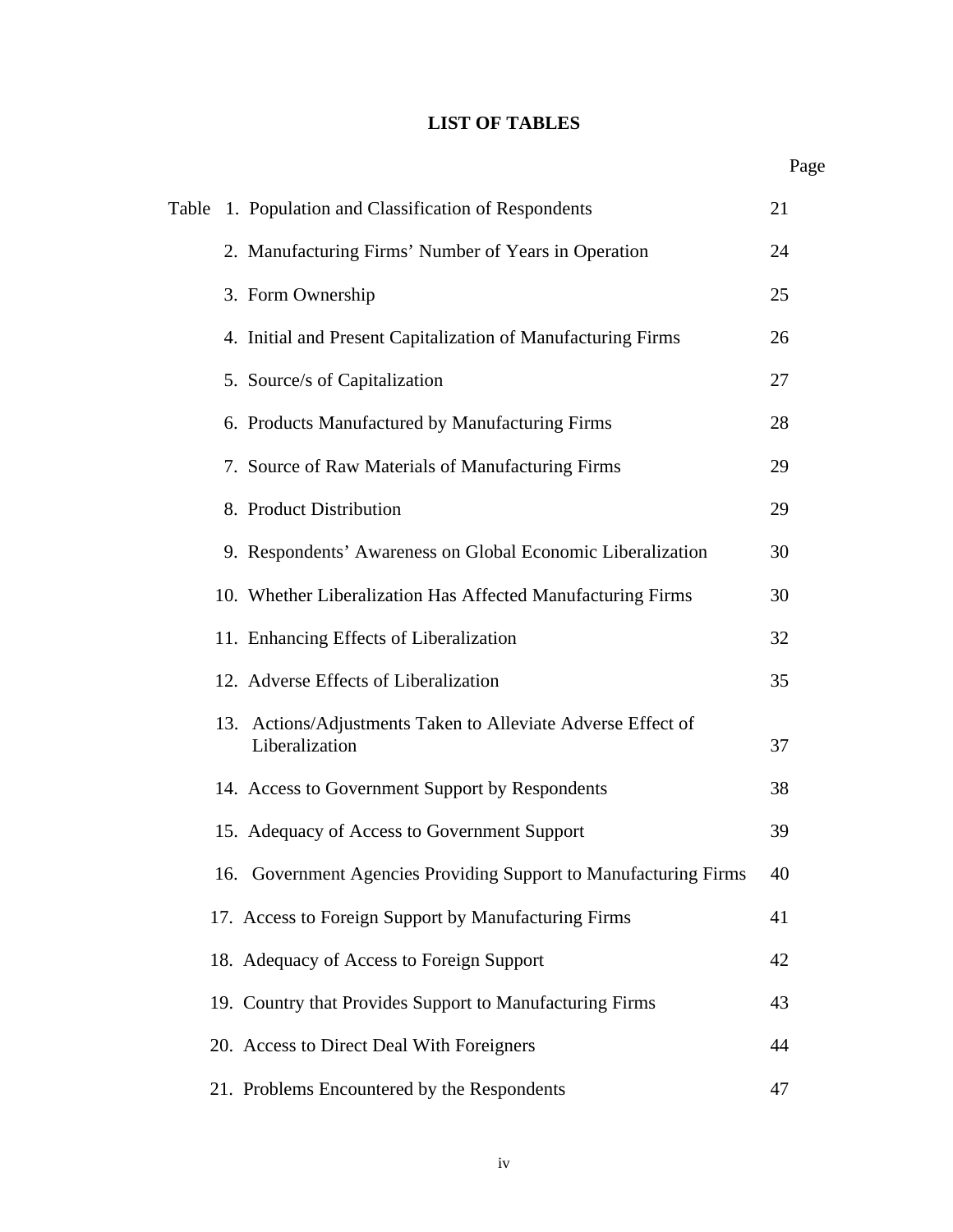## **LIST OF FIGURE**

Page **Page**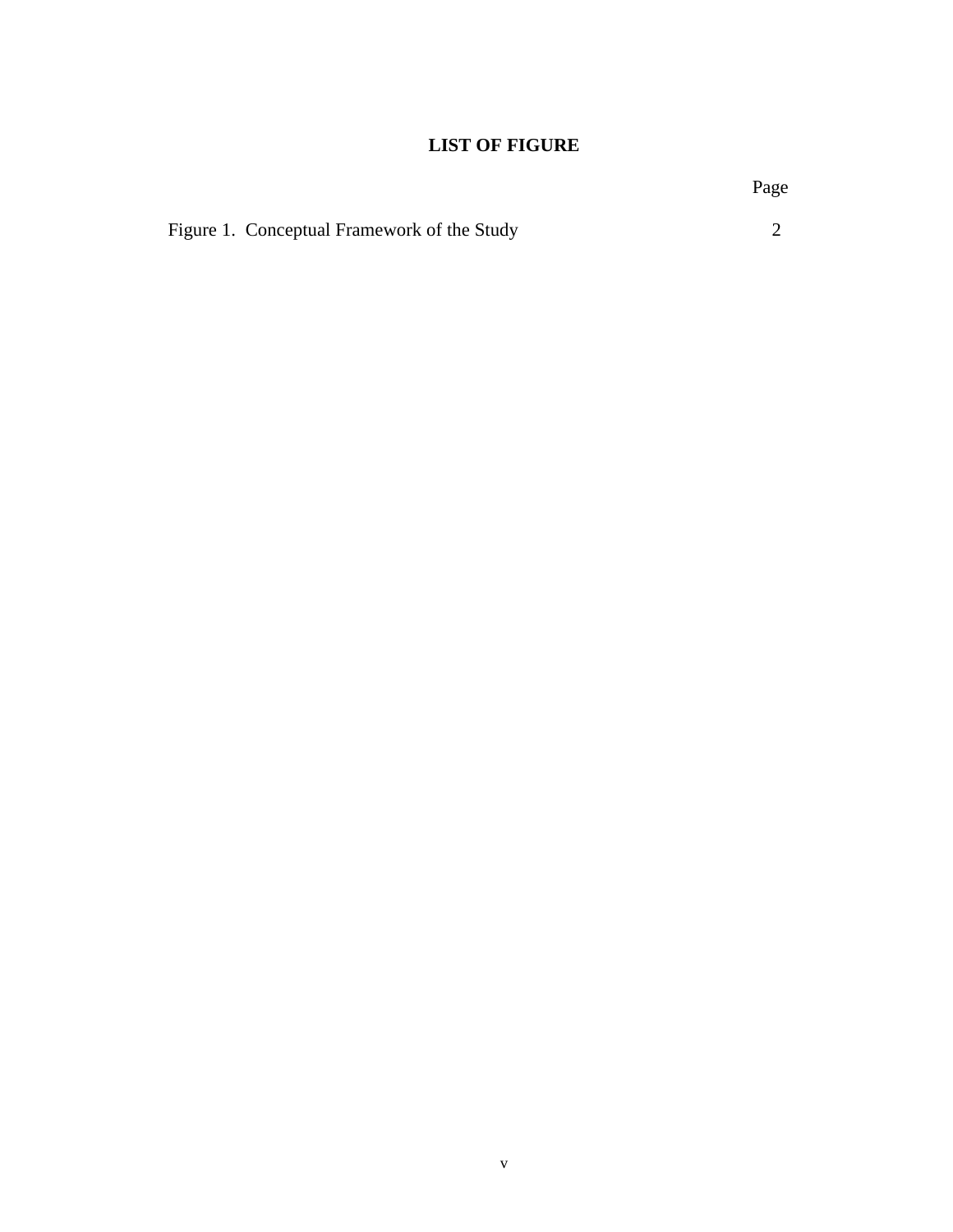#### **Abstract**

The study aimed at determining the effects of global economic liberalization on manufacturing industries in Muslim areas in the Philippines. A total of 103 respondents/ manufacturers of the different manufacturing firms, who were either indirectly or directly involved in export or import business were the targets for the study. Majority of the respondents were aware of the liberalization process taking place and adjustments were taken by most manufacturing industries in the Muslim areas in the Philippines to counteract the negative effects of globalization. But further intervention should be made to enhance and support the manufacturing industries in the Muslim areas. Among them are resolution of the peace and order situation, credit facilitation, technical assistance, market access abroad, tax reduction and lower tariffs, and infrastructure facilities.

Keywords: economic liberalization, Muslim industries/manufacturers, Islamic economy.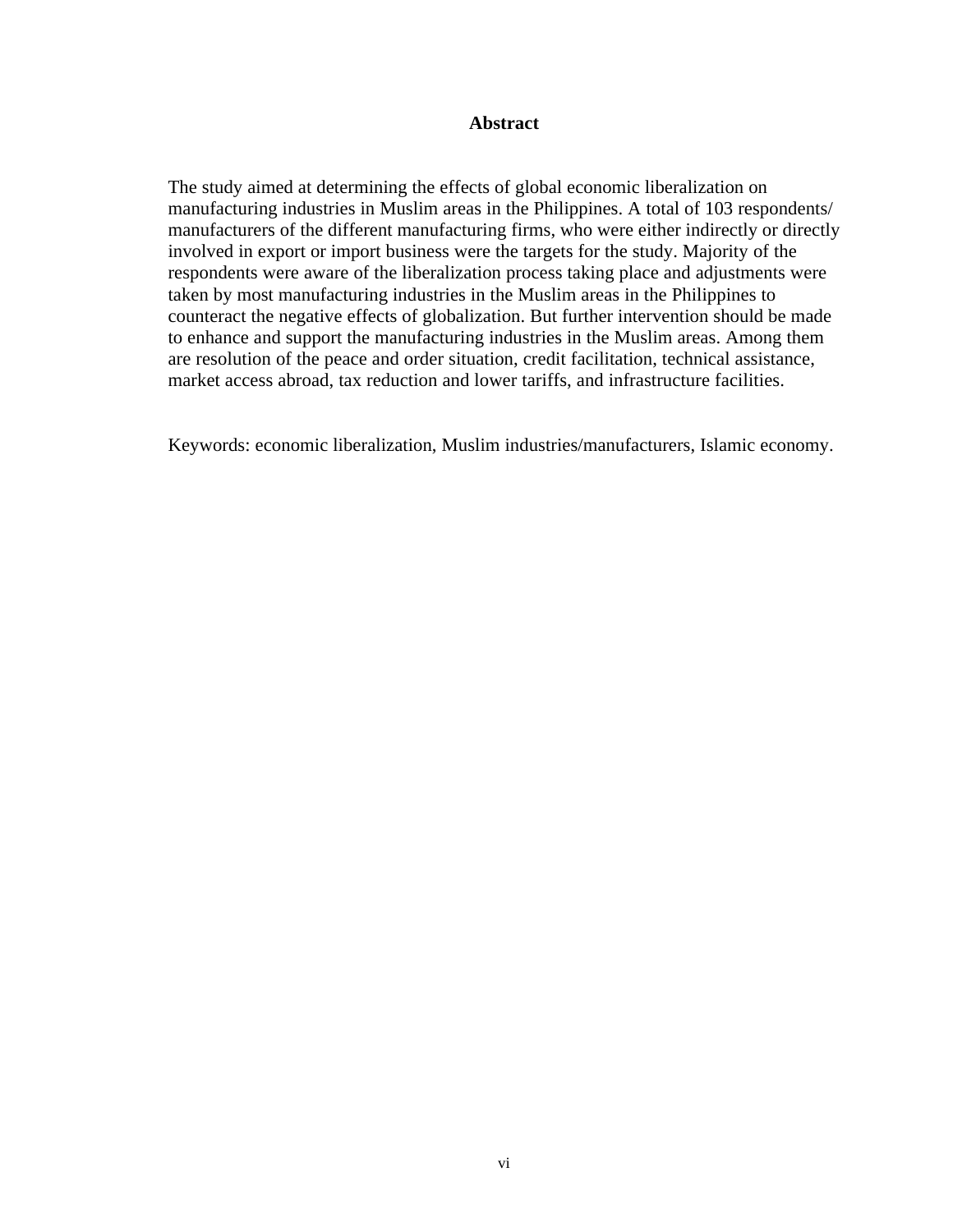## **Executive Summary**

The study was conducted to determine the effect of global economic liberalization on manufacturing industries in Muslim areas in the Philippines.

The study focused on the following specific objectives:

- 1. To describe the profile of manufacturing firms in terms of name of establishment, number of years in operation, form ownership, initial and present capitalization, source of capital, products manufactured, sources of raw materials for production, and product distribution.
- 2. To examine the effect of global economic liberalization on manufacturing industries in Muslim areas, particularly on capitalization and ownership, production, marketing, profitability, and participation in the global trend;
- 3. To ascertain whether owner-manufacturer have adequate access to global industrial development facilities in terms of government support and foreign support;
- 4. To identify problems that hinders the participation and progress of businessmen in global trade and investment;
- 5. To identify solutions to the problems, as suggested by the respondents; and
- 6. To come up with policy recommendations with implications on the development of manufacturing industries in the APEC region.

## Summary of Findings

The succeeding sections are the findings of the study.

## I. PROFILE OF MANUFACTURING FIRMS

- 1. With regards to the name of establishments, not a single respondent indicated the name of his establishment.
- 2. As to the number of years in operation, twenty-nine or 28.16 percent of the manufacturing firms have been in operation between 6-10 years; twenty-five or 24.27 percent are between 11-15 years; eighteen or 17.48 percent are between 0- 5 years closely followed by seventeen or 16.50 percent between 16-20 years. Only few manufacturing firms have been in operation for 21 years and above.
- 3. As to the form of ownership of the firms, more than one-half (64%) of the manufacturing firms are corporation; sixteen or 15.53 percent are sole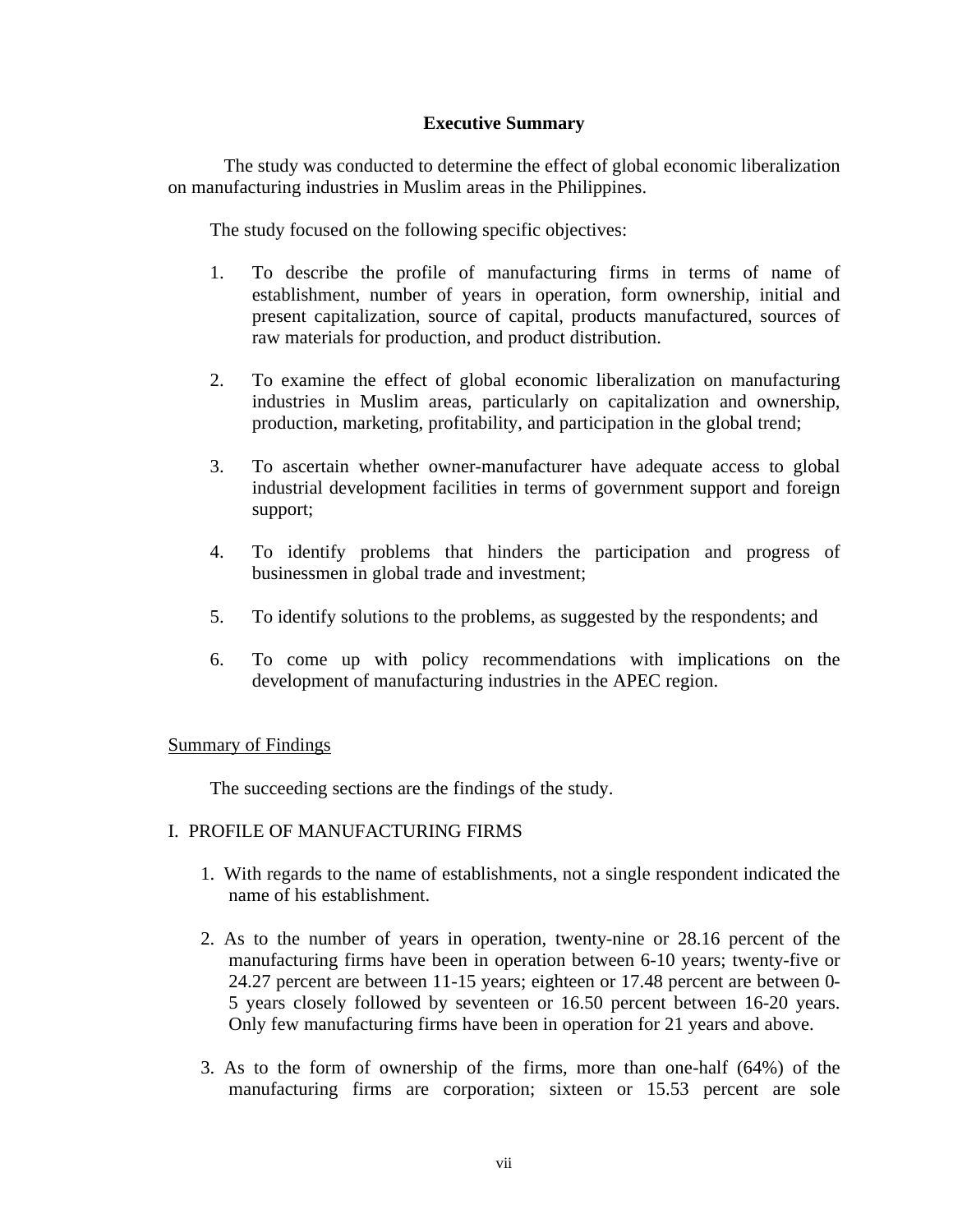proprietorship; thirteen or 12.62 percent are partnership. Only seven or 6.80 percent are cooperatives, and three or 2.91 percent are corporations with foreign investors.

- 4. On the initial capitalization, a little more than 50 percent had an initial capitalization of P150,000 and below. This is followed by twenty-two or 21.36 percent above P150,000-P1.5M; fifteen or 14.56 percent above P1.5M-P15M. Eight or 7.77 percent are above P15M-P60M; and only three or 2.91 percent had an initial capitalization of above P60 million. With respect to present capitalization, forty-two or 40.78 percent have above P150,000-P15M followed by thirty-one or 30.10 percent P150,000 and below; fourteen or 13.59 percent are above P15M-P60M, thirteen or 12.62 percent above P1.5-P15M; and only three or 2.91 percent have maintain their initial capitalization of above P60 million.
- 5. As to source of capitalization, majority of the manufacturing firms (86.41%) had family, friends or relatives as their major sources of capital followed by banking institutions (80.58%); personal money (74.76%); incorporators' contribution (33.01%); and only few mentioned cooperative members contribution, from foreign partners; and five or 4.85 percent did not specify their source of capitalization.
- 6. With regards to products manufactured, the first five exportable product manufactured by the manufacturing firms are furniture and fixtures (11.65%; bags, RTWs and textiles (9.71%); candy and fruit preserves, and copra solvent, pellet and oil (7.77%); canned goods, and chemical products (6.80%); and dried sea weeds and fresh tuna fish (5.80%). Only few manufacturing firms manufacture non-exportable products.
- 7. On sources of raw materials, all manufacturing firms (100%) have local source, and seventy-one or 68.93 percent import their raw materials.
- 8. As with product distribution, majority of the manufacturing firms (86.41%) distribute their products in the domestic market; nine or 8.74 percent distribute products both in the domestic and international markets; and only few (4.85%) in the international market.

## II. EFFECT OF GLOBAL ECONOMIC LIBERALIZATION

- 1. On awareness of respondents, a great majority (87.38%) of the respondents were aware, while thirteen or 12.62 percent were not aware.
- 2. Whether liberalization affected manufacturing firms, seventy-nine or 76.70 percent were affected and twenty-four or 23.30 percent were not affected.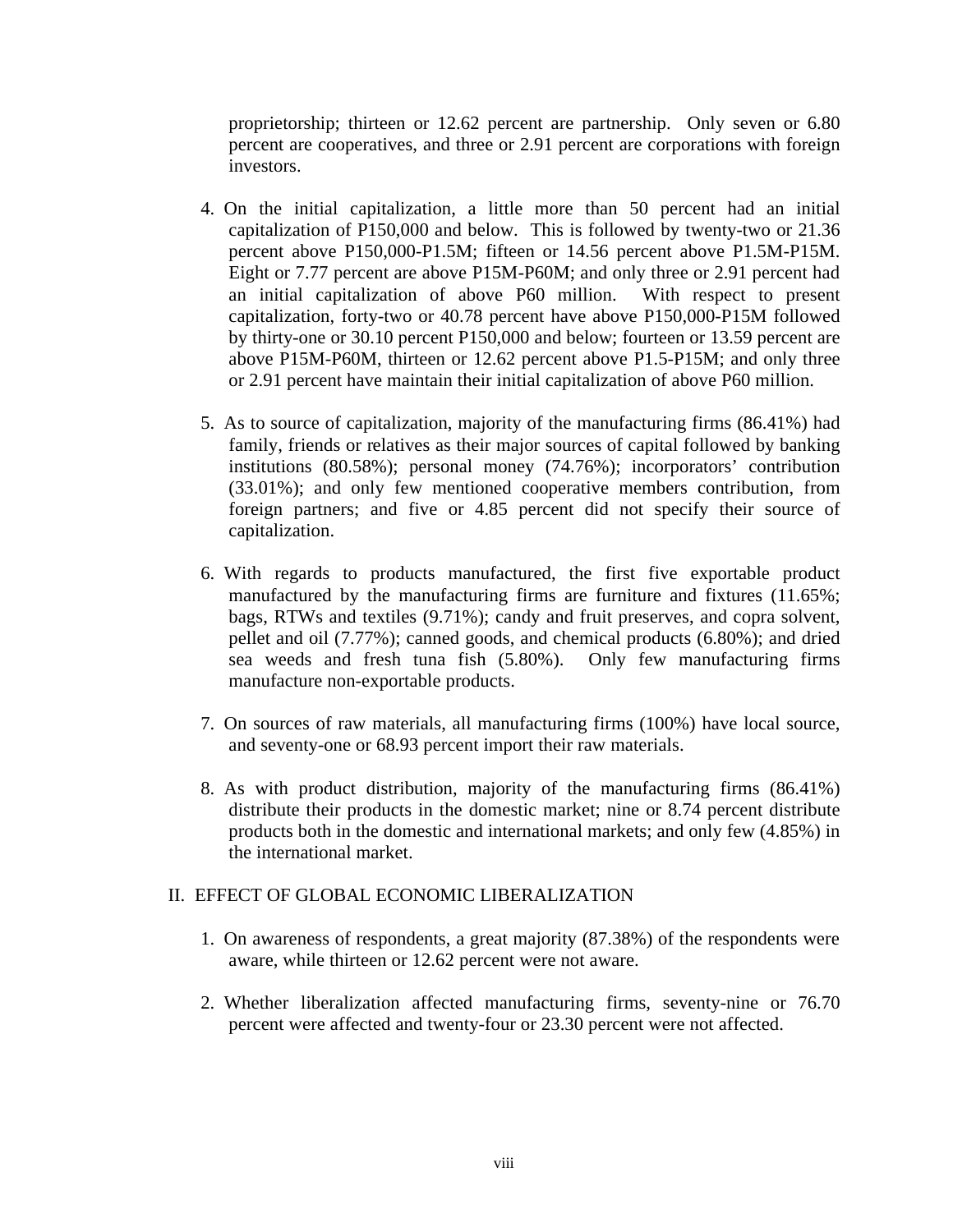- 3. As to the effect of liberalization, in general, the enhancing effect was rated moderate with the mean 2.88, while the adverse effect was also rated moderate with the mean of 2.76.
- 4. On the actions or adjustments taken by the respondents to alleviate the adverse effect of liberalization, the identified actions or adjustments in rank order are: (1) improved management capability, borrowed funds from financial institutions, and improved product quality; (2) sourced imported raw materials in the domestic market; (3) invited interested individuals to invest in the business; (4) improved productivity and efficiency; (5) reviewed existing marketing policies and strategies; (6) sent company personnel to training, seminars etc.; (7) established foreign markets and tied-up with foreign businessmen; (8) created own suppliers for materials needed in production; (9) acquired new technology and better facilities; (10) created more domestic markets for the product; (11) made price adjustments/intensified promotional activities; (12) hired consultants or sought for government assistance; (13) traded local products with imported products; and (14) entered in the global competition/market.

## III. ACCESS TO FACILITIES

- 1. Access to government support, a little more than 50 percent had no access, while forty-nine or 47.57 percent had access.
- 2. Adequacy of access to government support, in general, it was rated inadequate by the respondents with the mean of 2.33.
- 3. As to government agencies who provided support to manufacturing firms, the agencies in rank order are: (1) Bureau of Customs; (2) Department of Trade and Industry; (3) Technology and Livelihood Research Center; (4) Department of Science and Technology; (5) Philippine National Bank; (6) Bureau of Food and Drug Administration; (7) Landbank of the Philippines; (8) Bureau of fishery and Aquatic Resources; (9) Department of Agriculture; (10) Philippine Coconut Authority; (11) Philippine Ports Authority; (12) Department of Environment and Natural Resources; and the Philippine Information Agency.
- 4. As with access to foreign support, sixty-seven or 65.05 percent had no access, while thirty-six or 34.95 percent had access.
- 5. On the adequacy of access to foreign support, the respondents, in general rated somewhat adequate with the mean of 2.62.
- 6. As to countries that have provided support to manufacturing firms, the respondents indicated in rank order the following: (1) United States and Malaysia; (2) Japan; (3) Korea and Indonesia; and (4) The Netherlands, France, Switzerland, Nigeria, Africa, China, Singapore, Belgium, and Canada.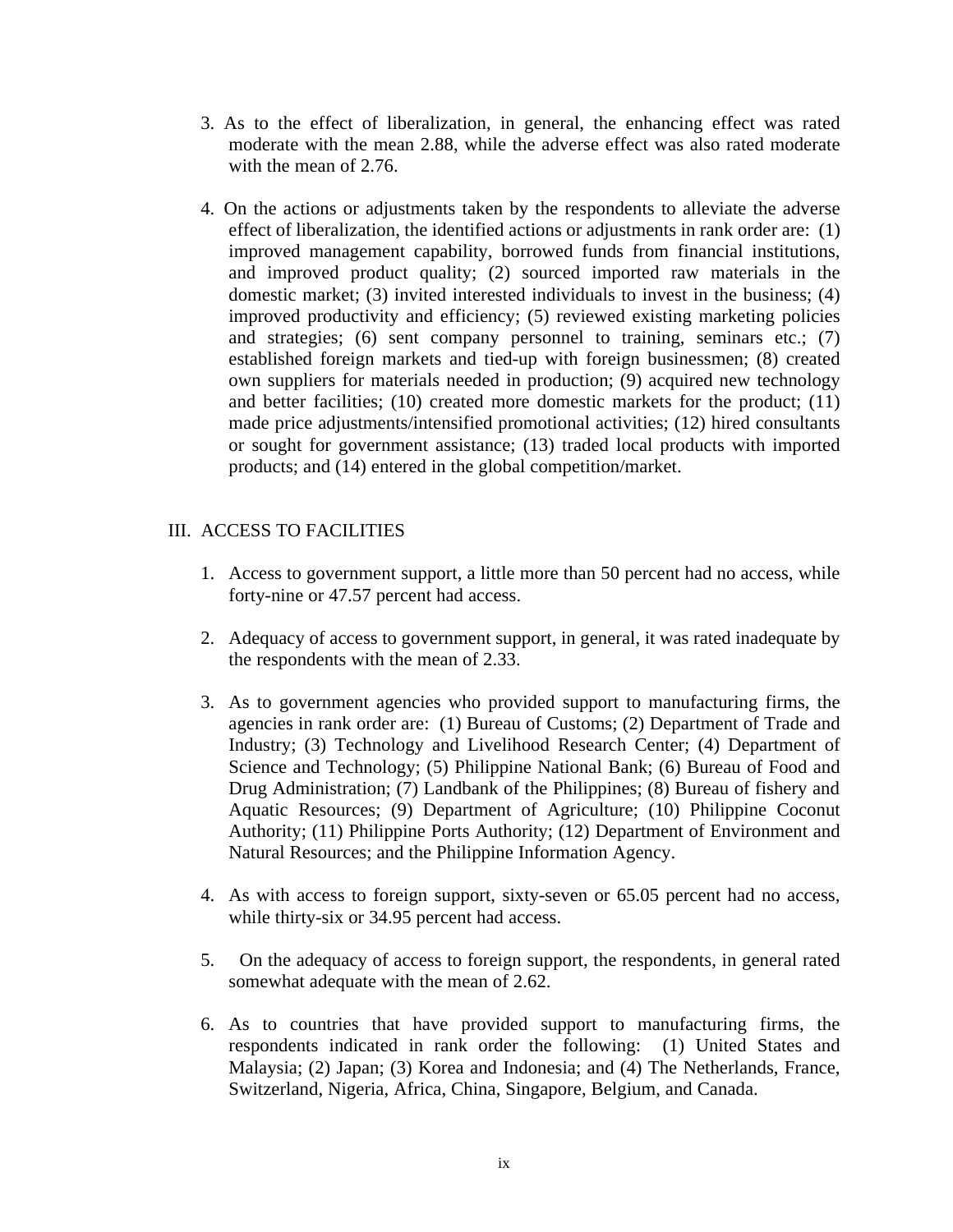- 7. On access to direct deal with foreign traders, seventy-three or 73.73 percent had no access, while twenty-six had access.
- 8. Actions taken by manufacturing firms to improve their access to facilities, the respondents provided the following:
	- a. On government support:
- a.1. On taxes and tariffs, the respondents reported that the government should, through the Bureau of Customs, reduce or soften more the tax and tariffs imposed on imported goods and raw materials used in the manufacturing/production of finished products, and the tax (export) imposed on products to be exported.
- a.2. As to financial assistance, the respondents indicated that the government should provide financial assistance in terms of loans with lesser requirements and lower interests in loans. Also, the respondents reported that the government should put up or establish more government banks for them to choose and easy access.
- a.3. With regards to technical assistance and product development, the respondents reported that the government should provide such assistance. In their report, aside from the Department of Trade and Industry, there are no other government agencies that extend assistance in their production and product development.
- a.4. On market promotion, the respondents reported that they were not able to avail assistance from the government, except that of the Department of Trade and Industry. However, its market promotion assistance is mainly focused in the domestic market.
- B. On foreign support:
- b.1 On foreign customs and tariff policies, the respondents reported that they leave this matter to the government to negotiate with other countries.
- b.2 With regards to financial assistance, the respondents indicated that bigger capital investment, better quality products, better production method and technology adopted, would entice foreign investors to invest with them, and financial assistance would likely to come in th form of investment.
- b.3 As with technical assistance, the respondents indicated that they need the help of the government, other than the technical assistance it provided, to help find foreign experts in order that their production and production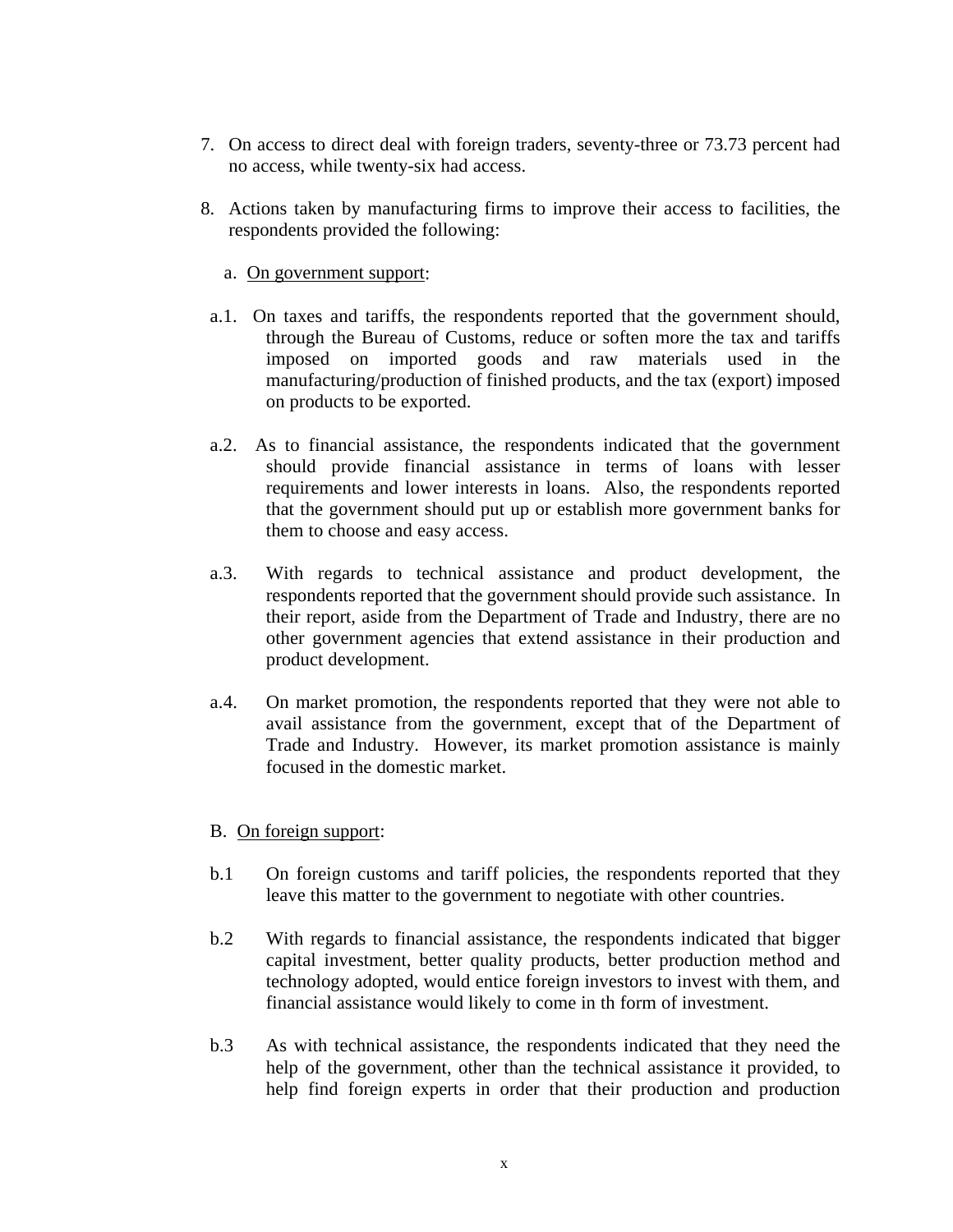method used would be enhanced including the skills and capabilities attached to it.

- b.4 With regards to promotion, the respondents aired that the government should help manufacturers find foreign business partners or distributors who can distribute their products.
- b.5 On facilitation from abroad, the respondents reported that the government should also assist in finding foreign facilitators of their products similar to market promotion abroad.

## IV. PROBLEMS HINDERING PARTICIPATION

- 1. Whether the participation of the respondents in global industrial development process was hindered by problems, all respondents (100%) reported positive responses.
- 2. On problems encountered by manufacturing firms, the respondents reported in rank order the following: (1) peace and order and foreign exchange rate fluctuations; (2) difficulty of obtaining raw materials; (3) poor access to technology; (4) lack of capital; (5) lack of marketing know-how; (6) heavy competition within the industry and lack of support from the government; (7) lack of opportunity to actual deal with foreign traders; (8) poor access to information and lack of demand for the product; (9) lack of technical expertise; (10) poor infrastructure facilities; (11) lack of market abroad and difficulty of obtaining highly skilled workers; (12) poor communication facilities, conflict in cultural and religious values, and lack of managerial skill; and (13) lack of support from the local government.

## V. SOLUTIONS TO PROBLEMS

 The respondents (100%) suggested some solution to their problems and were arranged according to their degree importance:

- 1. The government should be resolve enough to contain or end the armed struggles in strife-torn areas in mainland Mindanao, Basilan, Jolo, and Tawi-Tawi so that peace and order may reign, and allow people to leave normal lives, business to continue and progress to the betterment of Muslim areas.
- 2. Establishment of more credit facilities like banks that grant loans at low interest rates, and does not require high value collaterals.
- 3. Provision of technical assistance to manufacturing firms in order to improve its production and production method, and the corresponding, appropriate skills needed.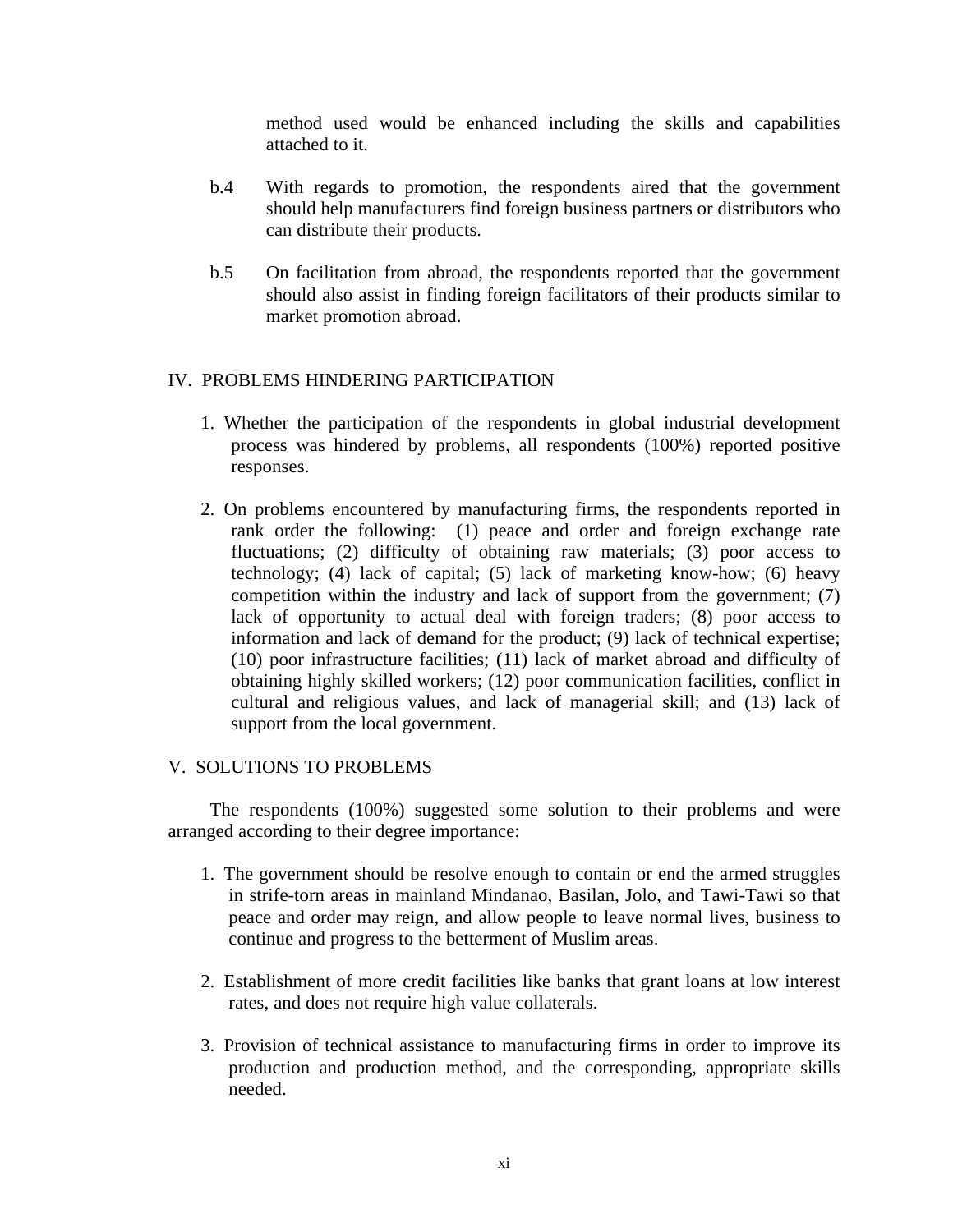- 4. The government should assist in facilitating the development of markets abroad as well as promotion of products.
- 5. The government should extend assistance in finding foreign investors to invest with the local manufacturing firms in Muslim areas thereby increasing their capital.
- 6. More reduction in taxes in finished products and lowering of tariffs on imported goods and raw materials.
- 7. Provide training, seminars, and workshops to employees as well as to owners/managers.
- 8. Improve communication and infrastructure facilities in Muslim areas.

#### Implications

- 1. Firms tend to fold up before they reach the age of five years. If the imputed stability of at least six years is true, then a great majority of the manufacturing firms in Muslim areas are past their critical stage. The rest still have to mellow as they struggle for survival in the world of manufacturing business.
- 2. It is common knowledge that many small businesses in the Philippines are started as sole proprietorship. After operating for some time, he invites or gets invited to form a partnership or a corporation. Manufacturing firms in Muslim areas are not exceptions, they, too, passed this stage. Corporation is formed in order to generate bigger capital required of manufacturing business.
- 3. The source of capital of manufacturing firms were derived from their families, friends, or relatives, banks, personal money, and contributors' contribution. Banks offer various types of credit. To avail loans some requisites must be met such as, collaterals, an agreement not to exceed a specific amount, the specific purpose of the loan, good credit reputation of the borrower, and the stability of business of the borrower, all of which are enough to convince the lender.
- 4. Liberalization has positive moderate effects, particularly in the enhancing effects, to a great majority of the respondents. However, liberalization also has negative moderate effects, particularly in the adverse effects, to few respondents.
- In either case, there is the need for the government to conduct a series of campaign and wide dissemination of information of what good liberalization can bring to manufacturing firms, and thereby encourage them to hasten their global participation and, eventually, in the global industrial development process.
- 5. Some manufacturing firms have access to government support program for global industrial development, but their access is inadequate. The government should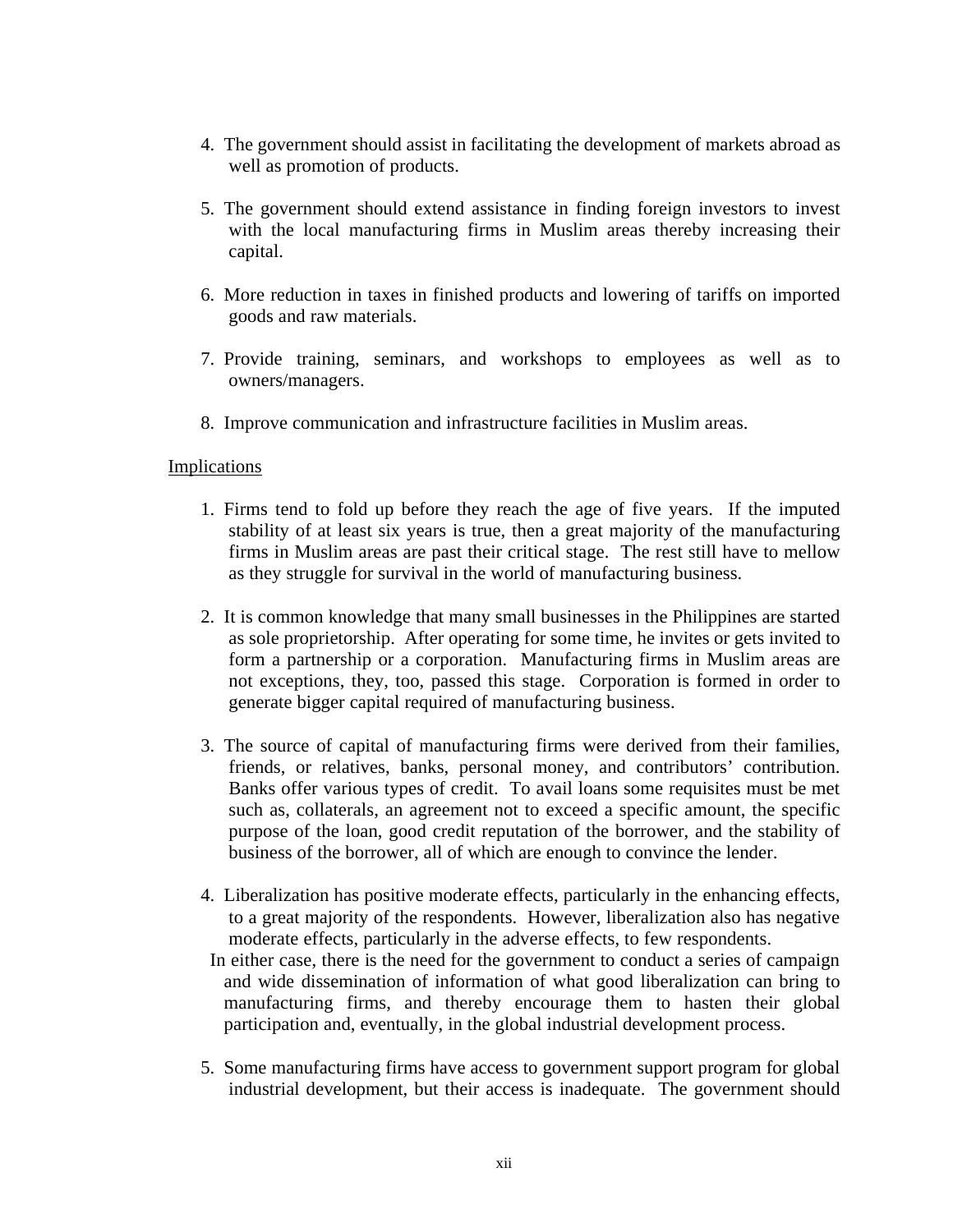improve and strengthen their support program through its appropriate agencies so that manufacturing firms can avail wider access and facilitation.

- 6. The manufacturers have somewhat known many agencies who, were tasked to promote and facilitate their participation in global trade. However, the agencies should continue to improve their information dissemination in order to attract more manufacturing firms to participate in the global trade and industrial development.
- 7. Manufacturing firms have access to foreign support, but their access in only somewhat adequate. It would be imperative for the government to facilitate improvement of their access to foreign support.
- 8. The manufacturing firms have few known countries that have provided them support. The government should improve their political and business relationships so as facilitation of support to manufacturing firms would be enhanced and more accessible.
- 9. A huge number of manufacturing firms have no access with foreign traders. There is the need for the national government to mediate by bringing together both the local manufacturing firms and the identified foreign traders. With this, it would promote and help develop good business relationships and understanding.
- 10. The participation of manufacturing firms is hindered by so many problems. The government should take cognizance of these problems and make it as basis in devising and development of strategies to alleviate, if not, lessen the problems hindering the participation of manufacturing firms in Muslim areas into the global industrial development.

#### Recommendations

 Based on the findings and implications of the study, the following recommendations are drawn:

- 1. The establishment of a branch of the Development Bank of the Philippines (DBP) in Marawi City. The nearest branch of the DBP is located in Iligan City. Manufacturers and other businessmen in Marawi City have to go down in Iligan City to transact their business.
- 2. The national government, through the "Bangko Sentral ng Pilipinas" (BSP) in consultation and coordination with some government agencies, should put up more banks, private or commercial banks, in Muslim areas so that manufacturing firms located therein can easily access and avail financing assistance and financial services. Likewise, Islamic banks should also be established in Muslim areas to cater to the financial requirements of Muslim manufacturers and other businessmen. With the establishment of Islamic banks, Muslim manufacturers,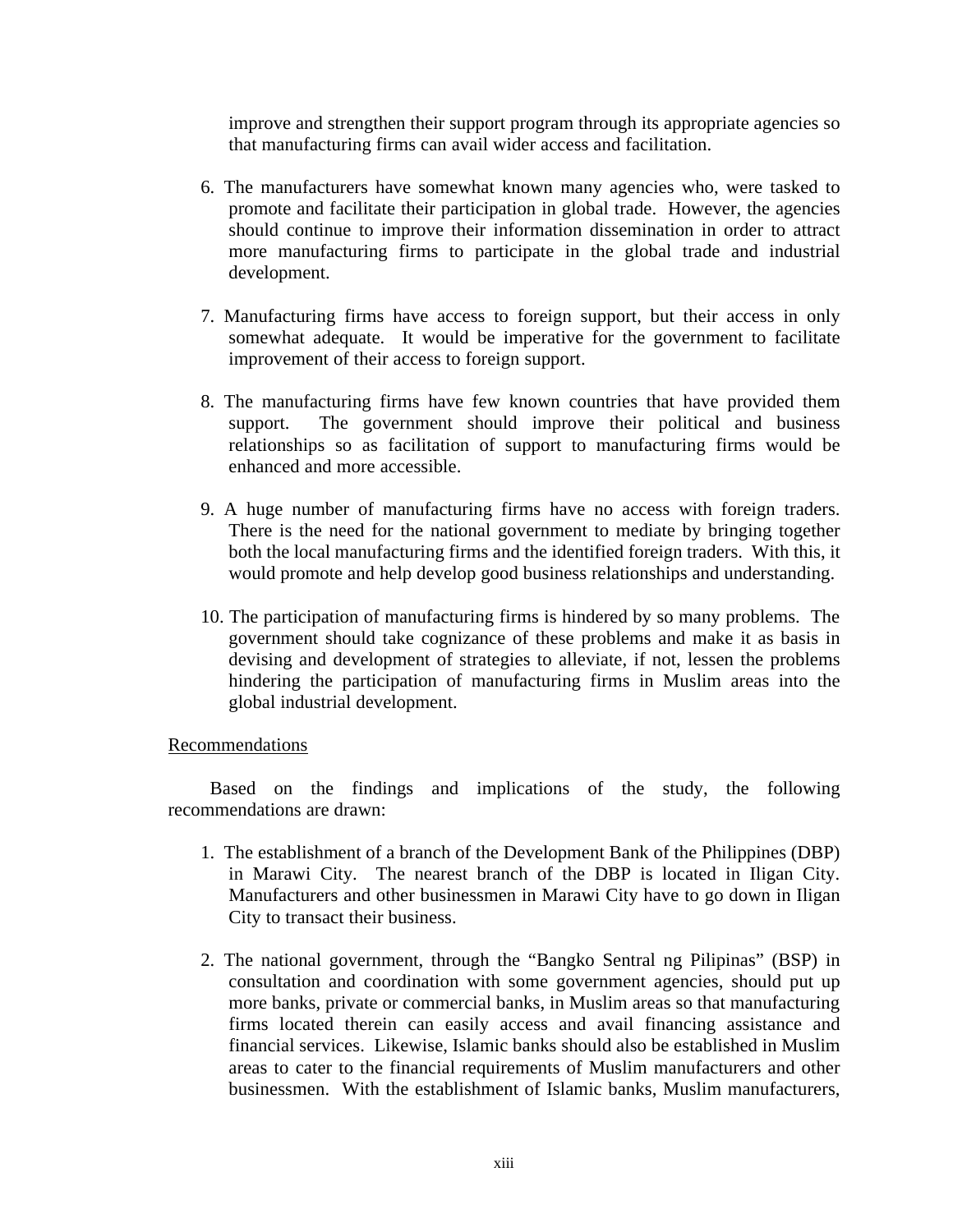businessmen, and even private individuals can avail of financial assistance whose terms and conditions are acceptable and in no way conflict with Islamic belief.

- 3. The Canadian International Development Agency (CIDA) is one of the foreign donors providing assistance to the Philippines. There were three pilot areas, Regions 6, 7 and 11 who have already benefited the financial, training and technical assistance provided by the CIDA. Given this kind of foreign support, the national government can request or ask the CIDA to provide the same assistance to the Autonomous Region for Muslim Mindanao, Regions 9, 10 and 12. The assistance provided to manufacturing firms in Muslim areas would help hasten the participation of said manufacturing firms in global industrial development.
- 4. The local government officials should encourage their constituents who have potentials to engage in manufacturing, and provide the necessary initial assistance, and likewise, extend support to existing manufacturing firms in their area.
- 5. There are several institutions, which provide assistance to business firms. The national government in consultation and coordination with the Department of Trade and Industry, Department of Science and Technology, and National Economic and Development Authority, must give first priority in providing training assistance and seminars to manufacturers in the field of:
	- 5.1. Global economic liberalization of manufacturing firms.
	- 5.2. Marketing fundamentals, marketing management and market development.
	- 5.3. Management training and development.
	- 5.4. Financial management or business finance.
	- 5.5. Production and technology transfer.
	- 5.6. Mass communication/information technology.
	- 5.7 Proprietary product technology.
- 6. Effective and sufficient information dissemination of support programs, business opportunities, new trends in economic liberalization and global industrial development.
- 7. The infant industry argument for government intervention is that to let manufacturing get a toehold, governments should temporarily support new industries, but not to end up protecting the inefficient.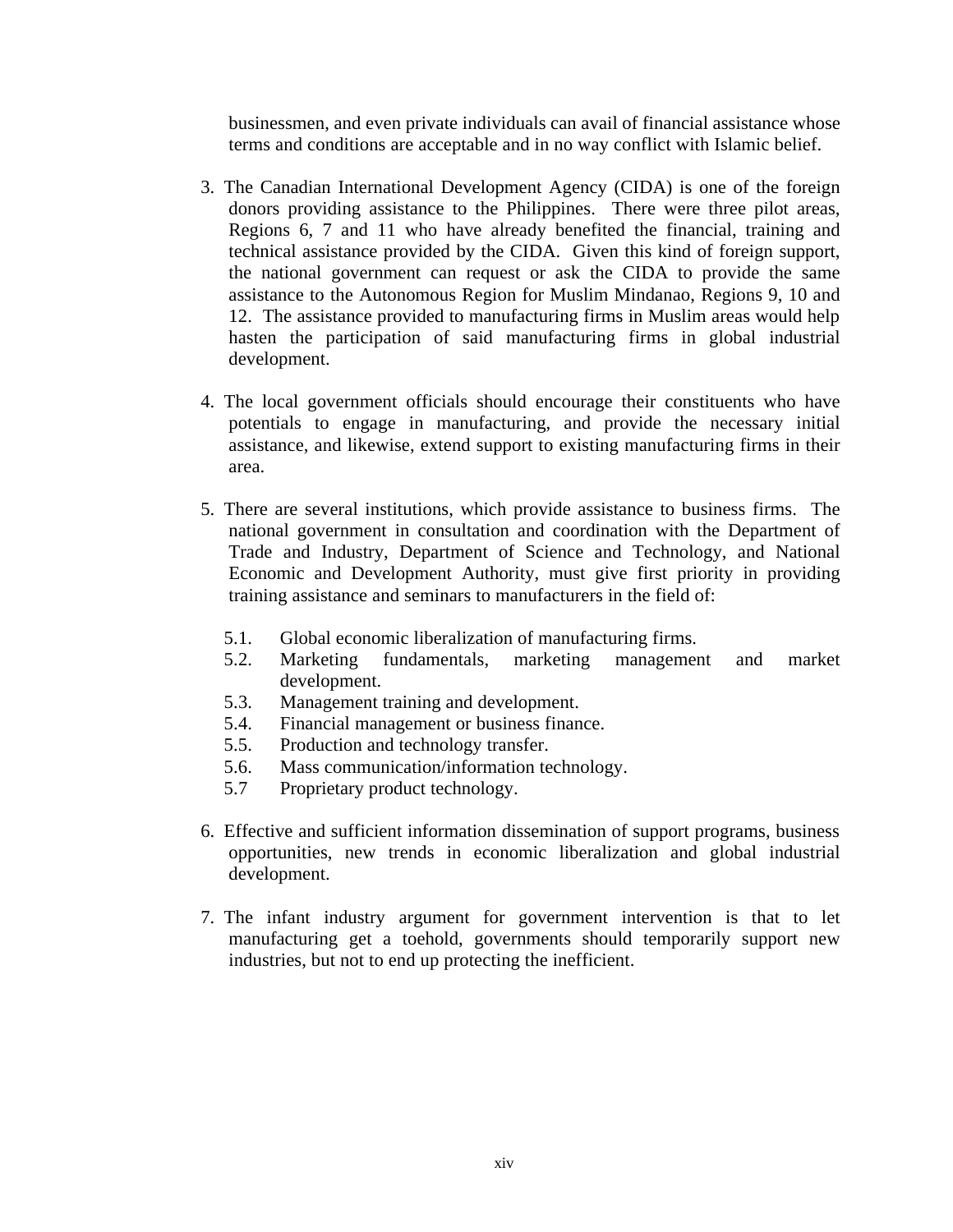## **Effect of Global Economic Liberalization on Manufacturing Firms in Muslim Areas in the Philippines**

**Eugenio J. Manulat Jr.** Mindanao State University

#### **INTRODUCTION**

Economic globalization and liberalization is the trend in the contemporary time as a result of growing interdependencies of the nations of the world in terms of social, economic and business securities, and developments. This trend called for the global cooperation among nations. As a consequence, many regional associations have been created for mutual economic cooperation. These include the Asia Pacific Economic Cooperation (APEC), and the Brunei, Indonesia, Malaysia and the Philippines-East Asia Growth Area (BIMP-EAGA).

Like the previous governmental administration in the Philippines, the Estrada administration also upholds the supportive policy of the government on economic globalization and liberalization. The Philippine government has been providing strategies in its national development plans so that the national economy with the private enterprise could participate competently and productively in the global economic processes.

Nevertheless, some sources claimed that the respective industries of participating countries benefited from this global trend. On the contrary, some claimed that only few economic elite benefiting, since opportunities for global industrial development are rarely afforded to the entrepreneurs in the countryside. Like any private enterprises in the Philippines, manufacturing firms in the Muslim areas are expected to have the same needs of dependency such as social, economic and business securities, and development with other nations.

There are ways in which the manufacturing firms in the Philippines can improve their business operations. This may include the support provided by the Philippine government and its various agencies, private business institutions, business entities from abroad and even the manufacturing firms themselves. When all these needed support are available and provided, the essence and relevance of economic globalization and liberalization becomes a necessary ingredient to the success of the manufacturing firms in Muslim areas in the Philippines. By then, these would allow manufacturing firms to compete globally and participate in the industrial development process, and somehow may contribute something of value to the Philippine national economy.

Premises considered, this study, the effect of global economic liberalization on manufacturing industries in Muslim areas in the Philippines was conducted.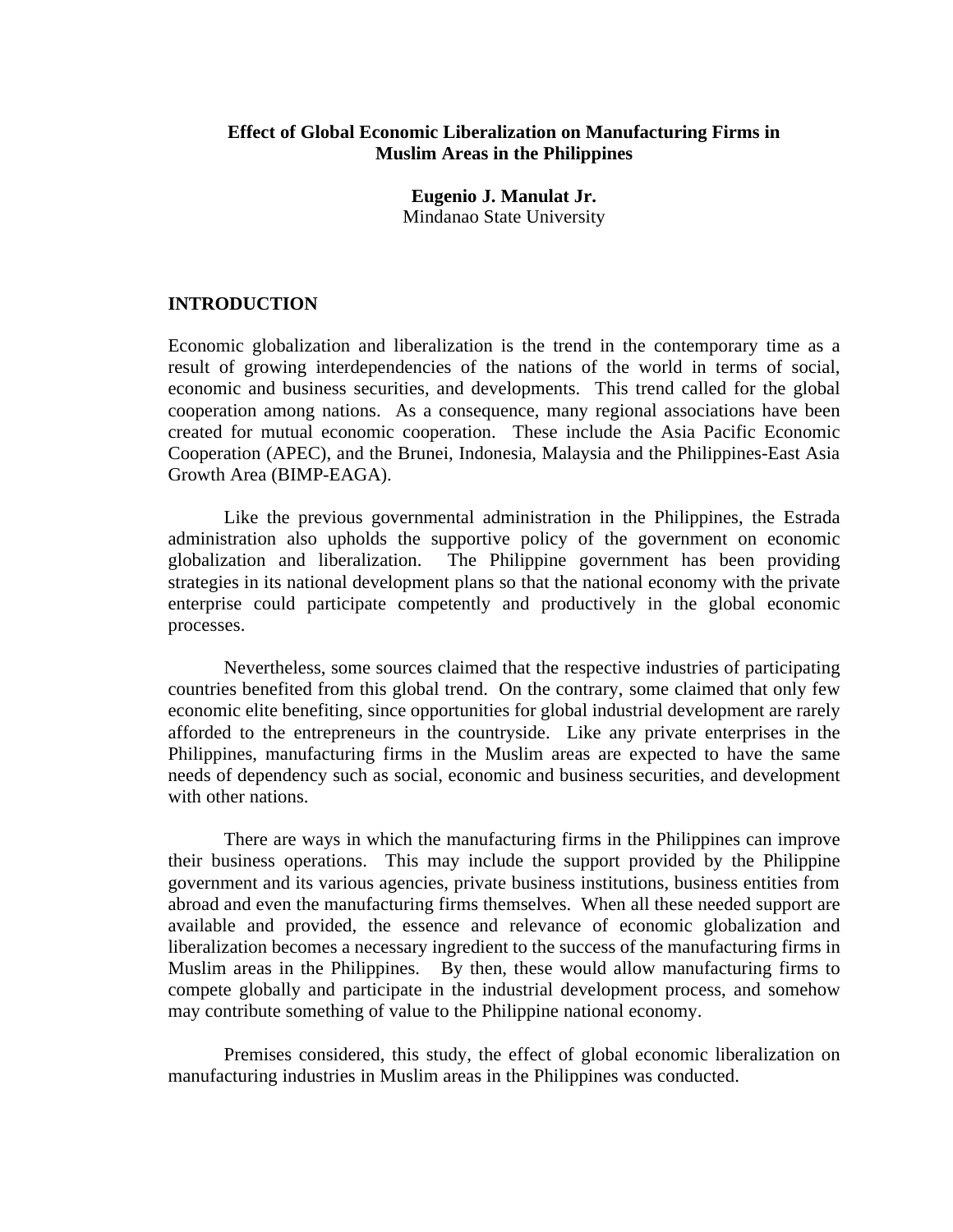#### **THEORETICAL BACKGROUND**

Trade is an important simulator of economic growth. It enlarges a country's consumption capacities, increases world output and provides access to scarce resources and worldwide market for products without which poor countries would be unable to grow (Todaro, 1981:347). The manufacturing sector is one industry where trading is their business.

This study is then guided with the general assumption that manufacturing firms in the Muslim areas in the Philippines are expected to contribute something beneficial to the economic growth of the country, and at the same time improve and expand their business operations, compete globally, and participate in the global industrial development process. It is also expected that these manufacturing firms will encounter some problems in the conduct of their business operations brought about by global economic liberalization.

Figure 1 shows the conceptual framework of the study. It presents the effect of global economic liberalization on manufacturing firms in terms of capitalization and ownership, production, marketing, profitability, and global participation, and the problems associated with it that may hinder the participation and progress of the manufacturing firms in global competition and industrial development process.



**Figure 1. Conceptual Framework of the Study**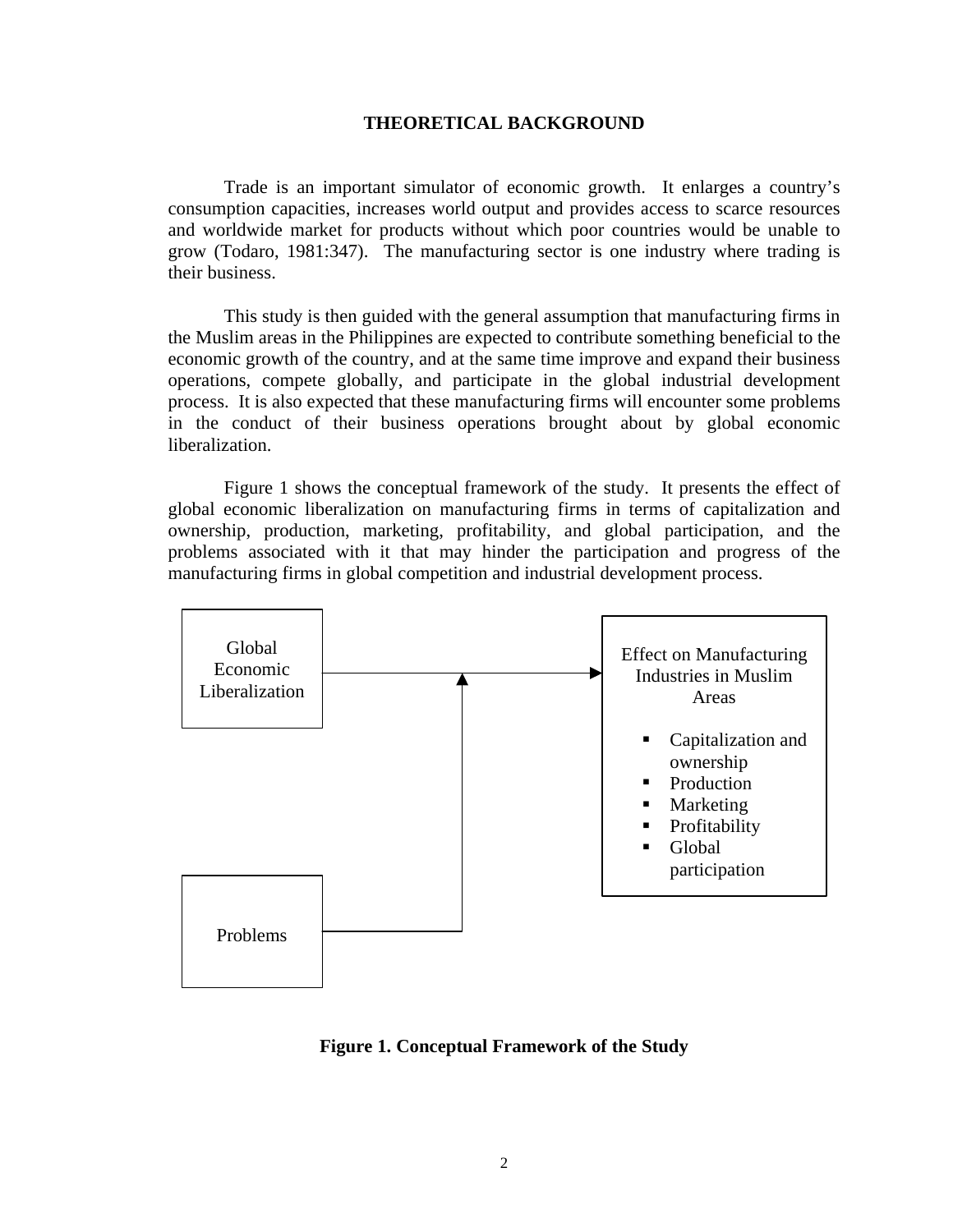The succeeding paragraphs delve on the concepts and theories, policies, and other relevant topics about the effects of global economic liberalization, and its contribution to the manufacturing firms in Muslim areas in the Philippines.

 Trade tends to promote greater international and domestic equality by equalizing factor prices, raising real incomes of trading countries, and making efficient use of each nation's and the world's resource endowments such as, raising relative wages in laborabundant countries and lowering them in labor-scarce nations. Trade helps countries to achieve development by promoting and rewarding those sectors of the economy where individual countries possess a comparative advantage whether in terms of labor efficiency or factor endowments. In a world of free trade, international prices and costs of production determine how much a country should trade in order to maximize its national welfare. Finally, in order to promote growth and development, an outwardlooking international policy is required. In all cases, self-reliance and autarchy based on isolations are asserted to be economically inferior to participation in a world of free unlimited trade (Todaro, 1981:348).

 During the 1920s and 30s many nations erected formidable barriers to international trade and investment. Many of these barriers took the form of higher tariffs on many imports of manufactured goods. The typical aim of such tariffs was to protect domestic industries from foreign competition. One consequence, however, was "beggar thy neighbor" retaliatory trade policies countries progressively raised trade barriers against each other. Ultimately, this depressed world demand and contributed to the Great Depression of the 1930s (Hill, 1998:7).

Given this, developing countries faced with declining world markets for their primary products, growing balance of payments deficits on current account, and a general belief in the magic of industrialization decided to pursue what has come to be known as an "import substitution" strategy of industrial development. Import substitution entails an attempt to replace commodities, usually manufactured goods that were formerly imported, with domestic sources of production and supply. The typical strategy is first to erect tariff barriers or quotas on the importation of certain commodities then try to set up a local industry to produce the goods imported. Typically, this involves cooperation with foreign companies encouraged to set up their plants behind the wall of tariff protection and given all kinds of tax and investment incentives (Todaro, 1981:374).

Furthermore, according to Todaro (1981), the import-substituting strategy of industrialization had resulted to undesirable outcomes. First, the main beneficiaries of the import substitution process have been the foreign firms that were able to locate behind tariff walls and take advantage of liberal tax and investment incentives. After deducting interest, profits, royalty and management fees, most of which are remittable abroad, the little may be left over usually accrues to the wealthy local industrialists with home foreign manufacturers cooperate and who provide their political and economic cover.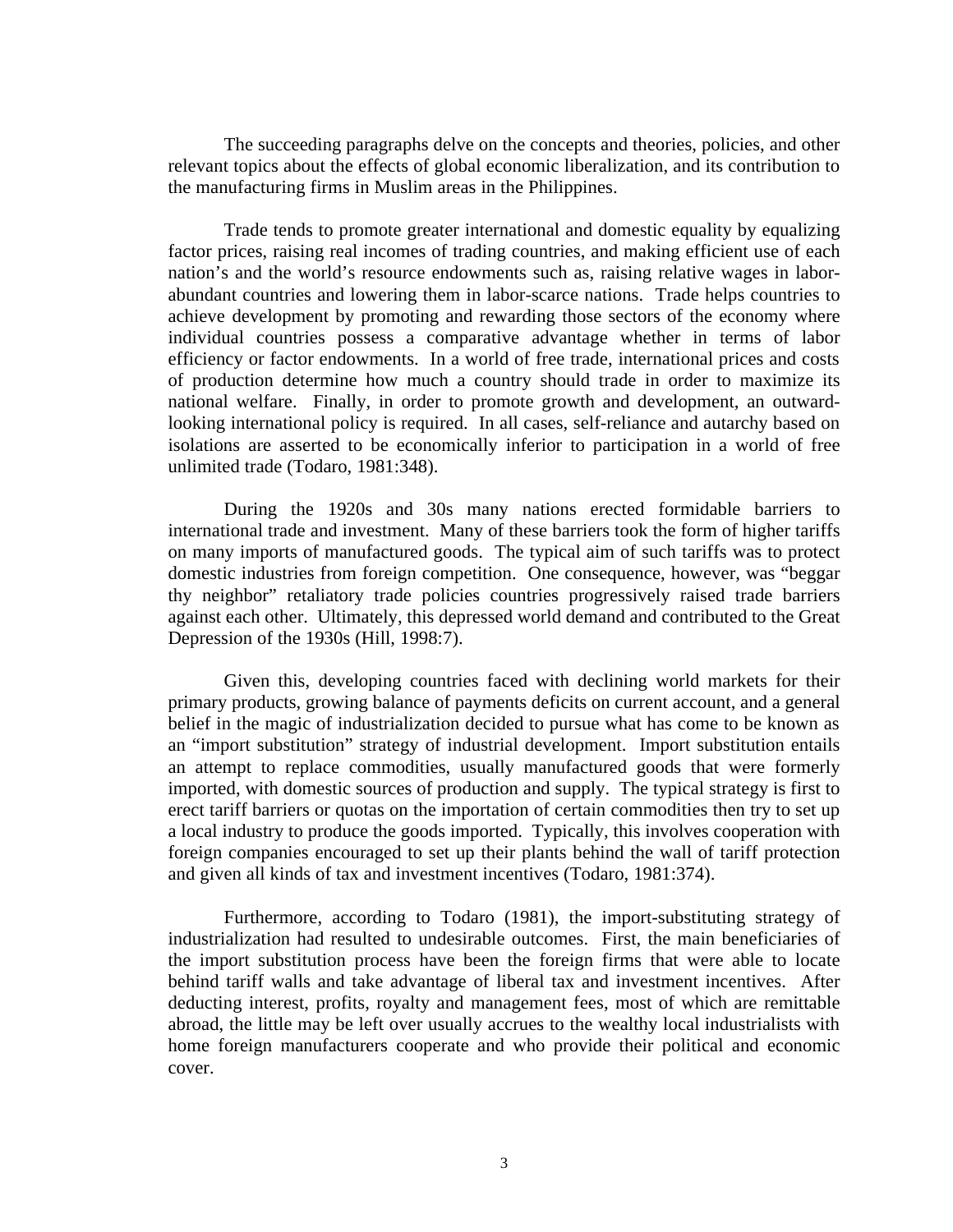Second, most import substitution has been made possible by the heavy and often government-subsidized importation of capital goods and intermediate products by foreign (and domestics) companies). In the case of foreign companies, many are purchased from their parent and sister companies abroad.

A third detrimental effect of many import substitution strategies was their impact on traditional primary product exports. In order to encourage local manufacturing through the importation of cheap capital and intermediate goods, foreign exchange rates (i.e., the rate at which the Central of a nation is prepared to purchase foreign currencies) were often artificially "overvalued." This has the effect of raising the price of exports and lowering the price of imports in terms of the local currency.

Finally, import substitution, which may have been conceived with the idea of stimulating self-sustained industrialization by creating "forward" and "backward" linkages with the rest of the economy, has in practice often inhibited that industrialization. By increasing the costs of inputs to potentially "forward" linked industries or intermediate products in their own productive process, and by purchasing its inputs from overseas sources of supply rather than through "backward" linkages to domestic suppliers, inefficient input substituting firms may in fact block the hoped-for process of self-reliant integrated industrialization (Todaro, 1981:375-77).

Since imports substitution programs are based on the protection of local industries against competing imports primarily through the use of tariffs and physical quotas, one need to analyze the role and limitations of these commercial policy instruments in developing nations. Governments impose tariffs and physical quotas on imports for a variety of reasons. Tariff barriers may be erected in order to raise public revenue. In fact, given administrative and political difficulties of collecting local income taxes, fixed percentage taxes on imports (ad valorem tariffs) collected at a relatively few ports or border posts often constitute on one the cheapest and efficient forms of raising government revenue. On the other hand, physical quotas on imports are nevertheless another effective means of restricting the entry of particularly troublesome commodities (Todaro, 1981:377).

Tariffs may also be levied to restrict the importation of non-necessity products and thus improve the balance of payments. Like overvaluing the official rate of foreign exchange, tariffs may be used to improve a nation's terms of trade. However, in a small country unable to influence world prices of its exports or imports these terms of trade arguments for tariffs may for an integral component of an import substitution policy of industrialization. Whatever the means used to restrict imports, such restriction always protects firms from competition with producers from other countries (Todaro, 1981:378).

Having learned from several arguments and experiences, after World War II, the advanced industrial nations of the West—under the United State leadership—committed themselves to the goal of removing barriers to the free flow of goods, services, and capital between nations. The goal of removing barriers to the free flow of goods was enshrined in the treaty known as the General Agreement on Tariff and Trade (GATT).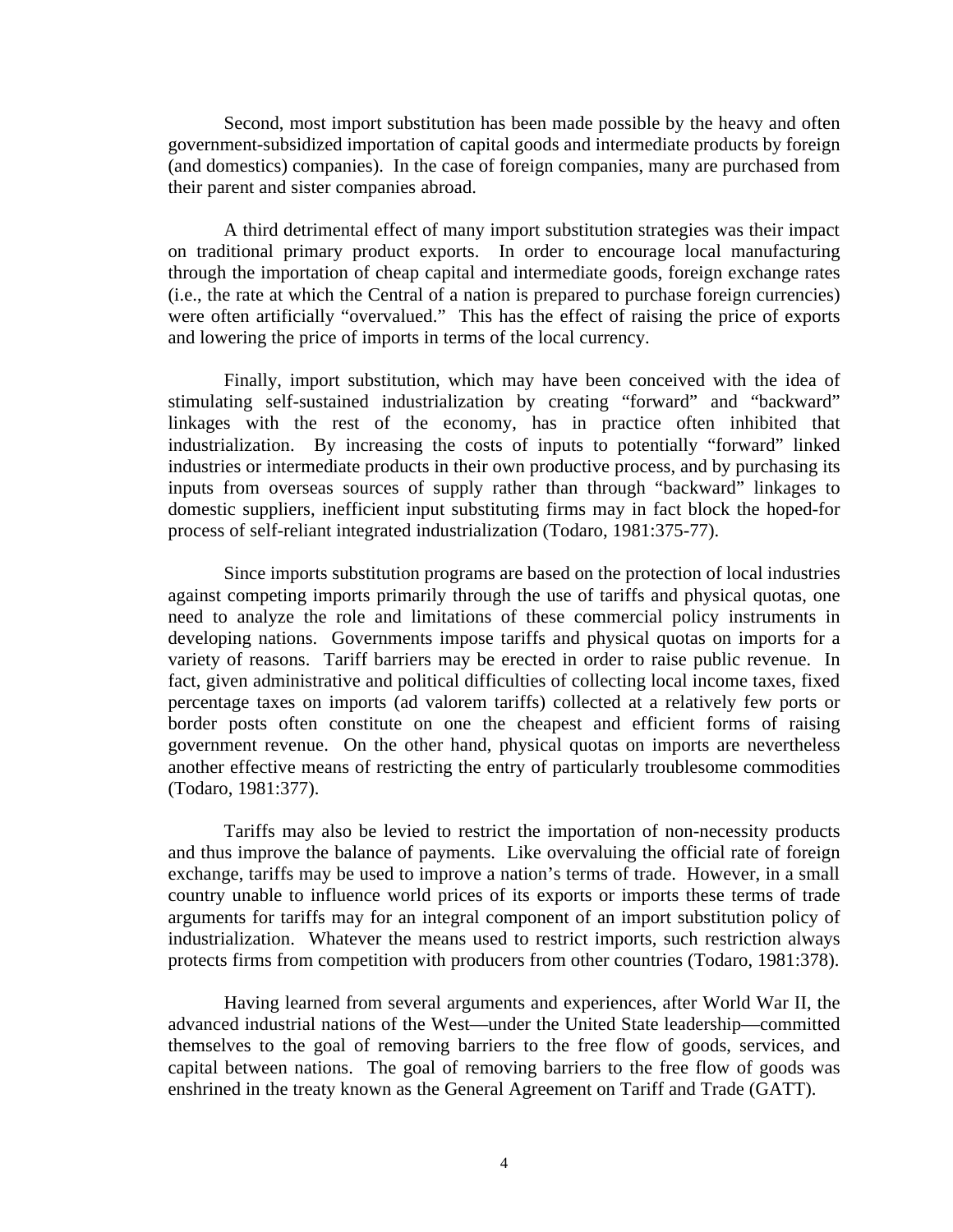Under the umbrella of GATT, there have been eight rounds of negotiations between member states, which designed to lower barriers to the free flow of goods and services. The most recent round of negotiations—known as the Uruguay Round—was completed in December 1993. The Uruguay Round further reduced trade barriers; extended GATT to cover services as well as manufactured goods; provided enhance protection for patents, trademarks, and copyrights; and established a World Trade Organization (WTO) to police the international trading (Hill, 1998:7-8).

The impact of GATT agreements lead to the lowering of tariff rates of manufactured goods. In addition to falling trade barriers, many countries have also been progressively removing restrictions on capital inflows and outflows. These changes made the laws of member nations less restrictive, thereby encouraging both outward investment by domestic firms and inward by foreign firms (Hill, 1998:8).

One trend that run around the world is the global economy is becoming ever more closely integrate—a process usually referred to as globalization. The primary evidence of globalization is the rapid growth in the volume of cross-border trade and investment that the world had witnessed over the last three decades (Hill, 1998:Postscipt 1997).

The trends mentioned above facilitate both the globalization of markets and the globalization of production. The lowering of trade barriers also enabled firms to base individual production activities at the optimal location for that activity, serving the world from that location. Thus a firm might design a product in one country, produce component parts in two other countries, assemble the product in yet another country, and then export the finished product around the world (Hill, 1998:8). This imply that the world is becoming much more interdependent. National economies are becoming deeply intertwined with each other. Increasingly, the level of economic activity within a nation depends in large part on being to utilize imports from other nations, and to export goods and services to other nations (Hill, 1998:Postscript 1997).

The lowering of trade barriers gave a popular feeling among nations that something fundamental is happening in the world economy. Such move by the GATT member nations gave rise to the so-called global shift. The term global shift has been coined to capture the essence of change, by one author. The world seems to be witnessing the globalization of markets and production. With regard to the globalization of markets, it has been argued that we are moving from an economic system in which national markets are distinct entities, isolated from each other by trade barriers and barriers of distance, time and culture, and toward a huge global marketplace. According to this view, the tastes and preferences of consumers in different nations are beginning to converge on some global norm. Thus, in many industries it is no longer meaningful to talk about the "German market," the "American market," or the "Japanese market"; there is only the "global market." Notwithstanding this, however, there is no doubt that there are more global markets today than at any previous period in history (Hill, 1998:5).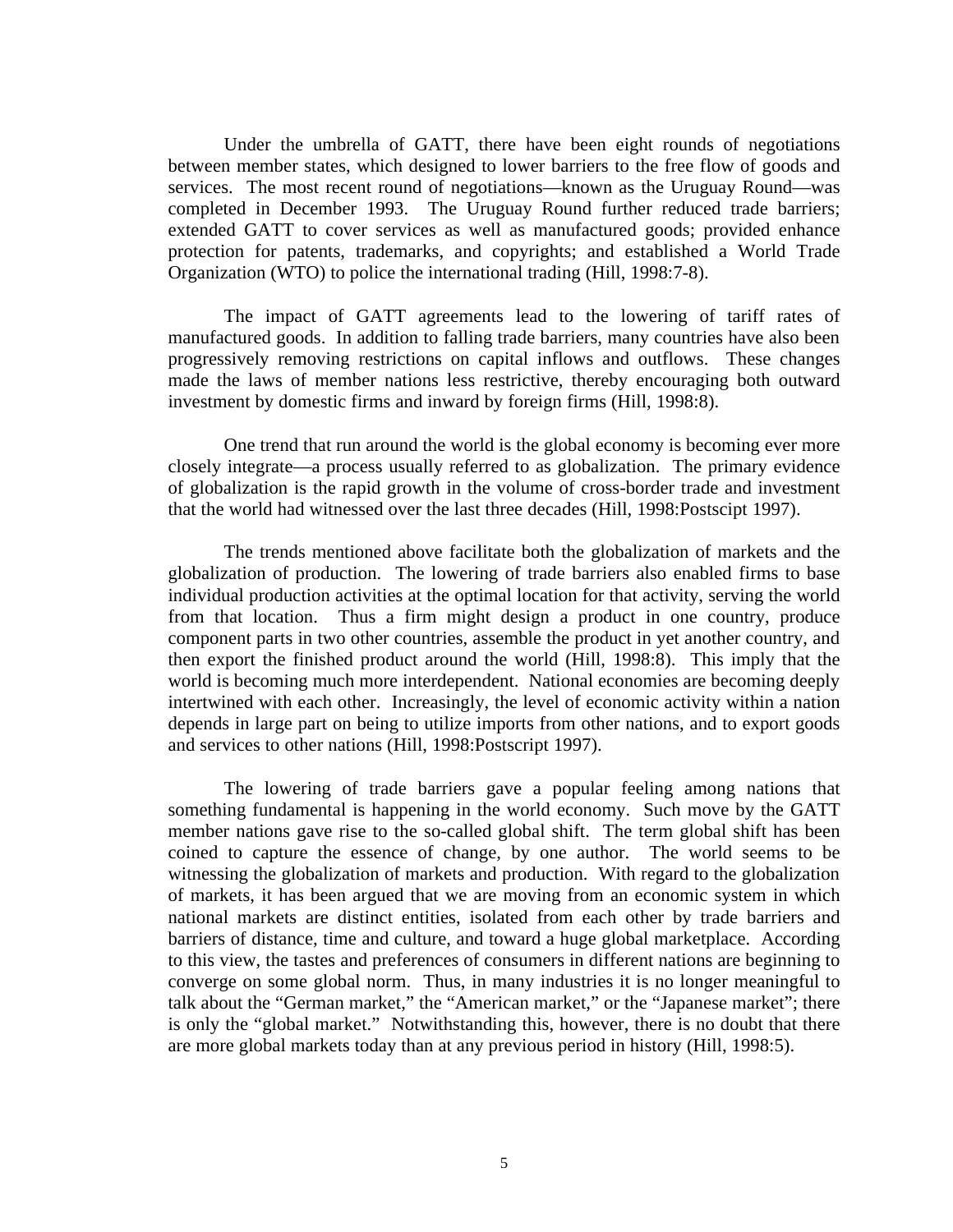As for the globalization of production, individual firms are dispersing parts of their production process to various locations around the globe to take advantage of national differences in the cost and quality of production factors such as, labor, energy, land and capital. As a consequence, it is no longer always meaningful to talk about "American products," "German products," or "Japanese products" (Hill, 1998:5).

Two factors seem to underlie the trend toward globalization of markets and production. The first is the decline in barriers to the free flow of goods, services, and capital that has occurred since the end of World War II. The second factor is the dramatic developments in communication, information, and transportation technologies in the same period (Hill, 1998:7).

#### **THE TRADE THEORY**

Propagated in the  $16<sup>th</sup>$  and  $17<sup>th</sup>$  centuries, mercantilism advocated that countries should simultaneously encourage exports and discourage imports. Although mercantilism is an old and largely discredited doctrine, its echoes remain in modern political debate and in the trade policies of many countries (Hill, 1998:122).

 Adam Smith's theory of absolute advantage, proposed in 1776, was the first to explain why unrestricted free trade is beneficial to a country. Free trade occurs when a government does not attempt to influence through quotas or duties what its citizens can buy from another country, or what they can produce and sell to another country. Smith argued that the invisible hand of the market mechanism, rather than government policy, should determine what a country imports and what it exports. Moreover, his arguments imply that such *laissez-faire* stance toward trade was in the best interests of a country (Hill, 1998:122).

In a free trade area, all barriers to the trade of goods and services among membercountries are removed. In the theoretically ideal free trade area, no discriminatory tariffs, quotas, subsidies, or administrative impediments are allowed to distort trade between member-countries. Each country, however, is allowed to determine its own trade policies with regard to nonmember (Hill, 1998:223).

Building on Smith's work are two additional theories. One is the theory of comparative advantage, advanced by the  $19<sup>th</sup>$  century English economist David Ricardo. His theory is the intellectual basis of the modern argument for unrestricted free trade. In the 20th century, Ricardo's work was refined by two Swedish economists, Eli Heckscher and Bertil-Ohlin whose, theory is known as the Heckscher-Ohlin theory (Hill, 1998:123).

The great strength of the theories of Smith, Ricardo, and Heckscher-Ohlin is that they identify with precision the specific benefits of international trade. Of course, common sense suggests that some international trade is beneficial (Hill, 1998:123).

The theories of Smith, Ricardo, and Heckscher-Ohlin go beyond this commonsense notion, however, to show why it is beneficial for a country to engage in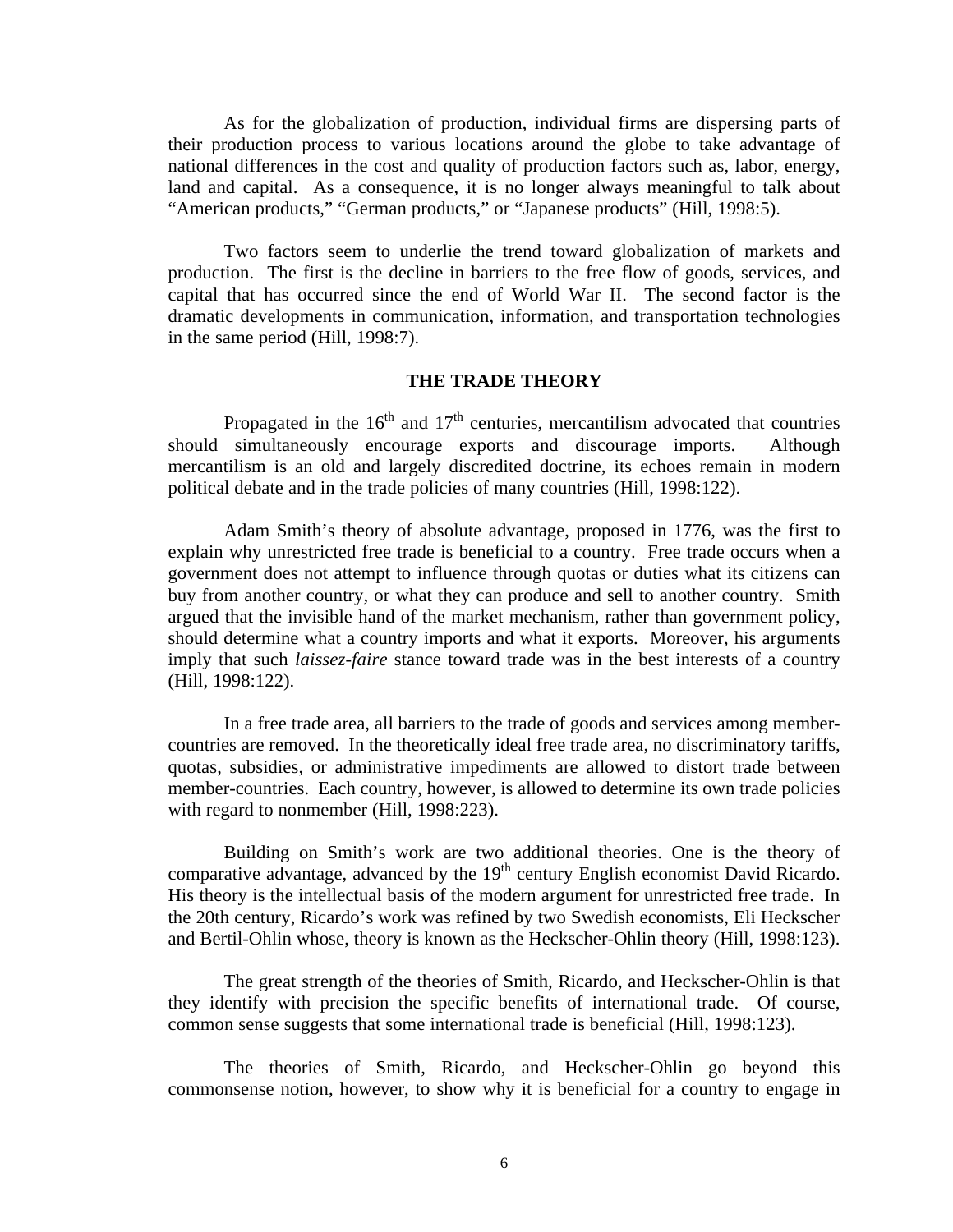international trade "even for products it is able to produce for itself." This is a difficult concept for people to grasp. However, their theories convey that a country's economy may gain if its citizens buy from other nations certain products that could be produced at home (Hill, 1998:123).

The gains arise because international trade allows a country's economy to specialize in the manufacture and export of products that can be produced most efficiently in that country, while importing products that can be produced more efficiently in that countries (Hill, 1998:123).

The theories of Smith, Ricardo, and Heckscher-Ohlin also help explain the pattern of international trade that has been observed in the world economy. Some aspects of the pattern are easy to understand, but much of the observed pattern of international trade is more difficult to explain. David Ricardo's theory offers an explanation in terms of international differences in labor productivity. Heckscher-Ohlin's theory emphasizes the interplay between the proportions in which the factors of production are available in different countries and the proportions in which they are needed for producing particular goods. This explanation rests on the assumption that different countries have different endowments of the various factors of production (Hill, 1998:123).

Formed in 1967, the Association of Southeast Asian Nations (ASEAN) currently includes Brunei, Indonesia, Malaysia, Philippines, Singapore, and Thailand. The ASEAN are characterized by an abundance of natural resources (with exception of the city-state of Singapore), large international trade sectors, and an emphasis on free market economic policies. Singapore and Thailand are two of Southeast Asia's most successful economies. Thus the potential exists for a vibrant free trade area.

The basic objectives of ASEAN are to foster free trade between member countries and to achieve some cooperation in their industrial policies (Hill, 1998:243).

The Asia Pacific Economic Cooperation (APEC) was founded in 1990 at the suggestion of Australia. APEC currently has 18 member-states including such economic powerhouses as the United States, Japan, and China. The stated aim of APEC is to increase multilateral cooperation in view of the economic rise of the Pacific nations and the growing interdependence within the region.

In the November 1993 APEC conference, the debate centered on around the likely future role of APEC. One view was that APEC should commit itself to the ultimate formulation of a free trade area. Such move would transform the Pacific Rim from a geographical expression into the world's largest free trade area.

A year later, November 1994 in Jakarta, Indonesia, the member-states agreed to remove their trade and investment barriers by 2010 and for developing countries by 2020 (Hill, 1998:243-44).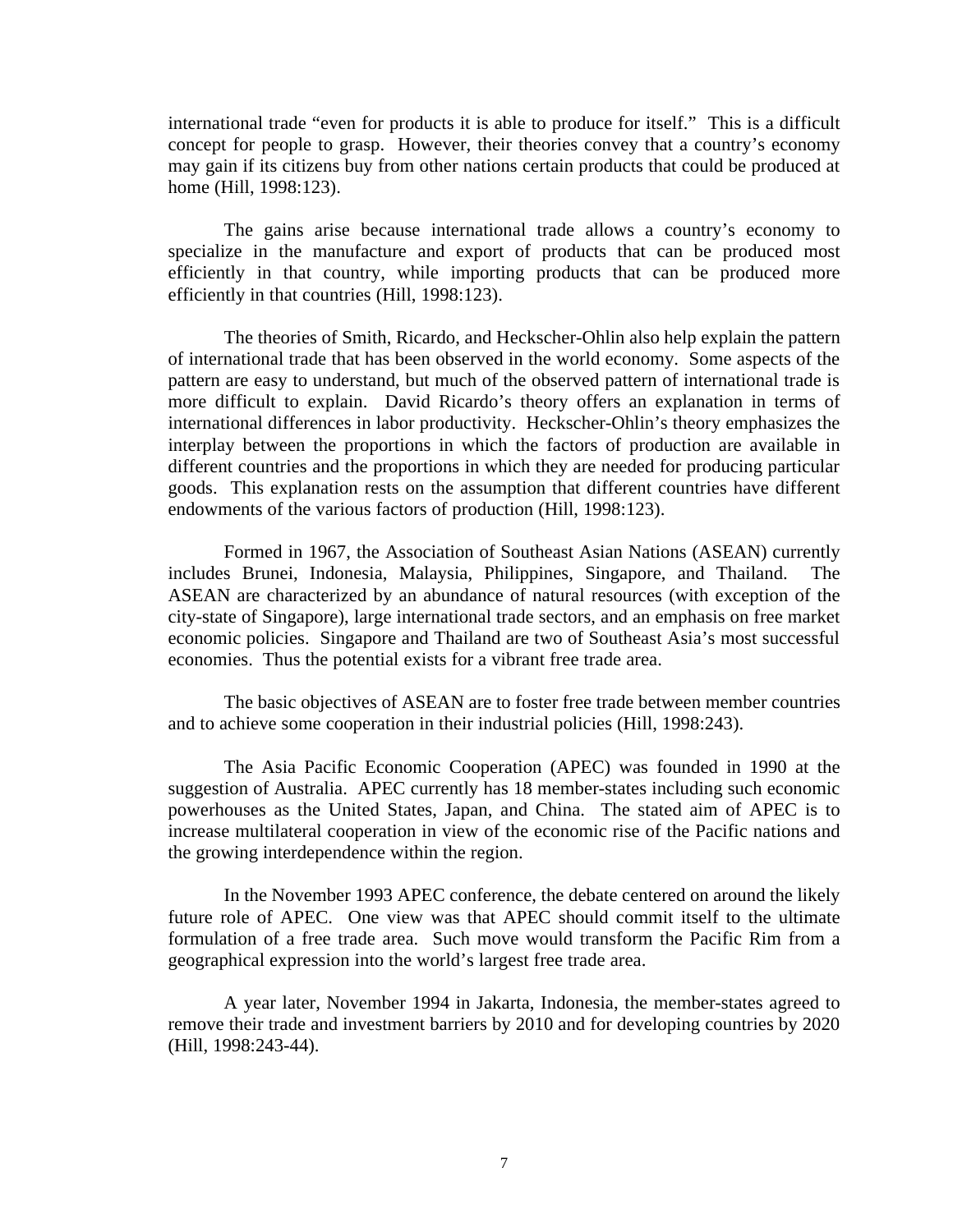#### **HOST GOVERNMENT TRADE POLICIES**

National governments enact all kinds of measures affecting international trade and the operation of foreign companies in their markets. Host governments may impose tariffs and quotas, set local content requirements, and regulate the prices of imported goods. In addition, outsiders mat face a web of regulations regarding technical standards, product certification, prior approval of capital spending projects, withdrawal of funds from the country, and minority (sometimes majority) ownership by local citizens. Some governments also provide subsidies and low-interest loans to domestic companies to help them compete against foreign-based companies. Other governments, anxious to obtain new plants and jobs, offer foreign companies a helping hand in the form of subsidies, privileged market access, and technical assistance (Thompson and Strickland, 1995:159).

Government interventions also cover a range of issues including protecting jobs, protecting industries deemed important for national security, and retaliating to unfair foreign competition (Thompson and Strickland, 1995:160).

Some governments use the threat to intervene in the trade policy as a bargaining tool to help open foreign markets and force trading partners to "play by the rules of the games." If it works, such a politically motivated rationale for government intervention may liberalize trade and bring with it economic gains. It is a risky strategy, however, the country that is being pressured might not back down and instead might raise trade barriers of its own (Hill, 1998:157).

#### **INSTRUMENTS OF TRADE POLICY**

According to Hill (1998), there are six main instruments of trade policy. These are tariffs, subsidies, import quotas, voluntary export restraints, local content requirements, and administrative policies.

A tariff is a tax levied on imports. Tariffs are the oldest and simplest instrument of trade policy. It falls into two categories. Specific tariffs are levied as a fixed charge for each unit of a good imported. Ad valorem tariffs are levied as a proportion of the value of the imported goods. A tariff raises the cost of imported products relative to domestic products. While the principal objective of most tariffs are to protect domestic producers and employed against foreign competition, they also raise revenue for the government.

The important thing to understand about a tariff is who suffers and who gains. The government gains, because a tariff increases government revenues. Domestic producers gain, because tariff gives them some protection against competitors by increasing the cost of imported foreign goods. Consumers lose since they must pay more for certain imports.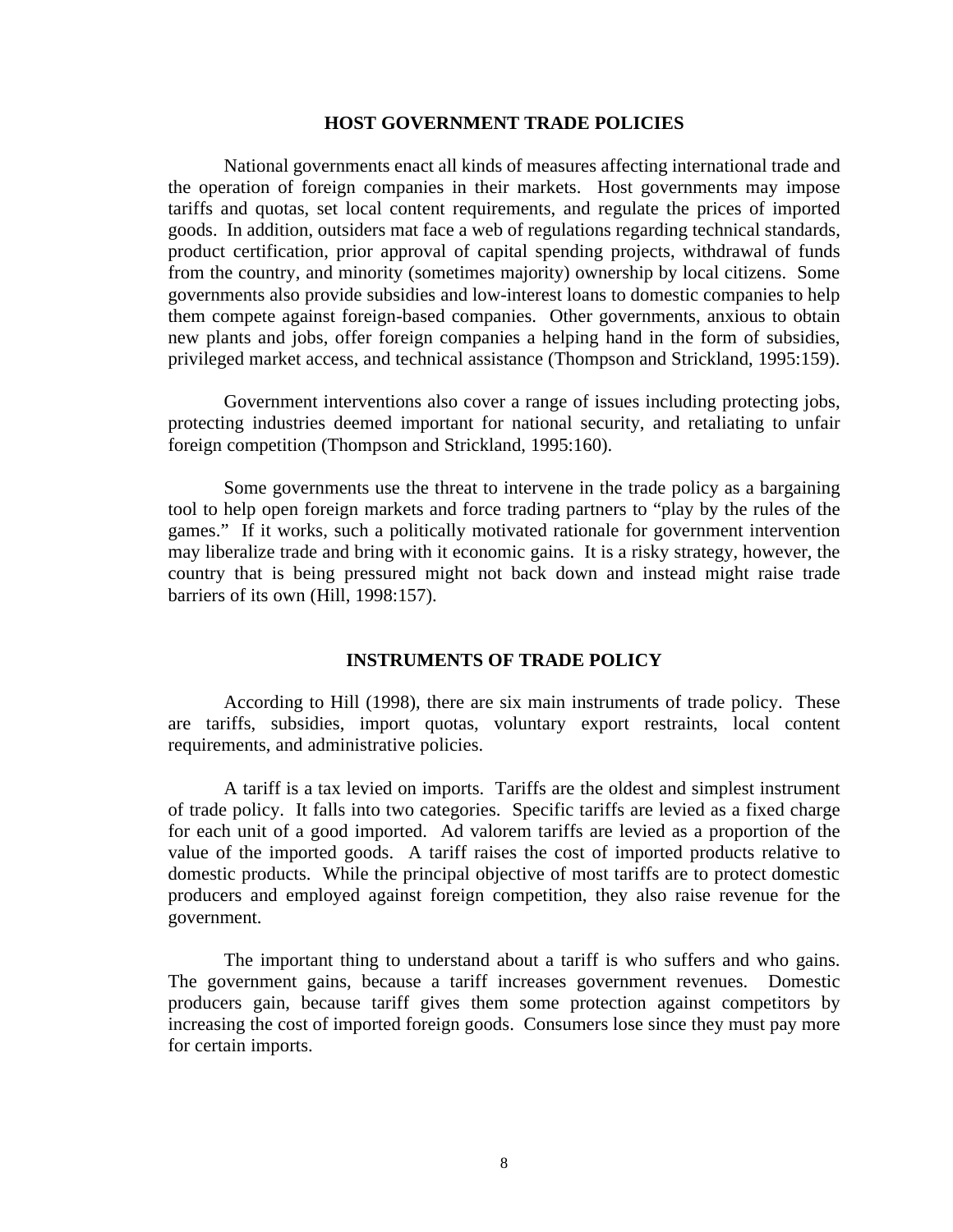A subsidy is a government payment to a domestic producer. Subsidies take many forms including cash grants, low-interest loans, tax breaks, and government equity participation in domestic firms. By lowering costs, subsidies help domestic producers in two ways: they help them compete against low-cost foreign imports and they help them gain export market.

On the other hand, subsidies must be paid for. Typically governments pay for subsidies by taxing individuals. Therefore, whether subsidies generate national benefits that exceed their national costs is debatable. Moreover, in practice many subsidies are not that successful at increasing the international competitiveness of domestic producers. Rather, they tend to protect the inefficient, rather than promote efficiency.

An import quota is a direct restriction on the quantity of some goods that they may be imported into the country. The restriction is normally enforced by issuing import licenses to a group of individuals or firms.

A variant on the import quota is the voluntary export restraint (VER). A voluntary export restraint is a quota on trade imposed by the exporting country, typically at the request of the importing country's government. Foreign producers then agree to VERs because they fear that if they do not, far more damaging punitive tariffs or import quotas might follow. Agreeing to VER, therefore, is seen as a way of making the best of a bad situation by appeasing protectionist pressures in a country. However, both import quotas and VERs benefit domestic producers by limiting import competition. On the other hand, quotas do not benefit consumers. An import quota or VER always raises the domestic price of imported goods. When imports are limited to a low percentage of the market by a quota or VER, the effect is to bid the price up for that limited foreign supply.

A local content requirement is a demand that some specific fraction of a good be produced domestically. The requirements can be expressed either in physical terms or in value terms. Local content regulations have been widely used in developing countries to shift its manufacturing base from the simple assembly of products whose parts are manufactured elsewhere into the local manufacture of component parts.

From the point of view of a domestic producer of component parts, local regulations provide protection in the same way an import quota does: by limiting foreign competition. The aggregate economic effects are also the same; domestic producers benefit, but the restrictions on imports raise the prices of imported components. In turn, higher prices for imported components are passed on to consumers of the final a product in the form of higher final prices. So as well with all trade policies, local content regulations tend to benefit producers and not consumers.

In addition to the formal instruments of trade policy, governments of all types sometimes use a range of informal or administrative policies to restrict imports and boost exports. Administrative trade policies are bureaucratic rules that are designed to make it difficult for imports to enter a country. As with all instruments of trade policy,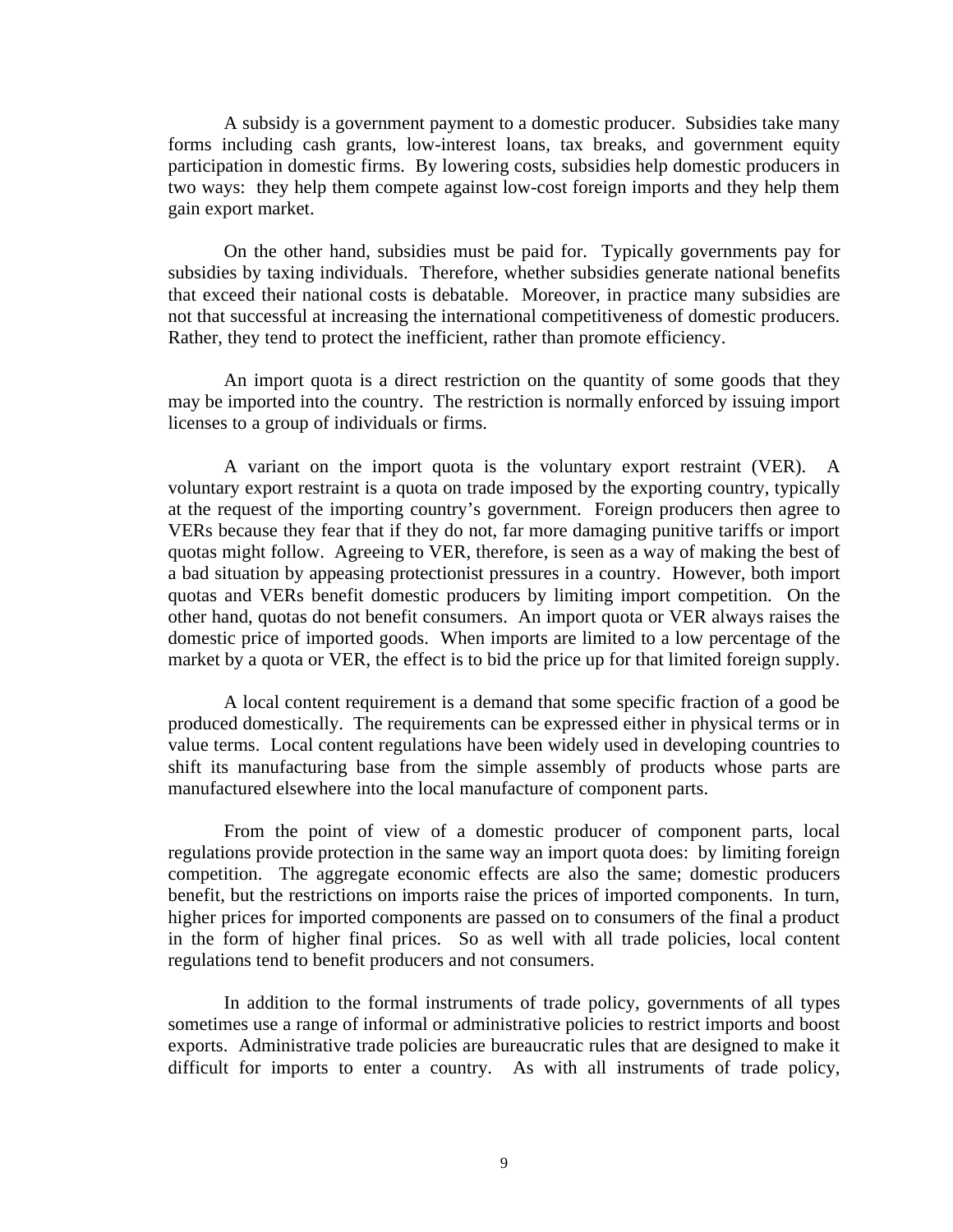administrative instruments benefit producers and hurt consumers who are denied access to possibly superior foreign products.

## **BARRIERS TO ENTRY**

 According to Thompson and Strickland (1995), new entrants to a market bring new production capacity, the desire to establish a secure place in the market, and sometimes, substantial resources with which to compete. A barrier to entry exists whenever it is hard for a newcomer to break into the market and/or economic factors put a potential entrant at a disadvantage relative to its competitors. There are several types of entry barriers:

- 1. Economies of scale. Scale economies deter entry because they force potential competitors either to enter on a large-scale basis (a costly or perhaps risky move) or to accept a cost disadvantage (and consequently lower profitability). Largescale entry is a difficult barrier to hurdle because it can cerate a chronic overcapacity problems in the industry and it can also threaten the market shares of existing firms that they retaliate aggressively (with price cuts, increased advertising and sales promotion, and similar blocking actions) to maintain their positions. Either way, a potential entrant is discouraged by the prospect of lower profits. Entrants may encounter scale-related barriers not just in production, but in advertising, marketing and distribution, financing, after-sale customer service, raw materials purchasing, and R & D as well;
- 2. Inability to gain access to technology and specialized know-how. Many industries require technological capability and skills not readily available to a new entrant. Key patents can effectively bar entry, as can lack of technically skilled personnel and inability to execute complicated manufacturing techniques. Existing firms often carefully guard know-how that gives them an edge in technology and manufacturing capability. Unless new entrants can gain to such proprietary knowledge, they lack the technical capability to compete on a level playing field;
- 3. The existence of learning and experience curve effects. When lower unit costs are partly or mostly a result of experience in producing the product and other learning curve benefits, new entrants face a cost disadvantage competing against existing firms with more accumulated know-how;
- 4. Brand preference and customer loyalty. Buyers are often attached to established brands. High brand loyalty means that a potential entrant must be prepared to spend enough money on advertising and sales promotion to overcome customer loyalties and build its own clientele. It is difficult or costly for a customer to switch to a new brand. A new entrant must persuade buyer buyers that its brand is worth the switching costs. To overcome the switching cost barrier, new entrants may have to offer buyers a discounted price or an extra margin of quality or service. All this can mean lower expected profit margins for new entrants;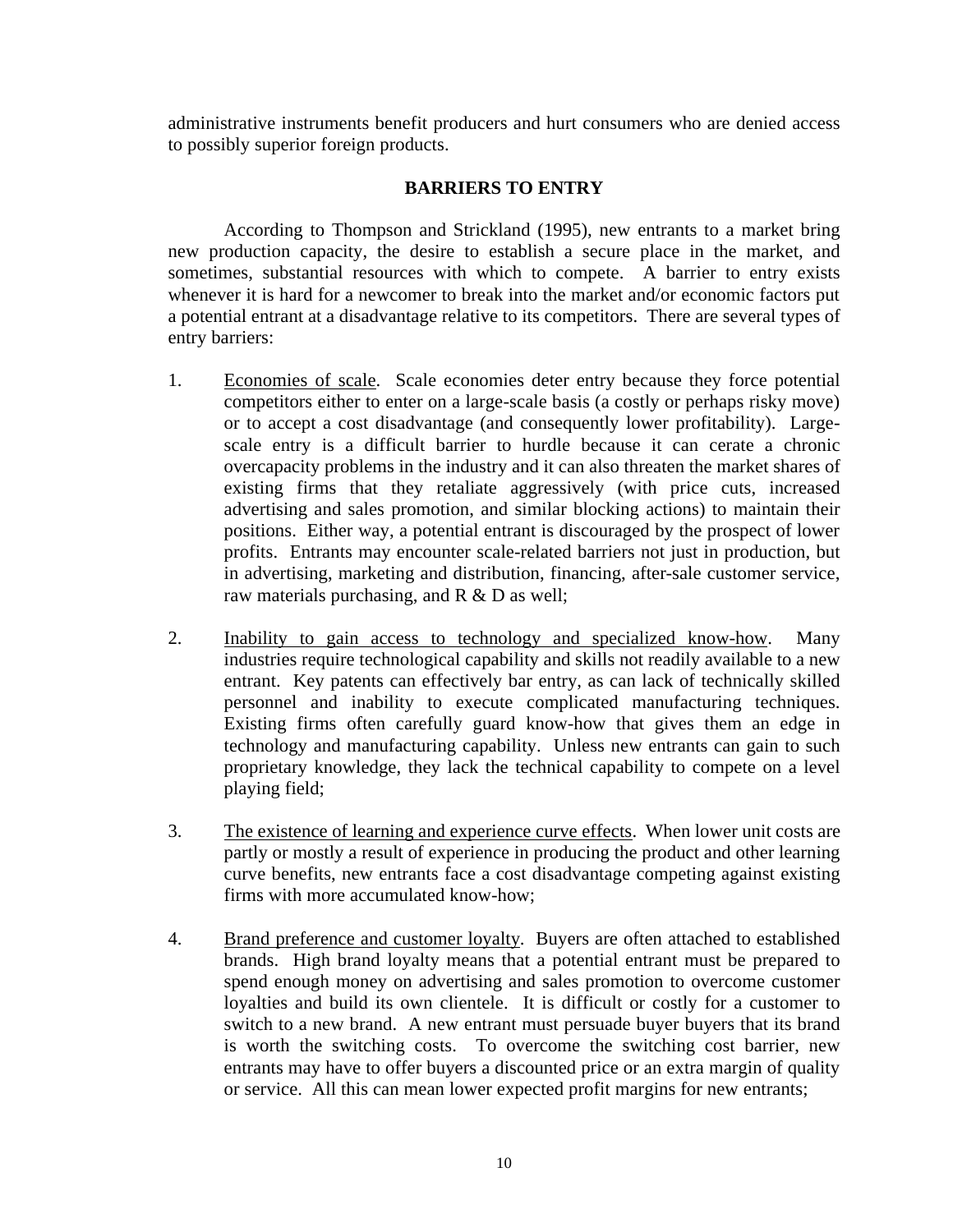- 5. Capital requirements. The larger the total dollar investment needed to enter the market successfully, the more limited the pool of potential entrants. The most obvious capital requirements are associated with manufacturing plant and equipment, working capital to finance inventories and customer credit, introductory advertising and sales promotion to establish a clientele, and cash reserves to cover start-up losses;
- 6. Cost disadvantages independent of size. Existing firms may have cost advantages not available to potential entrants regardless of the entrants' size. These advantages can include access to best and cheapest raw materials, possession of patents and proprietary technology, the benefits of learning and experience curve effects, existing plants built and equipped years earlier at lower costs, favorable locations, and lower borrowing costs;
- 7. Access to distribution channels. In the case of consumer goods, a potential entrant may face the barrier of gaining adequate access to distribution channels. Wholesale distributors may be reluctant to take on product that lacks buyer recognition. The more existing producers tie up present distribution channels, the tougher entry will be. To overcome this barrier, potential entrant may have to "buy" distribution access by offering better margins to dealers and distributors or by giving advertising allowances and other promotional incentives. As a consequence, a potential entrants' profits may be squeezed unless and until its product gains enough acceptance that distributors and retailers want to carry it;
- 8. Regulatory policies. Government agencies can limit or even ban entry by requiring licenses and permits. In international markets, host governments commonly limit foreign entry and must approve all foreign investment applications. Stringent government-mandated safety regulations and environmental pollution standards are entry barriers because they raise entry costs; and
- 9. Tariffs and international trade restrictions. National governments commonly use tariffs and trade restrictions (antidumping rules, local content requirements, and quotas) to raise entry barriers for foreign firms (Thompson and Strickland, 1995:68-70).

 Even if a potential entrant is willing to tackle the problems of entry barriers, it still faces the issue of how existing firms will react (Thompson and Strickland, 1995:70).

## Capital

 There are three main external sources of capital for business enterprises individual investors, banks, and government. In most advanced countries all three sources are of some importance. In the United States, for example, business firms can raise capital by selling shares and bonds to individual investors through the stock market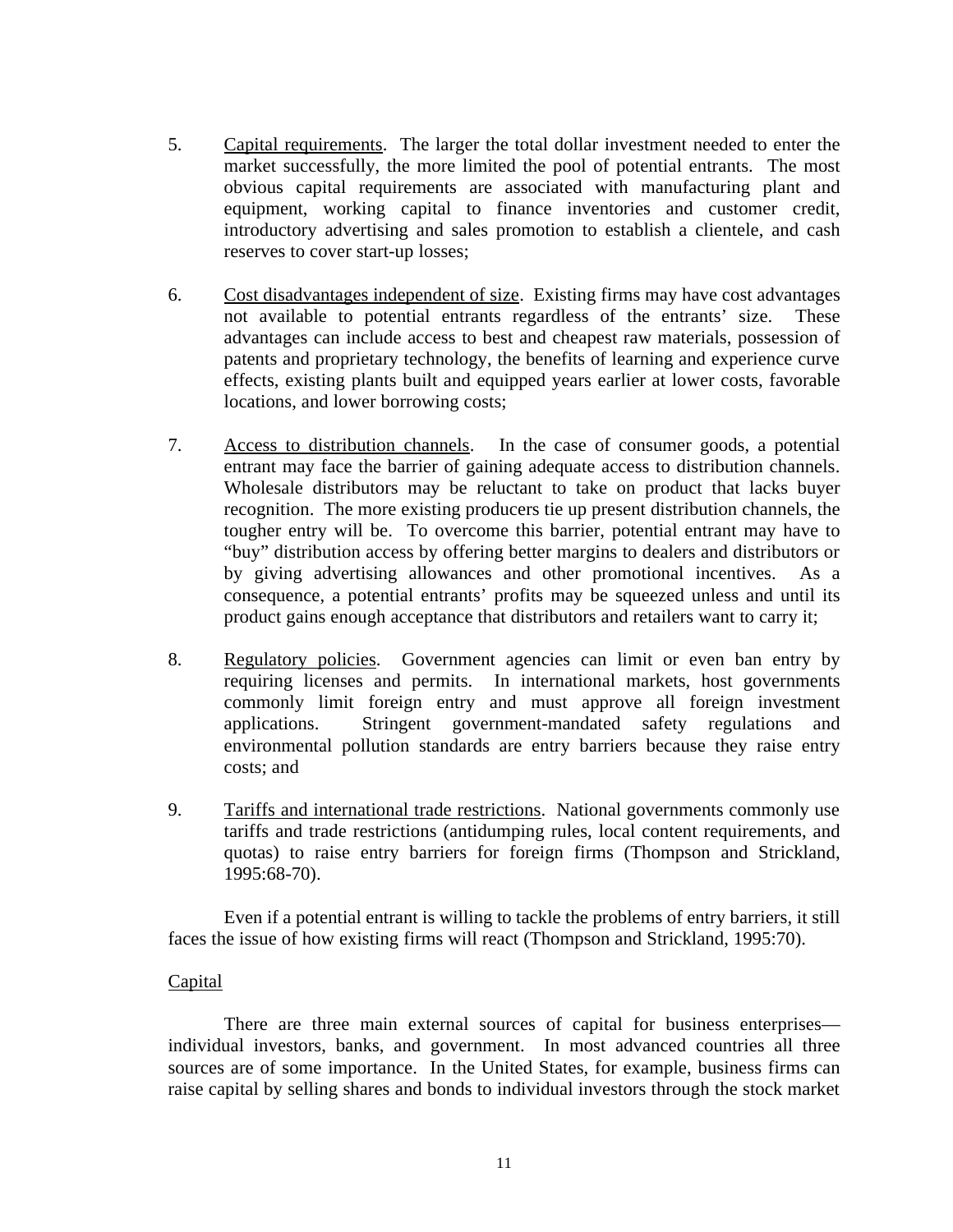and the bond market. They can also borrow capital from banks and, in rather limited cases from the government. The importance of each source of capital varies from country to country (Hill, 1998:543).

However, Harvard economist Martin Feldstein has recently argued that most of the capital that moves internationally is pursuing temporary gains and shifts in and out of countries as quickly as possible as condition change. Although capital is free to move internationally, its owners and managers prefer to keep most of it at home. Such trend, while the sources of capital can be sourced from the individual investors, banks, and governments still capital investments become an impediment to globalization if individual owners are not willing to invest it domestically or internationally (Hill, 1998:328).

#### Communication

In communication, cultural barriers can make it difficult to communicate messages across cultures. Due to cultural differences, a message that means one thing to one country may mean something quite different in another.

The best way for a firm to overcome cultural barriers is to develop cross-cultural literacy. In addition, it should employ some local input in developing its marketing message by using a local advertising agency. Alternatively, if the firm uses direct selling rather than advertising to communicate its message, it would be well advised to develop a local sales force whenever possible. Cultural differences limit a firm's ability to use the same marketing message the world over. What works well in one country may be offensive in another (Hill, 1998:496-97).

In recent years, largely inspired by the work of visionaries such as Theodore Levitt, there has been a great deal of discussion about the pros and cons of standardizing advertising worldwide.

For standardized advertising, the support of global advertising is threefold. First, it has significant economic advantages. Standard advertising lowers the costs of value creation by spreading the fixed cost of developing the advertisements over a large number of countries.

Second, there is a concern that creative talent is scarce and hence that one large effort to develop a campaign will produce better results than 40 to 50 smaller efforts.

A third justification for a standardized approach is that many brand names are global. With the substantial amount of international travel today and the considerable overlap in media across national borders, many international firms want to project a single image to avoid confusion caused by local campaigns that conflict with each other (Hill, 1998:499).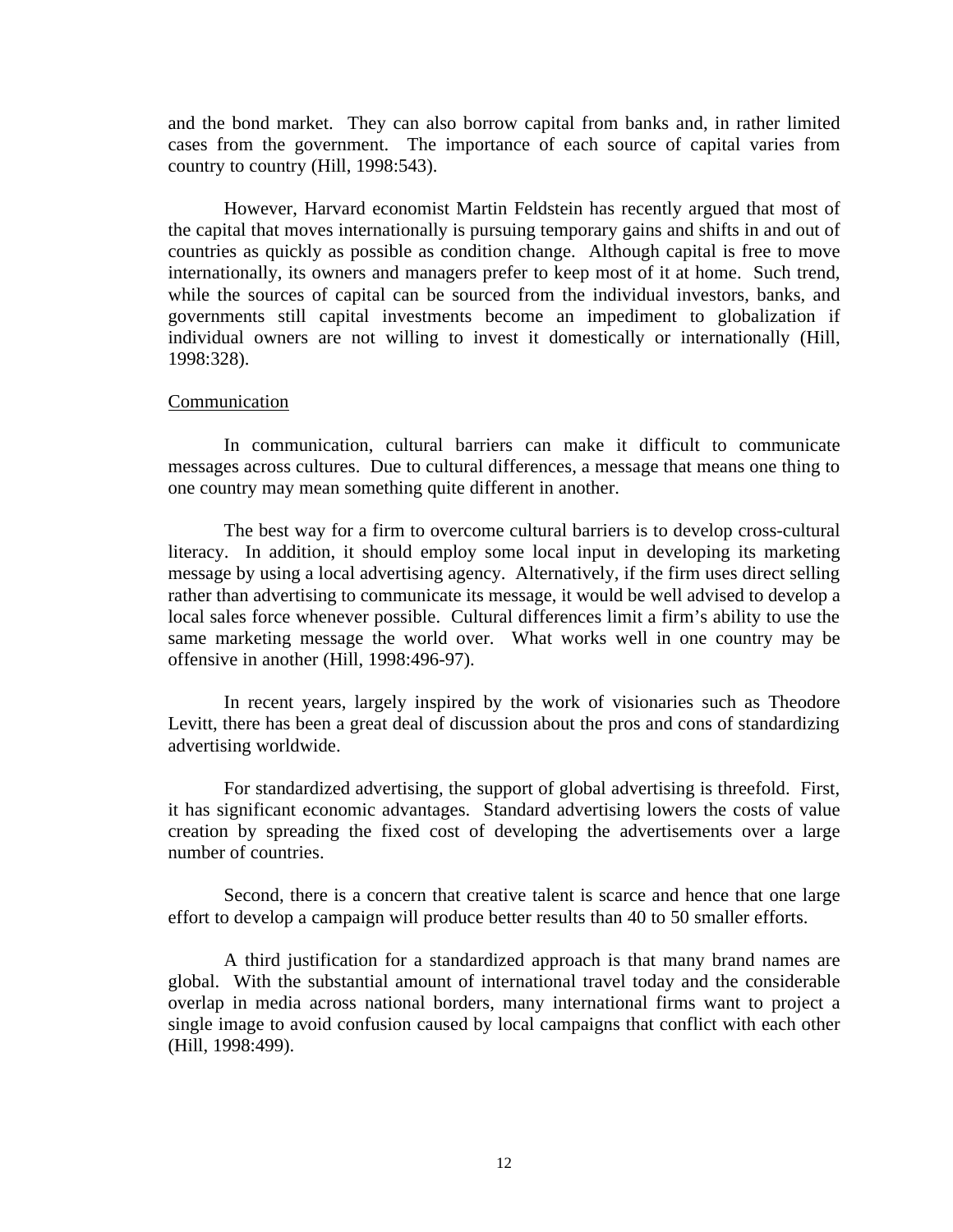With regards to those against standard advertising, there are two main arguments against globally standard advertising. First, cultural differences between nations are such that a message that works in one nation can fail miserably in another. Due to cultural diversity, it is extremely difficult to develop a single advertising theme that is effective worldwide. Messages directed at the culture of a given country may become more effective than global messages.

Second, country differences in advertising regulations may effectively block the implementation of standard advertising (Hill, 1998:499).

Given the arguments for and against the feasibility of globally standardized advertising, the question arises as to whether it might be possible to capture some of the benefits of global standardization while recognizing differences in countries' cultural and legal environments. Some firms have been experimenting with this. A firm may select so, it may be able to save some costs and build international brand recognition and yet customize its advertisements to different culture (Hill, 1998:501).

#### Production and Product Development

Production is an activity of converting resources into products. These resources are manpower, materials, machinery, and management. In a narrow sense, production combines these resources to provide a product (Rudelius and Erickson, 1985:150).

On the other hand, product development, the physical product takes place. Heretofore, it existed only in the form of drawings, word descriptions, or crude models. Information developed in the product development stage includes technical details of manufacturing the product and the costs of producing it (Busch and Houston, 1985:389).

The problem that may be encountered in production is the necessary skills of the production workers. This is especially so when the firm would try to produce a particular good as a substitute of imported materials. This is farther aggravated with the fact that some imported materials may not be locally available, and therefore, the firm would resort to importing the needed materials and pay a high price because of certain tariffs being imposed by the government (Busch and Houston, 1985:492).

In the product development activity, the problem can be either on the technical skill that is required to draw or portray on how the product would look like using the necessary word descriptions, and eventually, in the production of crude models. What are needed are the technical personnel, and the needed information on how to go about the product (Rudelius and Erickson, 1985:151).

#### Marketing and Marketing Management

Ordinarily, most firms would prefer domestic marketing to foreign marketing. Domestic marketing is generally simpler and safer. Managers do not have to learn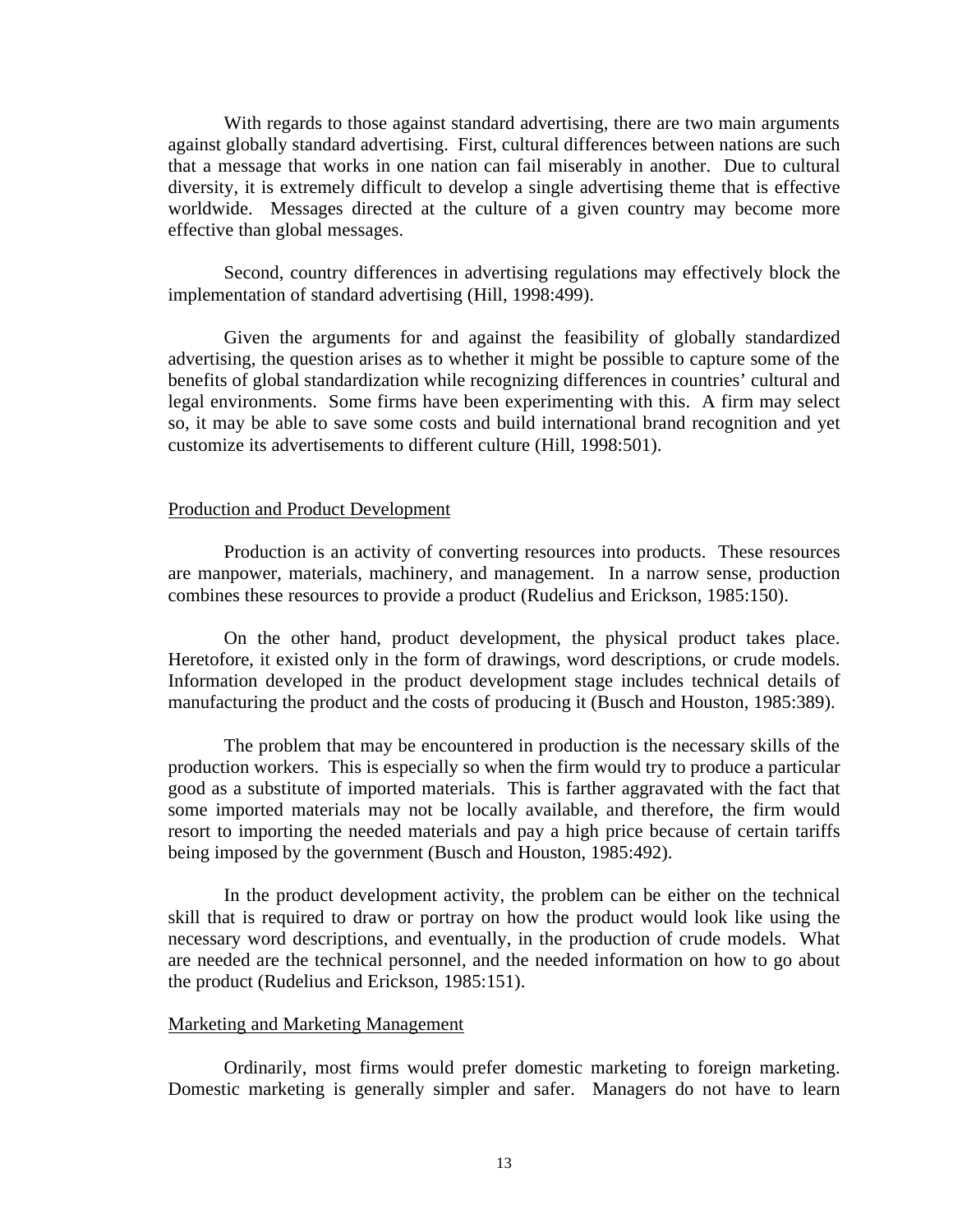another language, deal with different currency, face political and legal uncertainties, or adapts the product to a different set needs and expectations.

There are mainly two factors that might draw companies into international marketing. First, they might be "pushed" into it by the general lack of opportunity in the home market. The gross national product of the home country may be low or growing very slowly, or their government may growing anti-business or taxing heavily. Second, they might be "pulled" into it by growing opportunities for their product in other countries. Without necessarily abandoning their home market, they may find other markets an attractive place to make a profit, even after allowing for the extra costs and encumbrances they might face in operating abroad (Kotler, 1991:664).

The terms international marketing and multinational marketing are often used interchangeably, but there is an important distinction between them. Multinational marketing is the process of focusing the resources and objectives of an organization on global market opportunities. While in international marketing, the firm is engaged in foreign marketing, but with no direct investment in a foreign country. A company that actually invests in a foreign country is involved in multinational marketing. Thus, a company that will export or import goods or services is engaged in international marketing (Busch and Houston, 1985:822).

Once a company decides that a particular foreign market represents an attractive opportunity, its task is to determine the best mode of entering that market. The company has three options: exporting (home production and selling abroad), joint venturing (joining with foreign companies in some way), and direct investment abroad (Kotler, 1991:670-73).

Export. The simplest way for a company to get involved in a foreign market is to arrange to sell some of its present output abroad. Its manufacturing facilities remain located in the home country. The company may or may not modify its product for the foreign market. Exporting allows the company to enter foreign markets with a minimum of change in its product line, company organization, investment, or company mission.

Joint venturing. A second broad method of entering a foreign market is to join with nationals in the foreign country to set up production and marketing facilities. Joint venturing differs from exporting in that a partnership is formed that leads to some production facilities abroad, and it differs from direct investment in that an association is formed with someone in that country.

Direct investment. The ultimate form of involvement in a foreign market is investment in foreign-based assembly or manufacturing facilities. Companies just starting out in the market would be well advised to avoid this scale of participation at the outset.

However, before entering into major manufacturing or marketing investment in a foreign country, the firm must analyze the political environment of that country. At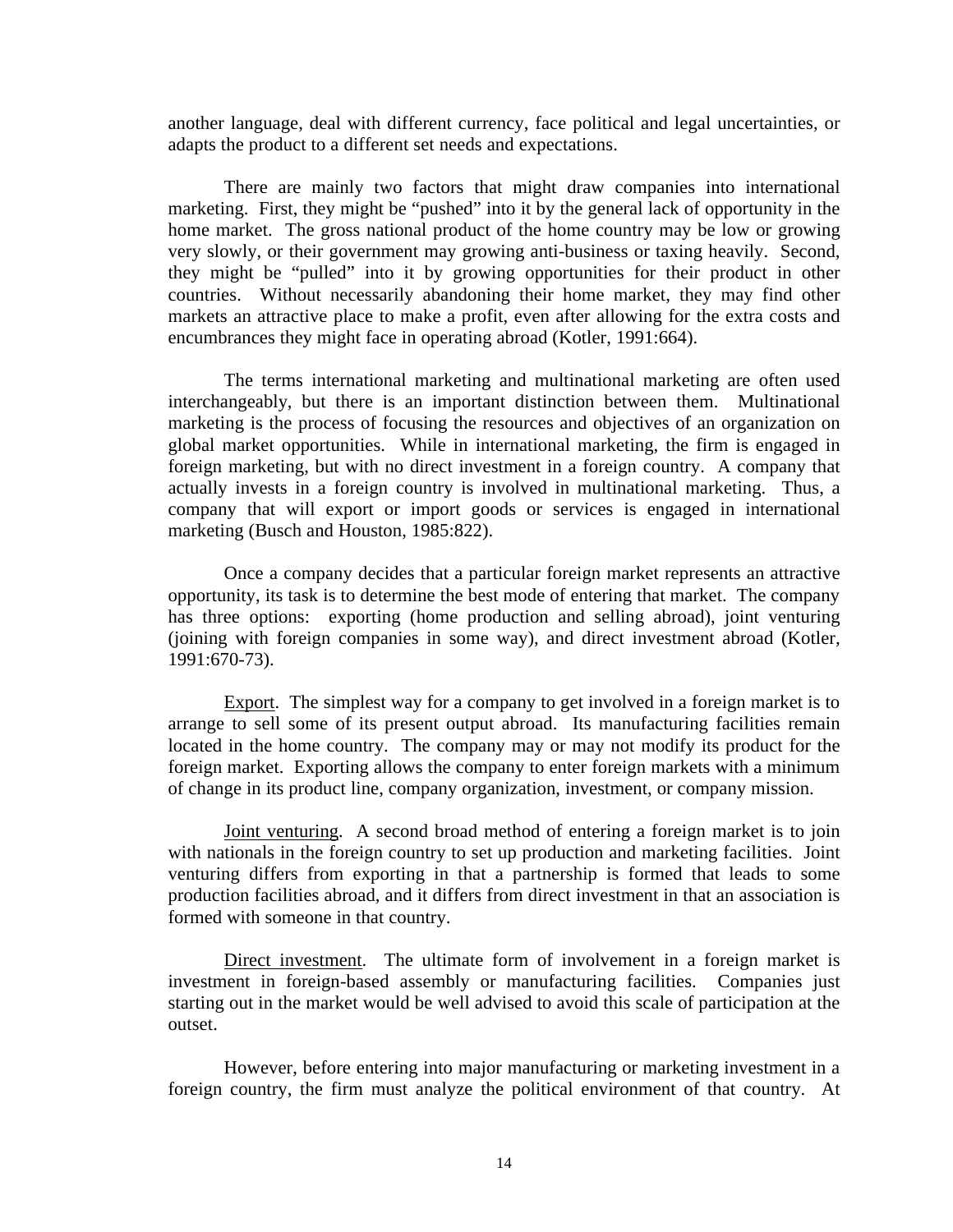minimum, the analysis should address the current form of government, the current political party system, the stability and permanence of government policy, and the risks or encouragements to foreign business from political activity.

There are four serious political risks for a firm with total ownership of business in a foreign country: confiscation, expropriation, nationalization, and domestication (Busch and Houston, 1985:834-36):

Confiscation is an act in which a foreign investment is taken over by a local government without any reimbursement.

Expropriation occurs when foreign investment is taken over by a local government but some form of reimbursement is made. Expropriated businesses are usually handed over to local businesspeople.

Nationalization happens when foreign investment is taken over and run by the government.

Domestication involves transfer of ownership in part is totally to nationals, forcing foreign firms to place a greater proportion of local managers in higher management levels, granting greater decision-making power to the nationals, increasing the proportion of domestically produced components versus imported components in assembly, and fixing quotas for export of the products manufactured locally by a multinational to the world markets.

There are other forms of risk: exchange controls, import restrictions, tax controls, price controls, and labor problems (Busch and Houston, 1985:838-39).

When a country's foreign exchange reserves are in short supply, its government may impose exchange controls to restrict the movement of foreign currencies out of the country. Exchange controls can be limited to import and export transactions or can also cover transfer payments such as profit remittances and capital flows.

Developing countries may place some restrictions on imports of raw materials, machines, and spare parts. This protects the domestic industries from foreign competition and encourages the foreign industry to purchase locally manufactured products. These restrictions can be quite harmful if local industries are not developed enough to supply quality raw material. But protectionism is not always bad foreign investors.

Tax controls are commonly imposed by arbitrarily raising corporate taxes. By raising taxes on foreign investments and profits, a significant amount of foreign exchange may be conserved.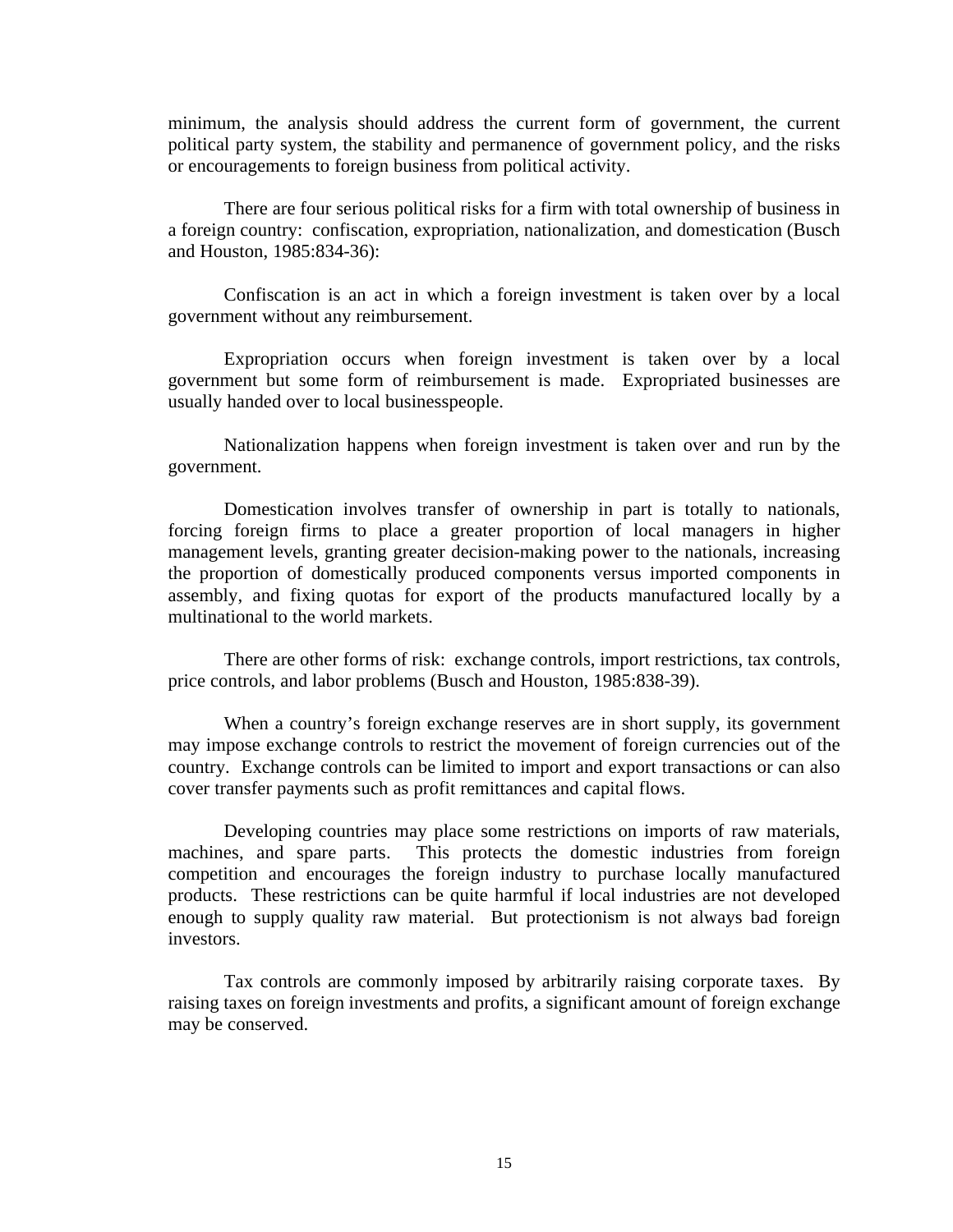Price controls are applied by host governments during inflationary periods on products of considerable public interest. The effect can be disastrous for some firms: sales revenues are limited by price controls, yet costs go up due to inflation.

Labor problems arise in countries where organized labor is strong. Employees may exert considerable pressure on multinational firm by having a legislation passed that would forbid layoffs, share a percentage of profits with labor, and provide high-cost fringe benefits.

#### Strategic Alliances

 Strategic alliances are cooperative agreements between firms that beyond normal company-to-company dealings but that fall short of merger or full partnership. An alliance can involve joint research efforts, technology sharing, joint use of production facilities, marketing one another's products, or joining forces to manufacture components or assemble finished products. Strategic alliances are a means for firms in the same industry yet based in different countries to compete on a more global scale while preserving their independence. Historically, export minded firms in industrialized nations sought alliances with firms in less-developed countries to import and market their products—locally such arrangements were often necessary to gain access to the less developed country's market (Thompson and Strickland, 1995:165).

Companies enter into alliances for several strategically beneficial reasons. The three most important are to gain economies of scale in production and/or marketing, to fill gaps in their technical and manufacturing expertise, and to acquire market access (Thompson and Strickland, 1995:166).

#### The Globalization Debate

The increasing globalization of industry made industries move toward globalization for any several reasons. One or more nationally prominent firms may launch aggressive long-term strategies to win a globally dominant market position. Demand for the industry's product may pop up in more and more countries. Trade barriers may drop. Technology transfers may open the door for more companies (Thompson and Strickland, 1995:75-76).

Many influential economists, politicians, and business leaders seem to argue that falling barriers to international trade and investment are the twin engines that are driving the global economy toward ever-greater prosperity. They maintain that increased international trade and cross-border investment will result in lower prices across the board for goods and services. They believe that globalization stimulate economic growth, raises incomes of consumers, and helps to create jobs in all countries that choose to participate in the global trading system (Hill, 1998:Postscript 1997).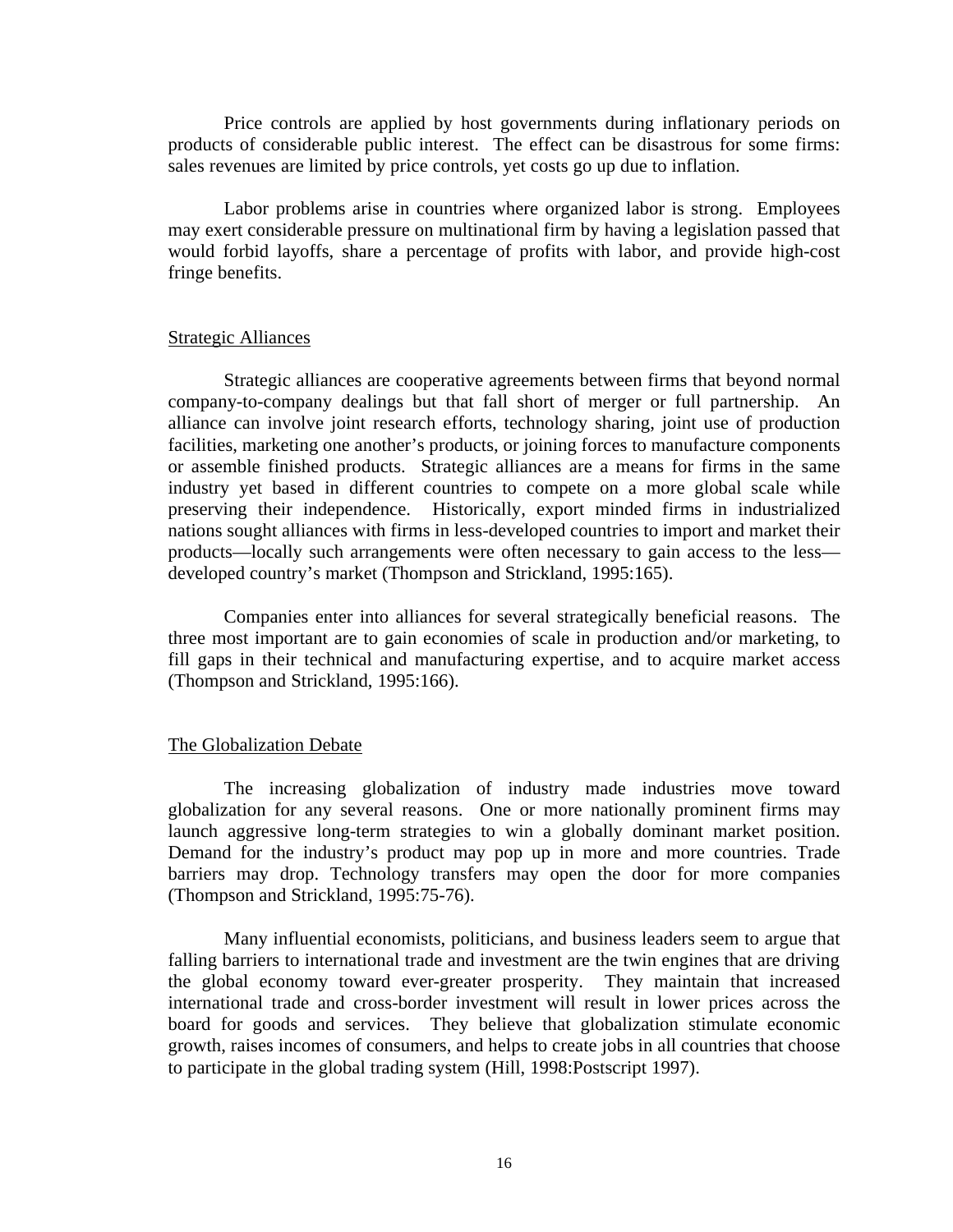## Statement of the Problem

This study sought to determine the effect of global economic liberalization on manufacturing industries in Muslim areas in the Philippines.

Specifically, this research sought answers to the following inquiries:

- 1. What is the profile of the manufacturing firms in terms of the following:
	- 1.1 number of years in operation;
	- 1.2 form of ownership;
	- 1.3 initial and present capitalization;
	- 1.4 source(s) of capital;
	- 1.5 products manufactured;
	- 1.6 sources of raw materials for production; and
	- 1.7 product distribution?
- 2. What are the effects of global economic liberalization on the manufacturing industries in terms of:
	- 2.1 capitalization and ownership;
	- 2.2 production;
	- 2.3 marketing;
	- 2.4 profitability; and
	- 2.5 participation in global trend?
- 3. Do the entrepreneurs have adequate access to global industrial development facilities in terms of:
	- 3.1 government support; and
	- 3.2 foreign support?
- 4. What are the problems that hinder the participation businessmen in global trade and investment?
- 5. What are the solutions to the problems, as suggested by the respondents?
- 6. What policy recommendations can be done with implications on the industrial development in the APEC Region?

## Objectives of the Study

 The general objective of the study was to determine the effect of global economic liberalization on manufacturing industries in Muslim areas in the Philippines.

Specifically, the study was aimed to accomplish the following: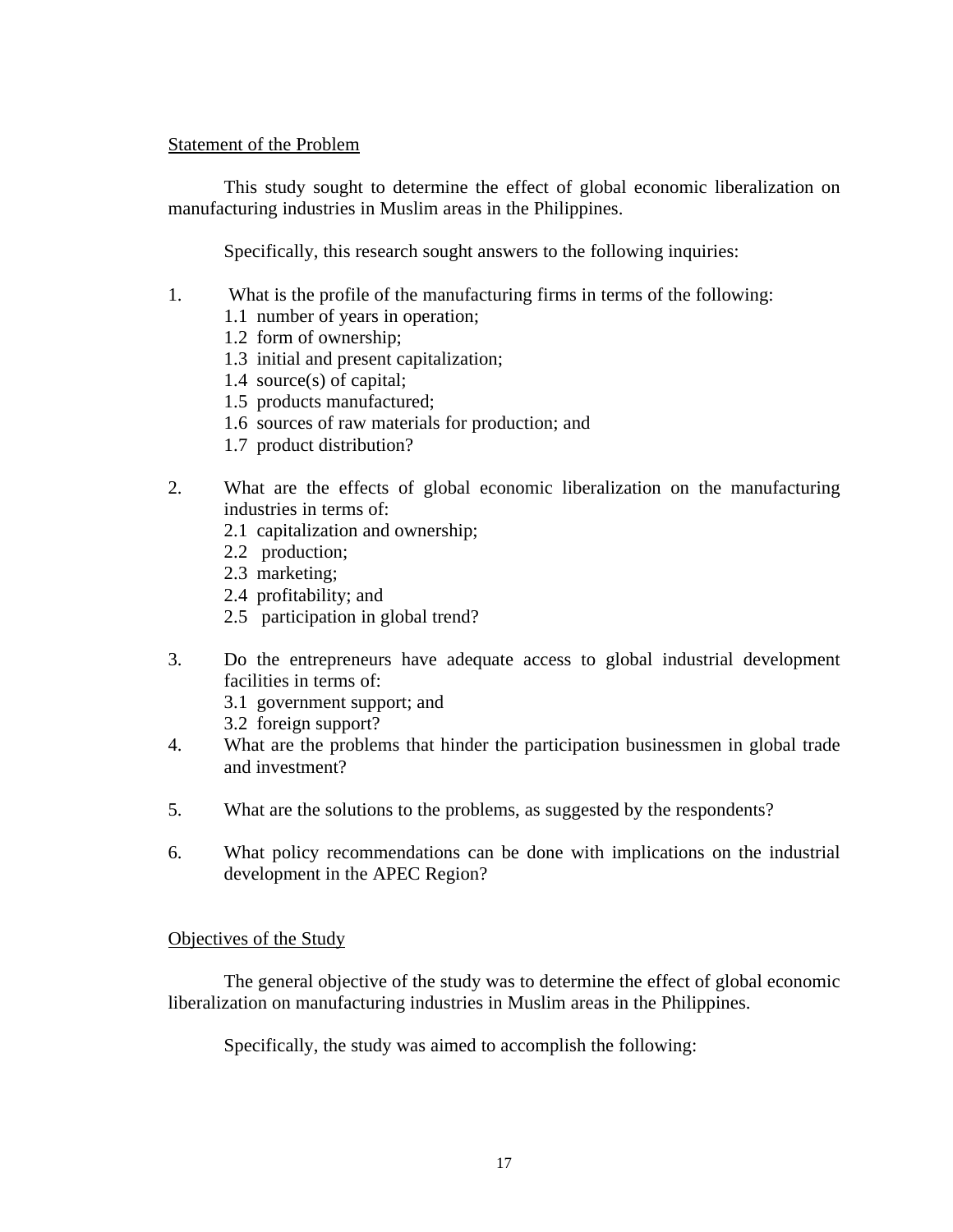- 1. To examine the effect of global economic liberalization on manufacturing industries, particularly on capitalization and ownership, production, marketing, profitability, and participation in the global trend;
- 2. To ascertain whether entrepreneurs have adequate access to global industrial development facilities in terms of government support and foreign support;
- 3. To identify problems that hinders the participation and progress of businessmen in global trade and investment;
- 4. To identify solutions to the problems as suggested by the respondents; and
- 5. To come up with policy recommendations with implications on the development of manufacturing industries in the APEC Region.

#### Significance of the Study

The findings of this study would provide additional information as of the basis in formulating government policies and strategies in promoting global industrial development in the Philippines, especially the Muslim areas and in the countryside,

Findings can also serve, among others, as basis in devising strategies to attract foreign investors to the Philippines, particularly in Mindanao and provinces down south. Likewise, such findings would serve as basis for foreign investors in establishing business in the country.

The results of the study may also contribute to effective local industrial development planning and implementation. It would also serve as guide for local businessmen in tapping foreign business partners.

Moreover, this study may also cater to the needs of the academic sector—faculty and students, and present and future researchers in studying local and global industrial development process.

Furthermore, this study would contribute to the existing but limited body of literature on global industry, global economic liberalization, and participation in the global industrial development process.

Lastly, this study, after determining the problems surrounding the global economic liberalization issues, it would somehow recommend some policies on how to improve the participation of local manufacturers in the global industrial development process.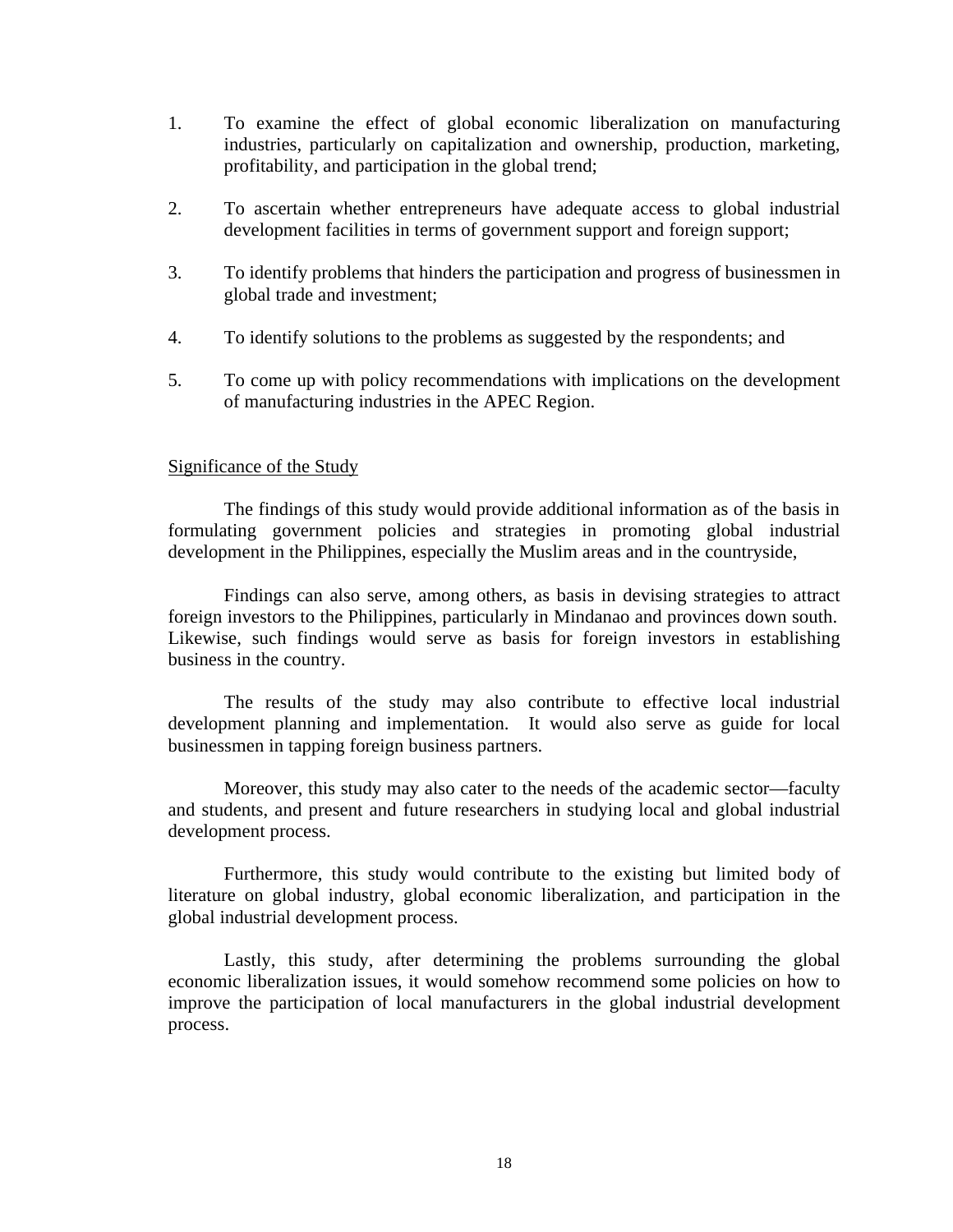#### Scope and Limitations of the Study

This study mainly focused on the effect of global economic liberalization on manufacturing industries in Muslim areas in the Philippines with reference to variables under study such as, capitalization and ownership, production, marketing, profitability, and global participation, and the problems attached to each variable mentioned.

The areas considered in the study was limited to the cities of Marawi, Iligan, Cotabato, Davao, General Santos, Zamboanga, Basilan, and the southern provinces of Jolo and Tawi-Tawi, where manufacturing firms can be found.

Further, as there were nine (9) different groups of respondents, they were grouped together and were treated as one group, and their responses were made as data for analysis.

Lastly, the perceived effect of global economic liberalization, the problems and solutions enumerated by the respondents were made as basis in the formulation policy recommendations.

#### Operational Definition of Terms

Several significant terms were defined according to how it was used in the study.

Access to facilities. Refer to government and foreign supports for global industrial development.

Adverse effect. Refers to the negative results brought about by liberalization.

Barriers to entry. Refer to factors that make it difficult or costly for firms to enter an industry of market.

Direct deal with foreign investors. Refer to the ability of the owners manufacturing firms to deal directly with foreign investors with the aid of the government.

Enhancing effect. Refers to the positive results brought about by liberalization.

Foreign investors. This refer to foreign businessmen who invest with the local manufacturing firms; foreign businessmen who have established their manufacturing firms in the Philippines.

Foreign support. This refers to the various supports provided by nationals to local manufacturing firms in terms of: lenient foreign custom and tariff policies, financial assistance, technical assistance, market promotion abroad, and facilitation from abroad.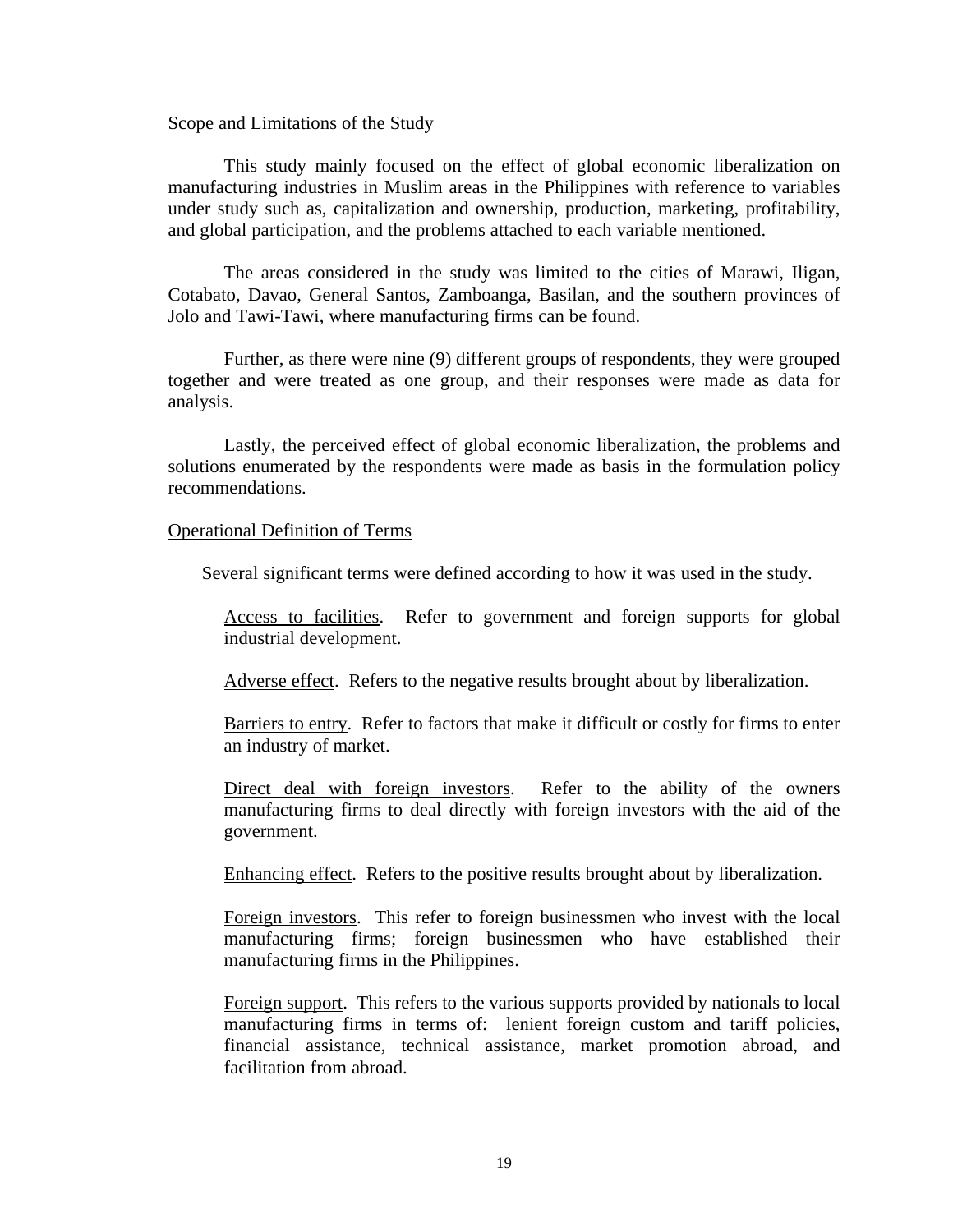Free trade. This refers to the absence of barriers to the free flow of goods and services between countries.

Government support. Refers to facilities provided by the government in terms of lenient taxes and tariff policies, financial assistance, technical assistance, product development and market promotion.

Globalization. Refers to the integration of factors of production, marketing, distribution of goods and services among different nations. It is used interchangeably with the term economic globalization.

Globalization effects. Refer to the enhancing effect and adverse effect of liberalization.

Market makers. Refer to financial service companies that connect investors and borrowers, either directly or indirectly.

Market promotion. This refers to foreign and Philippine government support for promoting Philippine and foreign products, domestically and internationally.

Muslim areas. Refer to Muslim dominated areas in the Philippines, or places where Muslim and non-Muslim manufacturers operates. In this study, these manufacturers are found in Marawi City, Iligan City, Cotabato City, Davao City, General Santos City, Zamboanga City, Basilan City, and in Jolo and Tawi-Tawi provinces.

Policy recommendations. This refer to the policies that the study can offer in the hope that it can help to enhance or promote global manufacturing in the Philippines and in the APEC Region and to help facilitate the participation of manufacturing firms in the global industrial development.

Problems. These refer to the problems of manufacturers regarding the effect of liberalization, problems hindering their participation in the world industrial development processes and problems of access to facilities.

Suggested solutions. Refer to the solutions to the problems suggested by the manufacturers-respondents in order to enhance or improve their participation in global industrial development process.

#### **Chapter 2. Research Methodology**

 This chapter contains discussions of the methodology used in the study. It includes research design, research environment, respondents of the study, sampling procedure, research instrument used, data collection procedure, and statistical treatment.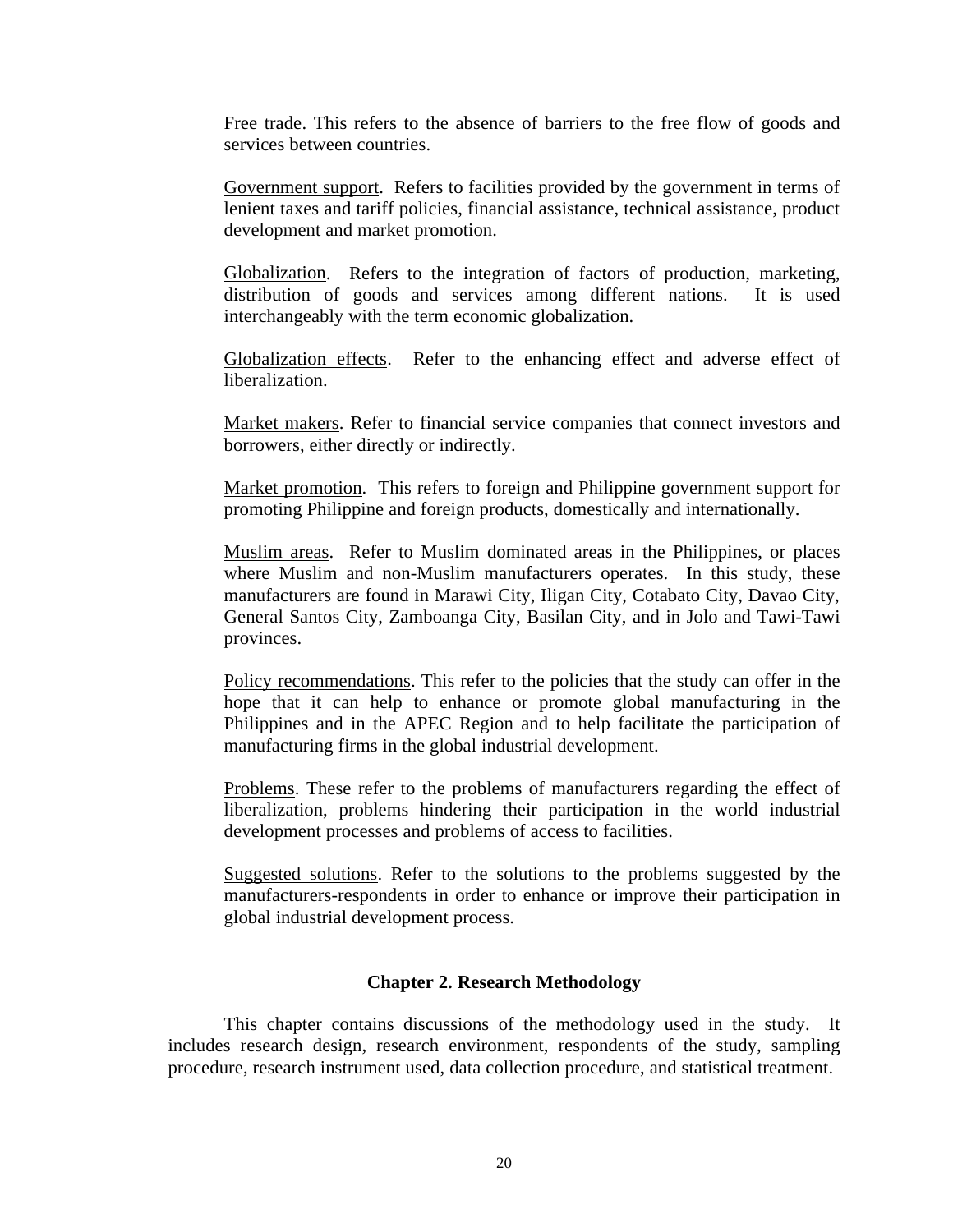#### Research Design

 This study, being a pioneering one in the Muslim areas, employed a combination of descriptive and exploratory designs of research. Descriptive in the sense that the manufacturing firms' profile, the respondents' awareness on the effect of global economic liberalization, their access to facilities, the problems hindering their participation, their suggested solutions to their problems were fully described.

Also, the study explored on how to address the problems confronting the manufacturers-respondents and made recommendations on how to go about their problems, and thereby making their manufacturing business to be more productive and progressive and be able to compete globally and participate in the global industrial development process.

Lastly, the study also explored on how the government and foreign countries can be able to provide the necessary assistance to the local manufacturing firms, and drew up policy recommendations that would be beneficial to the manufacturers.

The study made use of the questionnaire as the main instrument in gathering the data and was aided by personal interviews. The types of questions employed in the questionnaire were the open-ended question, checklist method, dichotomous questions, and Likert five-point scale method.

#### Research Environment

This study was conducted among the different manufacturing firms in Muslim areas in the Philippines. Specifically, it was conducted in the cities of Marawi, Iligan, Cotabato, Davao, General Santos, Zamboanga and Basilan, and the provinces of Jolo and Tawi-Tawi.

#### Respondents of the Study

The respondents of this study comprised a total of 103 respondentsmanufacturers, of the different manufacturing firms, who were either indirectly or directly involved in export or import business. Table 1 shows the distribution of respondents, by areas.

| ________________<br>. |               |                |                       |                |              |                |  |  |  |  |
|-----------------------|---------------|----------------|-----------------------|----------------|--------------|----------------|--|--|--|--|
| Area                  | <b>Muslim</b> | <b>Percent</b> | Non-<br><b>Muslim</b> | <b>Percent</b> | <b>Total</b> | <b>Percent</b> |  |  |  |  |
| Gen. Santos City      |               | 2.91           | 23                    | 22.33          | 26           | 25.24          |  |  |  |  |
| Davao City            |               | 3.88           | 13                    | 12.62          | 17           | 16.50          |  |  |  |  |
| Iligan City           |               | 1.94           | 14                    | 13.59          | 16           | 15.53          |  |  |  |  |
| Zamboanga City        | 10            | 9.71           |                       | 2.91           | 13           | 12.62          |  |  |  |  |
| Tawi-Tawi             |               | 8.74           |                       | 0.97           | 10           | 9.71           |  |  |  |  |
| Cotabato City         |               | 5.83           |                       | 1.94           |              | 7.77           |  |  |  |  |

**Table 1. Population and Classification of Respondents**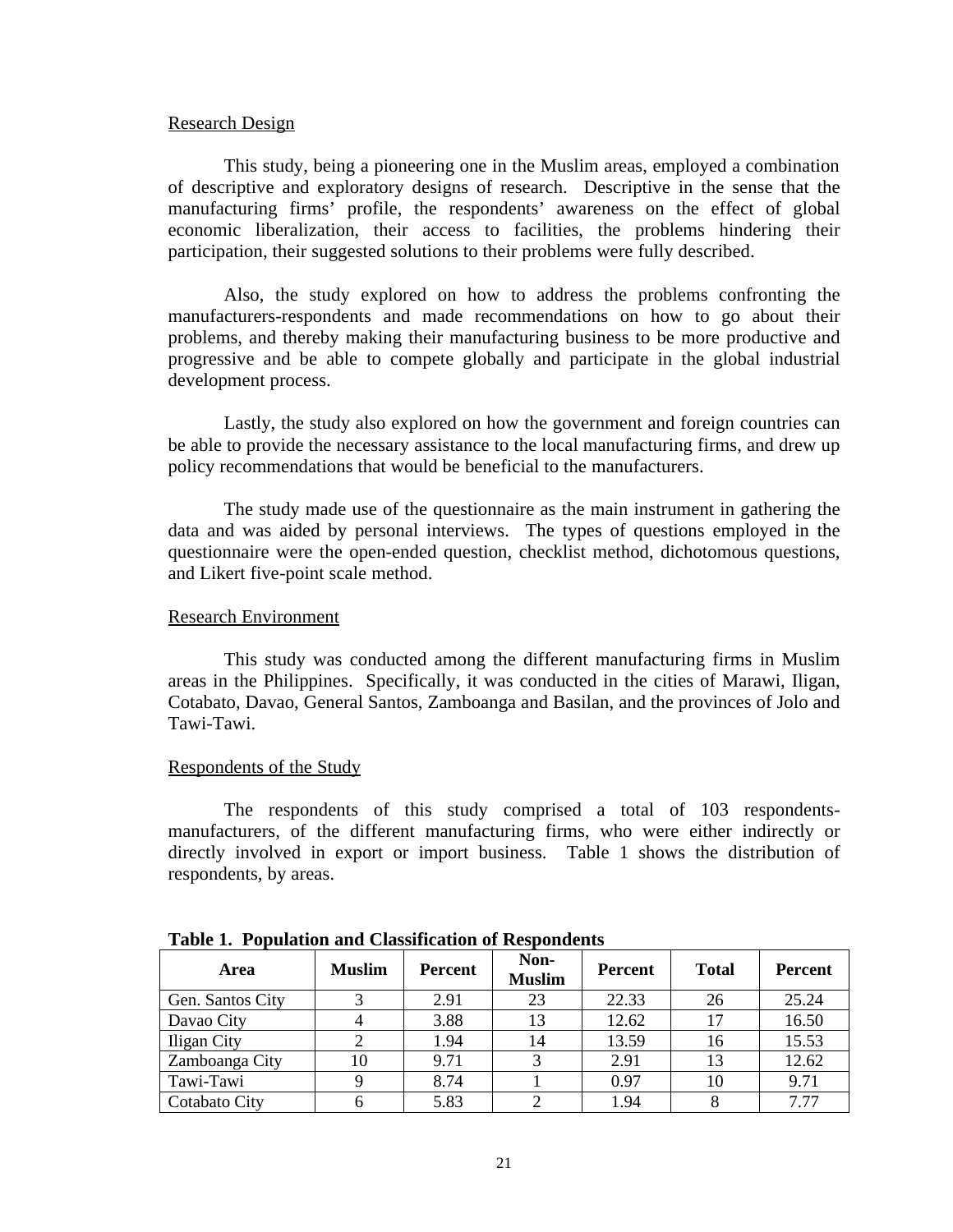| Jolo                |    | 6.80  |    | $\overline{\phantom{0}}$ |     | 6.80   |
|---------------------|----|-------|----|--------------------------|-----|--------|
| <b>Basilan City</b> |    | 1.94  |    | 1.94                     |     | 3.88   |
| Marawi City         |    | 1.94  | -  | $\overline{\phantom{0}}$ | -   | 1.94   |
| <b>Total</b>        | 45 | 43.69 | 58 | 56.31                    | 103 | 100.00 |

### Sampling Procedure

The subjects of this study comprised of 103 respondents. Since there was no available data regarding the numbers of manufacturing firms existing during that time, a method called interactive sampling was resorted to according to the procedure outlined by Coleman (1970). Here, the owners/managers previously contacted for an interview were asked for names and addresses of others they knew for inclusion in the sample. The procedure was repeated until an adequate sample was obtained. No quota was established for each sample area, although the research assistants were not obliged to strictly follow them.

## Research Instrument

The research instrument used in this study was a researcher-made questionnaire. The questionnaire was formulated mainly for determining and describing the effect of global economic liberalization on manufacturing industries in Muslim areas in the Philippines, as perceived by the respondents.

The questionnaire was divided into six parts, namely: manufacturing firm's profile, effect of global economic liberalization, access to facilities, problems hindering participation, and solutions to problems in which the respondents were asked to answer.

The types of questions used in the questionnaire were the open-ended, dichotomous, checklist, and the Likert five-point scale method.

## Data Collection Procedure

The researcher made use of both the primary and secondary sources of data. The primary data were taken from the responses provided by the respondents using the questionnaire. Follow-up interviews as well as observations were made to clarify vague responses given by the respondents.

The distribution and retrieval of the questionnaires started December 2000. Considering the distance and location of the manufacturing firms, the research assistants were given enough time to accomplish the data gathering.

However, the retrieval of the questionnaires in some areas like Cotabato City, Basilan City, Jolo and Tawi-Tawi were very much delayed due to the presence of armed confrontations between Government troops and the MILF and ASG. The research assistants were advised to take extra precautionary measures in retrieving the questionnaires in the aforementioned strife-torn areas. Nevertheless, the questionnaires were retrieved and all research assistants reported back to MSU in good health.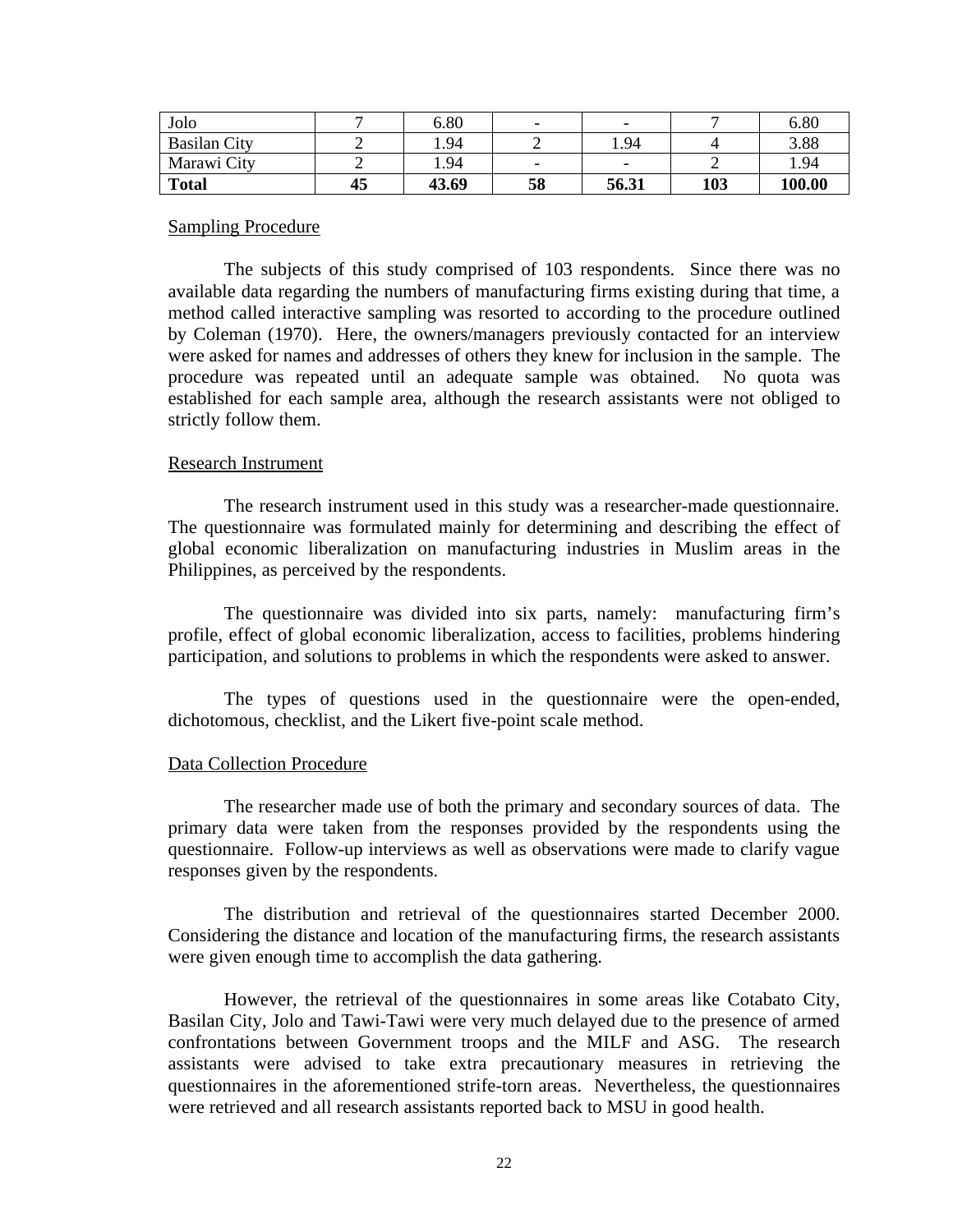The secondary data were taken from books found in the libraries of Mindanao State University's main and its unit-libraries of the College of Business Administration, College of Public Affairs, Marawi City, University of San-Jose Recoletos, Cebu City, and personal notes of the researcher.

#### Statistical Treatment of Data

After the accomplished questionnaires were collected, the responses to the questions were tallied and presented in tabular form. The simple frequency count and percentage method was utilized.

To measure the extent of effect of liberalization and access to facilities by manufacturing firms, and in order to guide the respondents to rate each factor/variable under study, the Likert five-point scale method was used. Thus,

| Range         | Scale/Score    | <b>Qualitative Interpretation</b>     |
|---------------|----------------|---------------------------------------|
| $4.21 - 5.00$ | 5              | Very High (VH)/Very Adequate (VA)     |
| $3.41 - 4.20$ | 4              | High $(H)/$ Adequate $(A)$            |
| $2.61 - 3.40$ | 3              | Moderate (M)/Moderately Adequate (MA) |
| 1.81-2.60     | $\overline{2}$ | Low $(L)/$ Inadequate $(I)$           |
| $1.00 - 1.80$ |                | Very Low (VL)/Very Inadequate (VI).   |

The mean was also employed as basis for qualitative interpretation for each factor/variable under studied.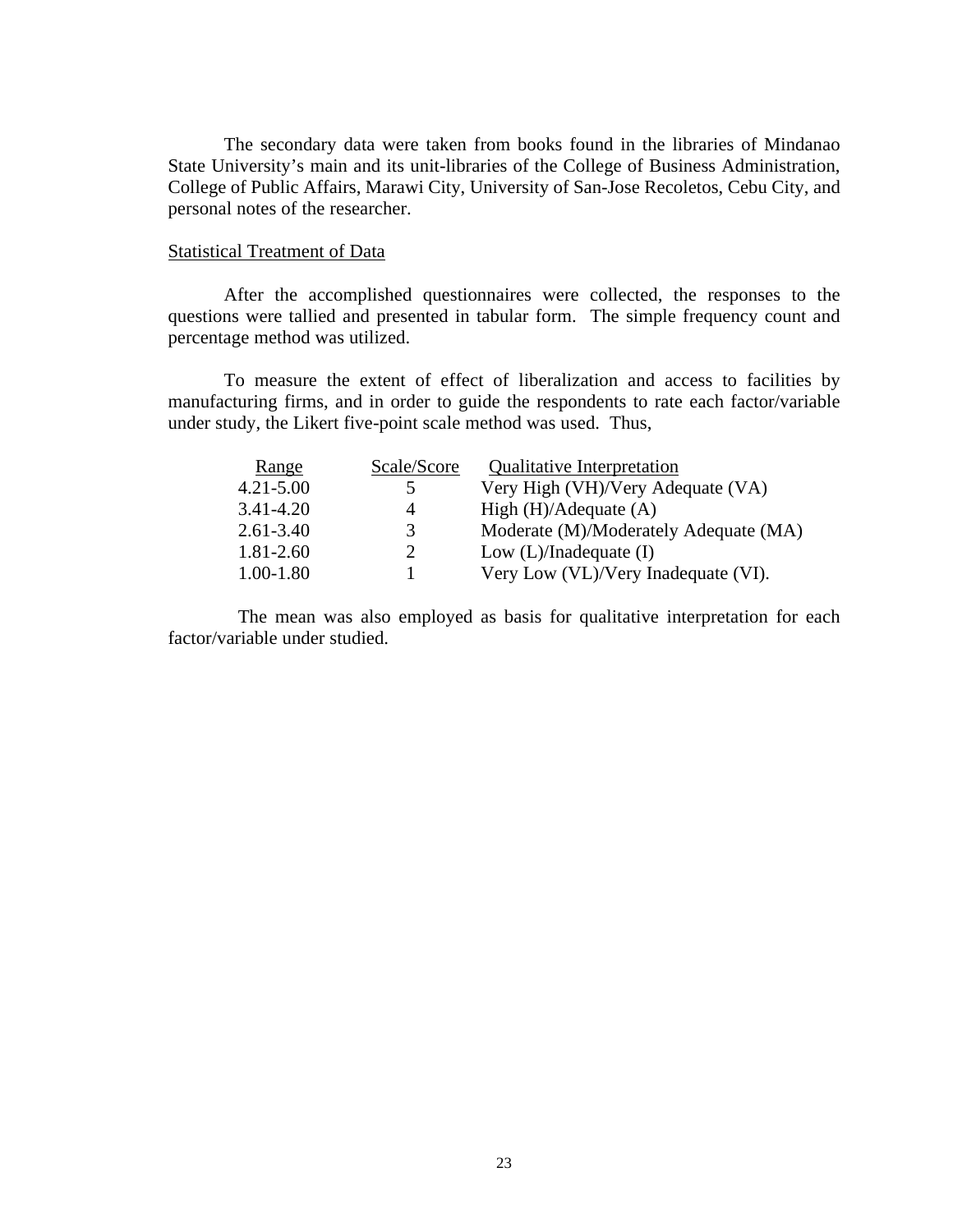### **Chapter 3. Presentation, Analysis and Interpretation of Data**

 The findings that resulted from the statistically processed data are presented, analyzed, and interpreted in this chapter.

# I. MANUFACTURING FIRM' PROFILE

This section presents the profile of manufacturing firms in Muslim areas in terms of: number of years in operation, form of ownership, capitalization, source of capitalization, products manufactured, sources of materials, and product distribution. The data are presented in tabular form showing the frequency count and percentage distributions, analyzed and interpreted

#### Number of Years in Operation

 Table 2 reveals the number of years the manufacturing firms have been in operation.

| <b>Years in Operation</b> | <b>Frequency</b> | Percentage |
|---------------------------|------------------|------------|
| $0 - 5$                   |                  | 17.48      |
| $6 - 10$                  | 29               | 28.16      |
| $11 - 15$                 | 25               | 24.27      |
| $16 - 20$                 |                  | 16.50      |
| $21 - 25$                 |                  | 8.74       |
| 26 and above              |                  | 4.85       |
| <b>Total</b>              | 103              | 100.00     |

**Table 2. Manufacturing Firms' Number of Years in Operation**

 As shown in Table 2, twenty-nine or 28.16 percent of the manufacturing firms are between 16-20 years in operation; twenty-five or 24.27 percent, 11-15 years; eighteen or 17.48 percent, from 0-5 years; seventeen or 16.50 percent, 16-20 years; nine or 8.74 percent, 21-25 years; and five or 4.85 percent are 26 years and above. The mean is approximately 11.5 years in operation.

The findings reveals that based on the approximate mean (11.5 years), almost half of the manufacturing firms fall under the 0-10 years bracket. Also, almost three-fourths of the manufacturing firms are under sixteen (16) years bracket.

According to keen observers, firms tend to fold up before they reach the age of five years. This imply that manufacturing firms in Muslim areas are still existing and in operation. If the imputed stability of at least six years old is true, then a little over onehalf of total manufacturing firms are past their critical stage. The rest still have to mellow as they struggle for survival in the world of manufacturing (Magdalena, 1987:48)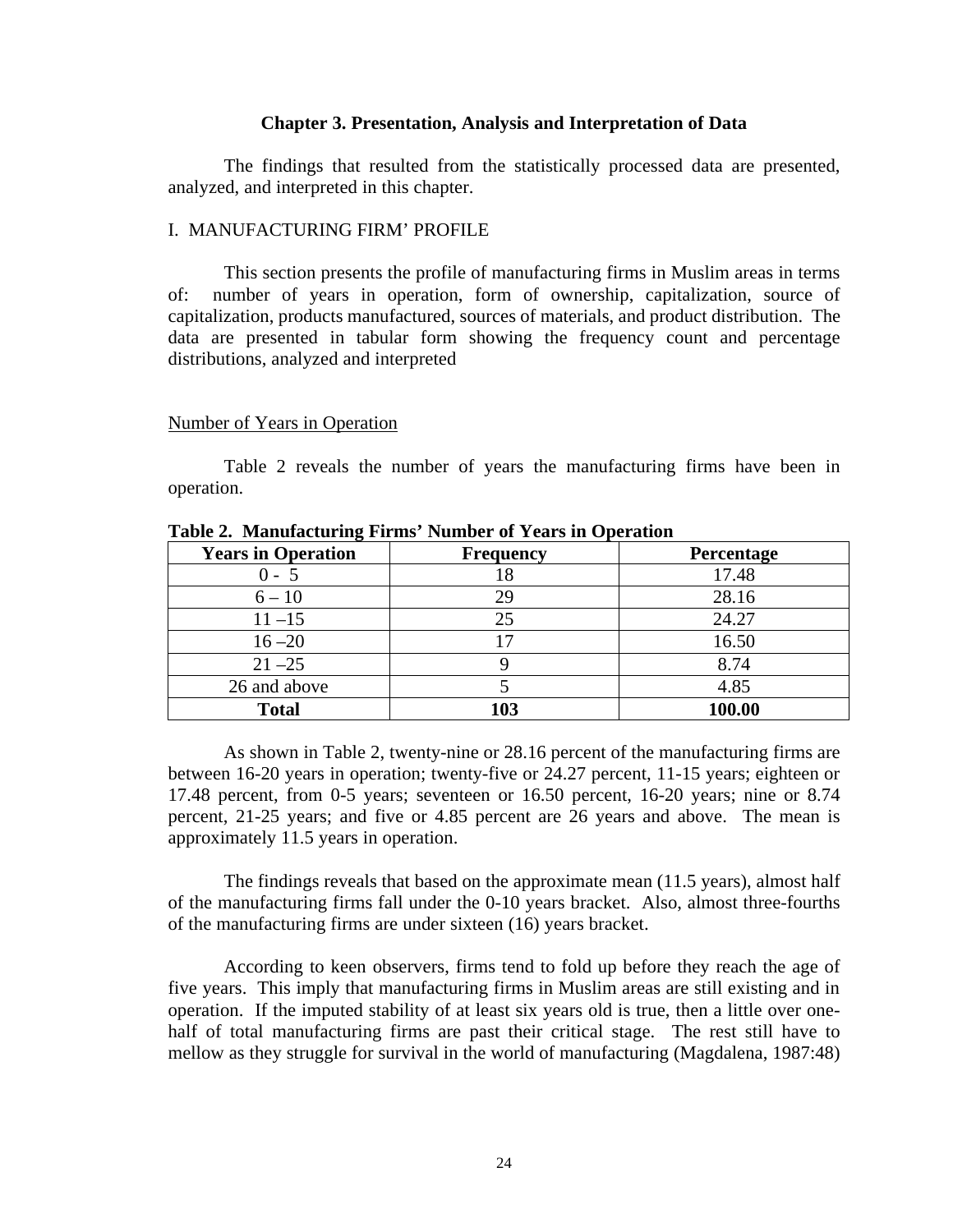### Form of Ownership

In Table 3, the form of ownership of the manufacturing firms is indicated.

| <b>Form of Ownership</b>   | <b>Frequency</b> | <b>Percentage</b> |
|----------------------------|------------------|-------------------|
| Corporation                | 64               | 62.13             |
| Sole proprietorship        | 16               | 15.53             |
| Partnership                |                  | 12.62             |
| Cooperative                |                  | 6.80              |
| Corporation with investors |                  | 2.91              |
| <b>Total</b>               | 103              | 100.00            |

**Table 3. Manufacturing Firms' Form of Ownership**

 As can be gleaned in Table 3, sixty-four or 62.13 percent of the manufacturing firms are of corporation; sixteen or 15.53 percent are sole proprietorship; thirteen or 12.62 percent, partnership; seven or 6.80 percent, cooperatives; and three or 2.91 percent corporations with foreign investors.

The finding shows that a great majority of the manufacturing firms are corporations. This means that forming a corporation type of business is to generate large capital. This may imply that said corporations would likely become a recipient of foreign support and have access to facilities. Outside support may be benefited because of the trust that may be extended to the corporations by foreign investors. Support from the government may not be in the form of financial aspect, but more on the facilitation of market abroad, marketing promotion of products, and some technical assistance to improve production and production method. Further, these corporations, given the opportunity, are likely candidates to participate in the global competition and industrialization.

As to manufacturing firms whose form of ownership is partnership, the formation is for reasons of lesser requirements, lesser volume of paper works, and the necessary capital needed is not as big as corporation but not smaller than the sole proprietorship ownership. This imply that these manufacturing firms may benefit or avail assistance from foreign investors, but more often than not the various assistance may come from the national government.

A sizeable number of manufacturing firms are of sole proprietorship. This finding may imply that owners of these firms engaged in this form of business because it is easy to form, entry is easy because of lesser requirements needed, and does not require huge capital. Some characteristics of this kind of ownership are that, the owners are the bosses, their profits not shared with others, and all failures are theirs.

Also noted are the cooperatives and corporations with foreign investors. The former need a variety of assistance, which may be availed from government or foreign cooperatives, or foreign investors. The latter are not much of a problem, except to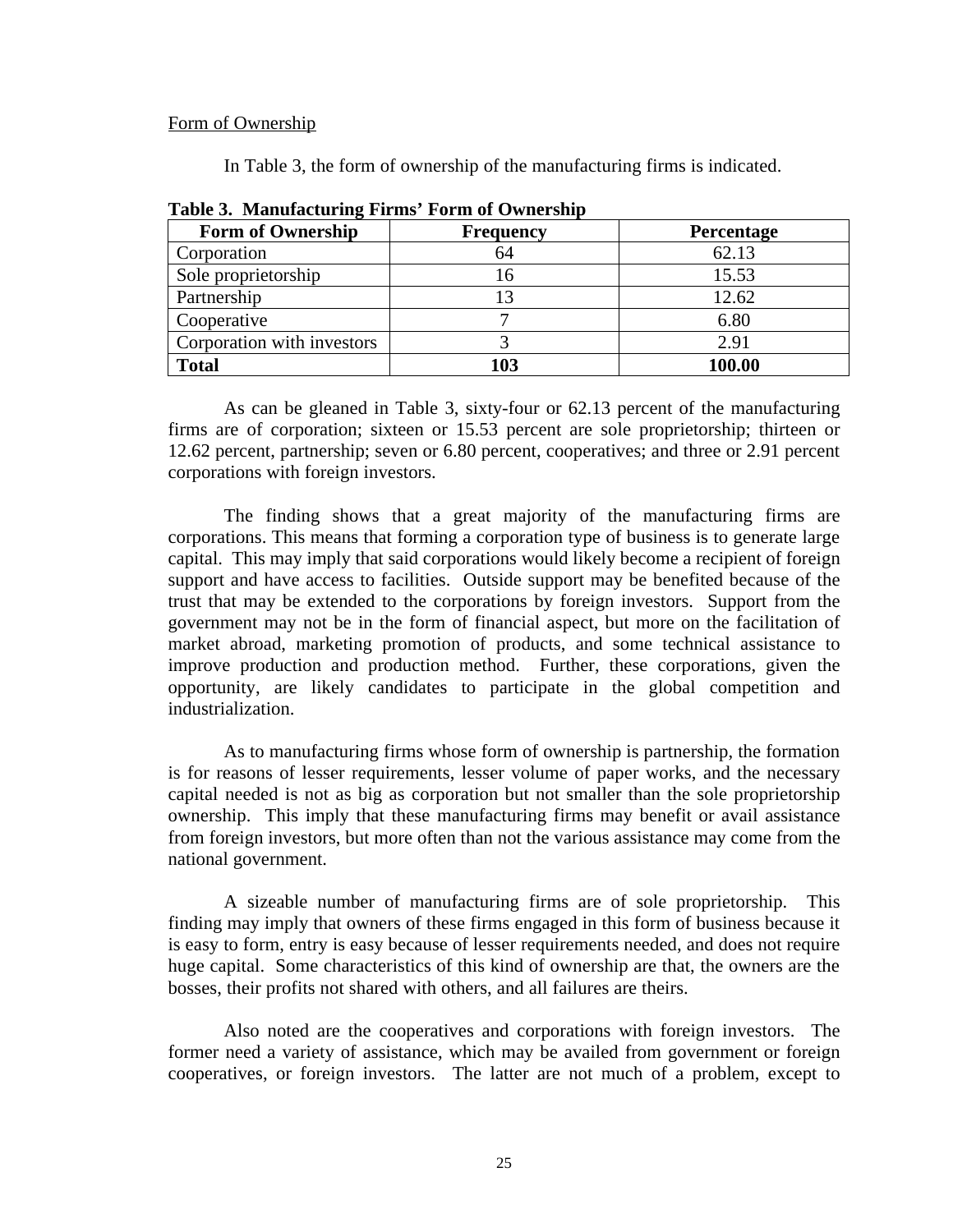continue improving their operation, management capability, and domestic and international markets.

Regardless, however, of the form of ownership of manufacturing firms, all deserve government support and from the outside/foreign support. With this support, the firms would be able to improve their lots and other activities relative to their operations, and compete domestically and internationally.

### **Capitalization**

The initial and present capitalization of manufacturing firms is shown in Table 4.

| Capital                   | <b>Initial</b> |         | <b>Present</b> | Increase / |            |
|---------------------------|----------------|---------|----------------|------------|------------|
|                           | Frequency      | Percent | Frequency      | Percent    | (Decrease) |
| $P150$ , 000 and below    | 55             | 53.40   | 31             | 30.10      | (24)       |
| Between P150,000 - P1.5M  | 22             | 21.36   | 42             | 40.78      | 20         |
| Between $P$ 1.5M – $P15M$ | 15             | 14.56   | 13             | 12.62      | (2)        |
| Between P 15M - P60M      |                | 7.77    | 14             | 13.59      |            |
| Above 60M                 |                | 2.91    | $\mathbf 3$    | 2.91       |            |
| Total                     | 103            | 100.00  | 103            | 100.00     |            |

**Table 4. Initial and Present Capitalization of Manufacturing Firms**

 As to initial capitalization of manufacturing firms, Table 4 shows that fifty-five or 53.40 percent have an initial capitalization of P150,000 and below; twenty-two or 21.36 percent, above P150,000-P1.5M; fifteen or 14.56 percent, above P1.5M-P15M; eight or 7.77 percent, above P15M-P60M; and three or 2.91 percent have an initial capitalization of above P60 millions.

The same table revealed that forty-two or 40.78 percent have a present capitalization of above P150,000-P1.5M; thirty-one or 30.10 percent, P150,000 and below; fourteen or 13.59 percent, above P15m-P60M; thirteen or 12.62 percent, above P1.5M-P15M; and three or 2.91 percent have a present capitalization of above P60 millions.

Findings showed that there are decreases from initial capitalization to present capitalization. From P150,000 and below, twenty-four (24) manufacturing firms, and from above P1.5M-P15M, two (2) manufacturing firms. On the other hand, there are manufacturing firms whose initial capitalization had increase. From above P150,000- P1.5M, twenty (20) manufacturing firms, and from above P15m-P60M, six (6) manufacturing firms. Three (3) manufacturing firms have no change from their initial and present capitalization.

The low level of initial capital and especially the present capitalization explain why many of the manufacturing firms do not improve or progress. This phenomenon can be attributed to the manufacturing firms' inability to obtain raw materials for production,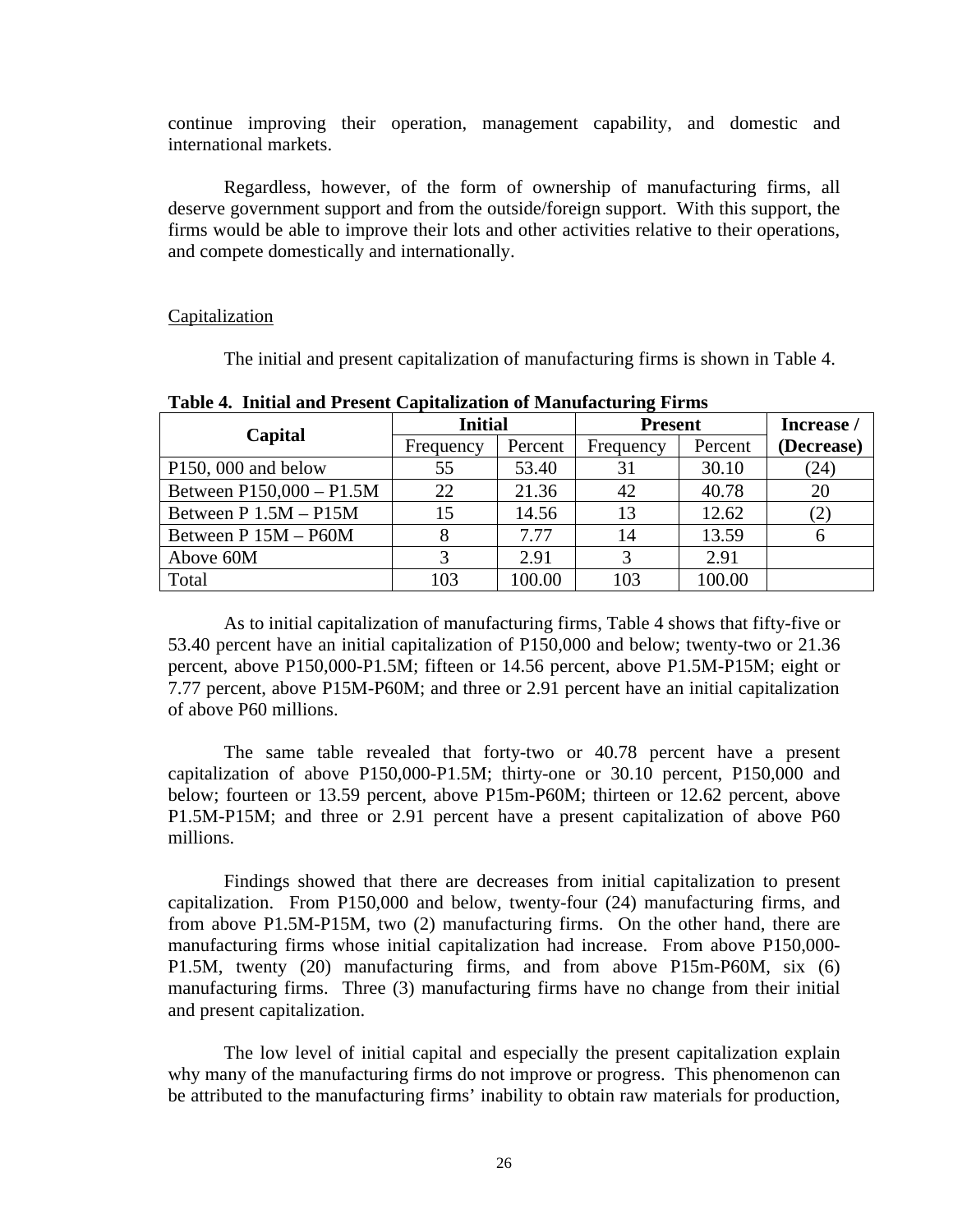the difficulty of obtaining highly skilled workers, among others, all of which require capital. This low level of capital cannot attract foreign investors, and therefore, access to new technology and foreign financial assistance, among others, is denied.

The findings imply that there is the need for the government through the Department of Trade and Industry and other concerned agencies to extend assistance in terms of technical assistance in order to improve the manufacturing firms' production. Financial assistance should also be provided to the manufacturing firms by the government through banks in the form of loans.

#### Source of Capitalization

 Table 5 shows the source(s) of capitalization of manufacturing firms in Muslim areas.

| <b>Source of Capitalization</b>   | Frequency<br>$(N=103)$ | <b>Percentage</b> |
|-----------------------------------|------------------------|-------------------|
| Family, friends or relatives      | 89                     | 86.41             |
| <b>Banking institutions</b>       | 83                     | 80.58             |
| Personal                          | 77                     | 74.76             |
| Incorporators' contribution       | 34                     | 33.01             |
| Cooperative members' contribution |                        | 6.80              |
| From foreign partners             |                        | 2.91              |
| Other sources: Not stated         |                        | 4.85              |

**Table 5. Source(s) of Capitalization of Manufacturing Firms**

\*Multiple responses

As can be seen in Table 5, eighty-nine or 86.41 percent of the respondents their source of capitalization are their family, friends, or relatives; eighty-three or 80.58 percent, from banking institutions; seventy-seven or 74.76 percent said personal money; thirty-four or 33.01 percent, incorporators' contribution; seven or 6.80 percent, cooperative members' contribution; five or 4.85 percent did not specify the source of their capitalization; and three or 2.91 percent said from foreign partners.

The findings imply that that there is the need for government support in facilitating more financial assistance by offering low interest loans to qualified owners of manufacturing firms. Also, the government should extend assistance by inviting more foreign investors to invest with the manufacturing firms under study. With this, manufacturing firms may be able to improve their production operation, product quality, and consequently, may enhance their participation in global trade and competition.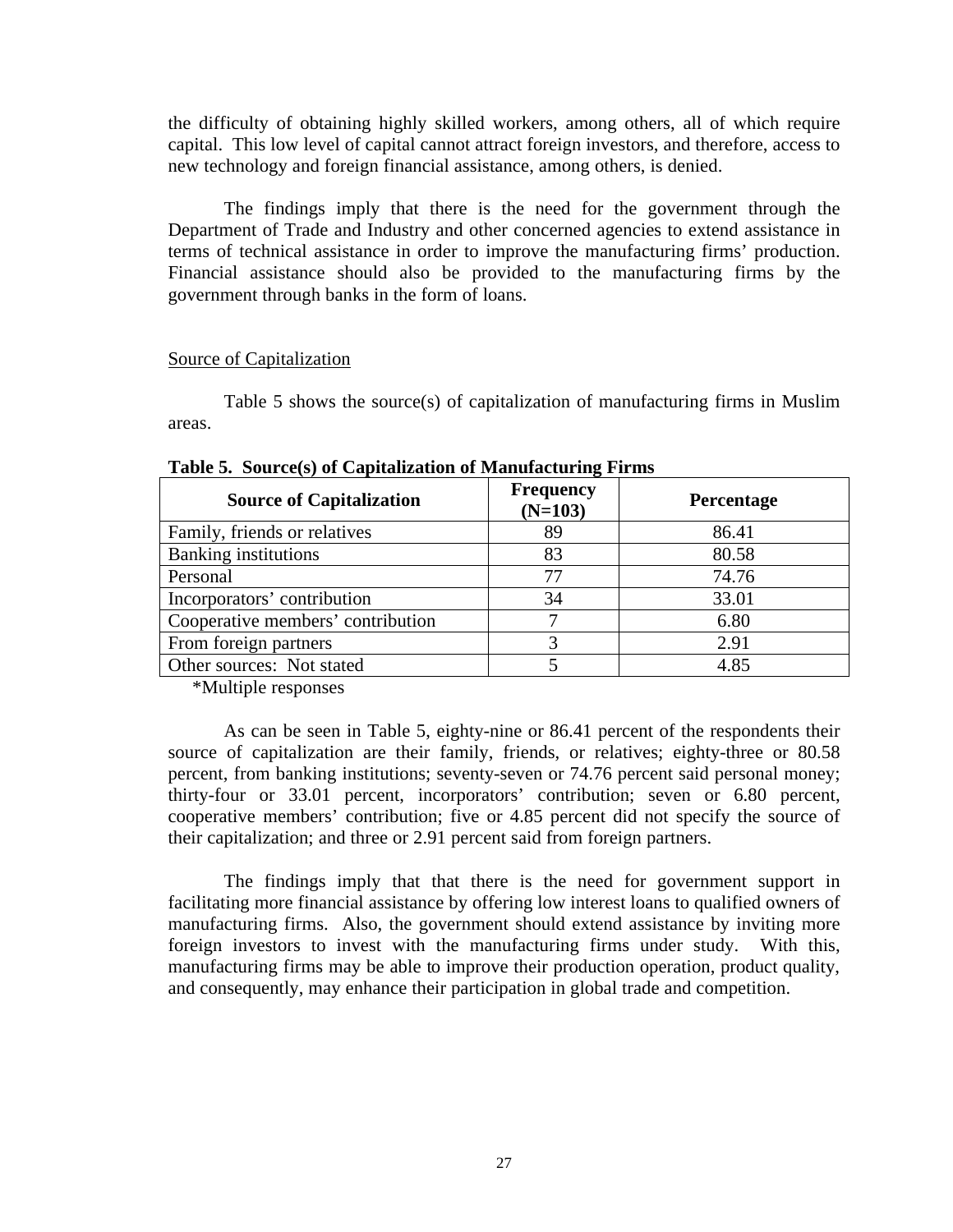### Products Manufactured

Products manufactured by manufacturing firms in Muslim areas are shown below.

| <b>Products</b>             | <b>Frequency</b> | Percentage |
|-----------------------------|------------------|------------|
| Exportables:                |                  |            |
| Furniture & fixtures        | 12               | 11.65      |
| Bags, RTWs, & textiles      | 10               | 9.71       |
| Candy & fruit preserves     | 8                | 7.77       |
| Copra solvent, pellet & oil | 8                | 7.77       |
| Canned goods                | 7                | 6.80       |
| Chemical products           | 7                | 6.80       |
| Dried sea weeds             | 6                | 5.83       |
| Fresh tuna fish             | 6                | 5.83       |
| Animal feeds                | 5                | 4.85       |
| Sugar                       | 4                | 3.88       |
| Native coffee               | 4                | 3.88       |
| Shell decors                | 3                | 2.91       |
| PVC pipes & resins          | 3                | 2.91       |
| Abaca hemp                  | 3                | 2.91       |
| Cement                      | 3                | 2.91       |
| Brass ware                  | $\overline{2}$   | 1.94       |
| Wheat & flour               | $\overline{2}$   | 1.94       |
| Non-Exportable:             |                  |            |
| Hollow blocks & balusters   | 9                | 8.74       |
| Ship building & repair      |                  | 0.97       |
| <b>Total</b>                | 103              | 100.00     |

**Table 6. Products Manufactured by Manufacturing Firms**

As shown in Table 6, twelve or 11.65 percent manufacture furniture and fixtures; ten or 9,71 percent, bags, RTWs, and textiles; eight or 7.77 percent each for candy and fruit preserves, and copra solvent, pellet and oil; seven or 6.80 percent each for canned goods and chemical products; six or 5.83 percent each for dried sea weeds and fresh tuna fish; five or 4.85 percent, animal feeds; four or 3.88 percent each for sugar and native coffee; three or 2.91 percent each for shell decors, abaca hemp, cement, and PVC pipes and resins; and two or 1.94 percent each for brass ware, and wheat and flour.

The findings suggest that a little over 90 percent of the products produced by the manufacturing firms in Muslim areas are exportable, the rest are for local markets only. This implies that if the manufacturing industries in Muslim areas have the opportunity to engaged in business in the international market, with the backings of the government, this would surely help the local industries obtain the much needed financial support from foreign as well as their access to foreign facilities. Further, the participation of the manufacturing firms in the global industrial development would be enhanced, and as a result they may be able to contribute something of value to the Philippine economy.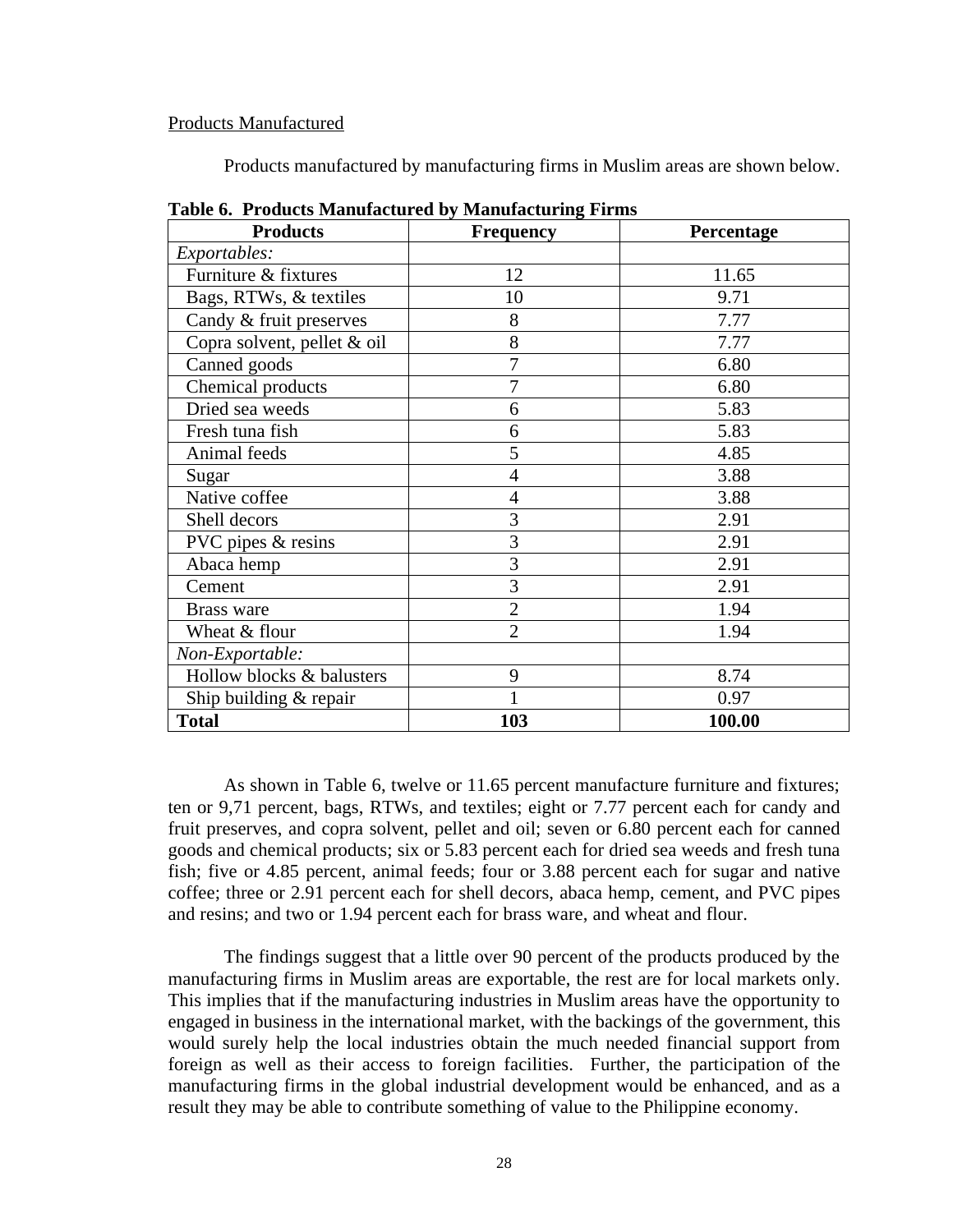## Sources of Raw Materials

Table 7 reveals the sources of materials of manufacturing firms.

| <b>Source</b> | <b>Frequency</b><br>$(N=103)$ | <b>Percentage</b> |
|---------------|-------------------------------|-------------------|
| ∟ocal         |                               |                   |
| Imported      |                               | 68.9 <sup>2</sup> |

### **Table 7. Sources of Raw Materials of Manufacturing Firms**

\*Multiple responses

As shown in Table 7, all or 100 percent respondents answered that they acquire their raw materials locally, and seventy-one or 68.93 percent their raw materials are imported.

The data means that out of 103 manufacturing firms only 32 does not import raw materials. This implies that said 32 manufacturing firms lack capital and therefore need financial support from the government.

# Product Distribution

The product distribution of the manufacturing firms is shown in Table 8.

| <b>Distribution</b>      | <b>Frequency</b> | <b>Percentage</b> |  |  |  |  |  |  |  |
|--------------------------|------------------|-------------------|--|--|--|--|--|--|--|
| Domestic                 |                  | 86.41             |  |  |  |  |  |  |  |
| Both domestic $\&$ int'l |                  | 8.74              |  |  |  |  |  |  |  |
| International            |                  | 4.85              |  |  |  |  |  |  |  |
| <b>Total</b>             | 103              | 100.00            |  |  |  |  |  |  |  |

**Table 8. Manufacturing Firms' Product Distribution**

As regard to product distribution of manufacturing firms, eighty-nine or 86.41 percent distribute their products in the domestic market; nine or 8.74 percent, both in domestic and international market; and five or 4.85 percent in the international market.

Findings show that majority of the manufacturing firms distribute their products locally. The findings imply that most of the manufacturing firms have not yet established their markets abroad and distributors to facilitate their products. This implies that there is the need for the government to help facilitate the manufacturers' products abroad; extend assistance in promoting the product, and aid establish tie-ups with foreign businessmen. By doing so, this would lure the local manufacturing firms not only to participate in global marketing, but also will encouraged them to produce better quality products, and at the same time, enjoy the assistance provided by foreign nationals such as financial support, technical assistance, new production technology, and better access to facilities and markets.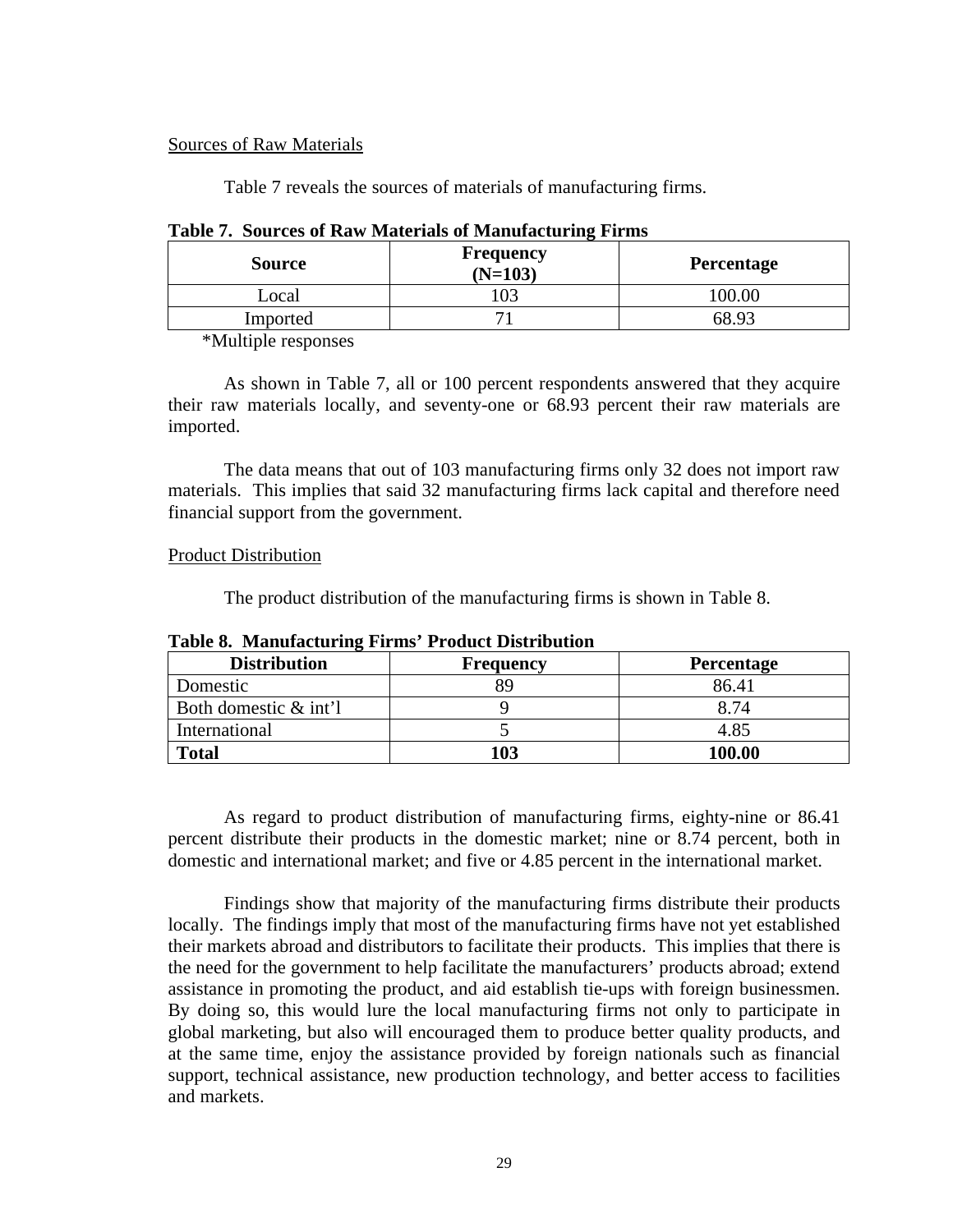# II. EFFECT OF GLOBAL ECONOMIC LIBERALIZATION

 This part of the chapter delves on the awareness of the respondents regarding global economic liberalization and the extent to which liberalization affects the manufacturing firms.

## Awareness on Global Economic Liberalization

Table 9 presents the data regarding the awareness of the respondents on global economic liberalization.

| TROIG 21 INDICATED ITIMPEDD ON OTODAN DECIMINATION MINUMENT |                  |                   |  |  |  |  |  |  |  |  |
|-------------------------------------------------------------|------------------|-------------------|--|--|--|--|--|--|--|--|
| <b>Response</b>                                             | <b>Frequency</b> | <b>Percentage</b> |  |  |  |  |  |  |  |  |
| Yes                                                         |                  |                   |  |  |  |  |  |  |  |  |
|                                                             |                  |                   |  |  |  |  |  |  |  |  |
| Total                                                       | 1 N 2            | 100.00            |  |  |  |  |  |  |  |  |

# **Table 9. Respondents' Awareness on Global Economic Liberalization**

 As shown in Table 9, ninety or 87.38 percent of the respondents are aware of global economic liberalization and only thirteen or 12.62 percent are not aware.

Findings suggest that a greater majority of respondents are aware of global economic liberalization and only a few are unaware.

The findings may imply that those who are aware of liberalization were actually those manufacturers who kept on monitoring changes in business conditions, which is typical to real businessmen. Further, the findings imply that the government and its agencies were able to successfully disseminated/communicated information pertaining to liberalization.

## Whether Liberalization Affect the Manufacturing Firms

The respondents were asked of whether liberalization has affected their business.

| <b>Response</b> | Frequency | <b>Percentage</b> |
|-----------------|-----------|-------------------|
| Yes             |           | 76.70             |
| NO              |           |                   |
| Total           | 103       | 100.00            |

## **Table 10. Whether Liberalization Has Affected Manufacturing Firms**

 Table 10 shows that seventy-nine or 76.70 percent positively replied and twentyfour gave negative response.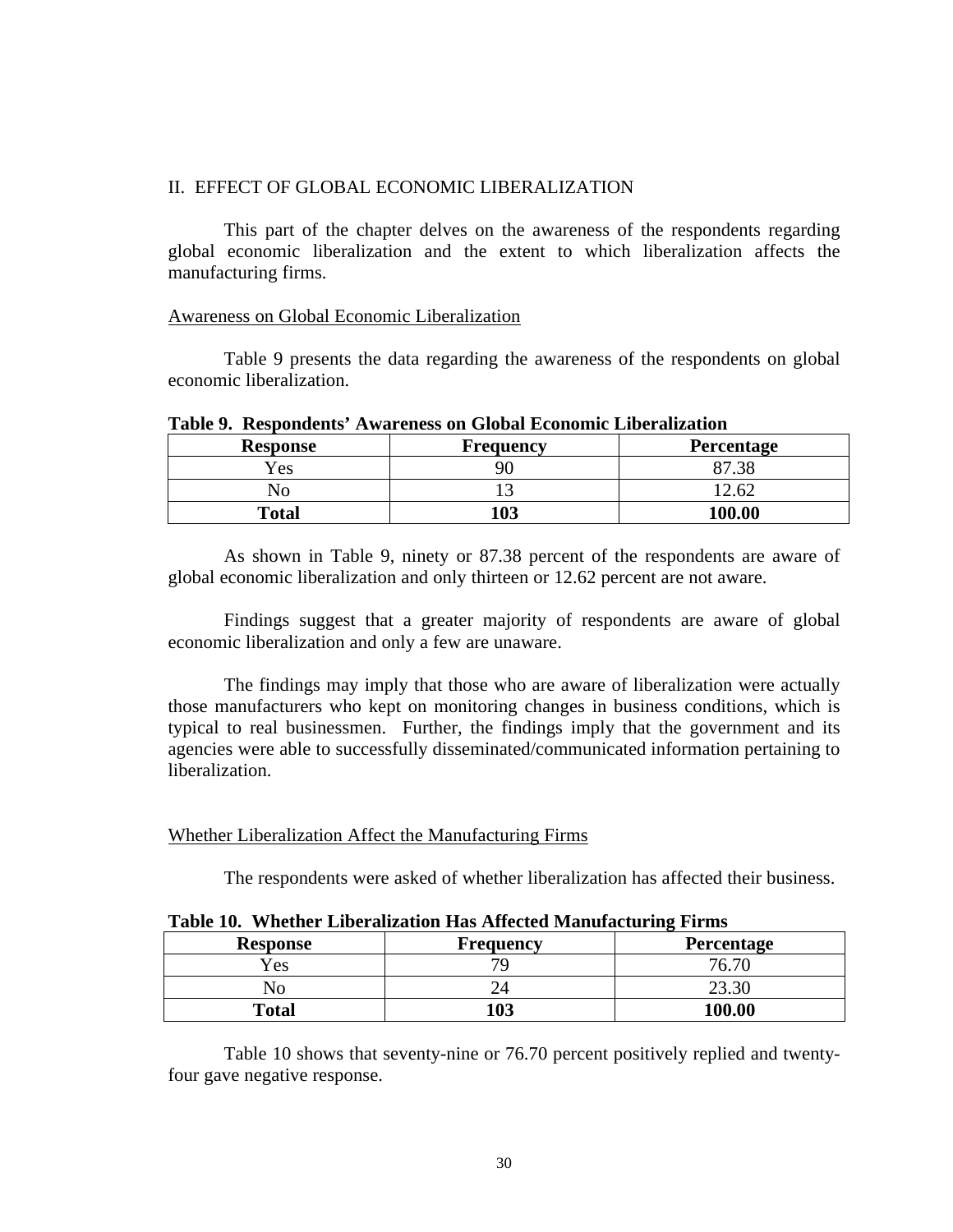The data suggests that majority of the respondents have already experience the effect liberalization and only few have no experience yet.

The findings imply that the respondents' awareness regarding liberalization is supported and/or complimented with the above-findings in Table 10. Further, this implies that the government, as well as, some of its concerned agencies was able to disseminate well the information regarding liberalization.

#### Effect of Liberalization

 The respondents were asked to rate the extent of effect of liberalization to their manufacturing businesses. Table 11 reveals the enhancing effect of liberalization.

On the enhancing effect of liberalization, seventy-nine (79) respondents rated the ten (10) enhancing factors of liberalization.

As to increase in capital, forty or 50.63 percent rated high; twenty-one or 26.58 percent, moderate; ten or 12.66 percent, low; five or 6.33 percent rated very high.

The findings suggest that the increase in capital can be attributed to the welldisseminated loan programs of the government and the access of the manufacturing firms to foreign financial support. The mean 3.43 denotes high.

On strengthened ownership of manufacturing firms, thirty-six or 45.57 percent rated high; twenty-seven or 34.18 percent, moderate; eight or 10.13 percent, low; five or 6.33 percent, high; and three or 3.80 percent rated very low. The mean 3.41 is interpreted to mean high.

Finding implies that the owners of manufacturing firms find liberalization to be attractive, which can be attributed to the financial and management support they have received from foreign-based business firms, and from the national government.

For improved production technology and facilities, thirty eight or 48.10 percent rated moderate; twenty-one or 26.58 percent, low; twelve or 15.19 percent, very low; five or 6.33 percent, very high; and three or 3.80 percent rated high. The mean 2.57 is interpreted as low.

The finding suggests that manufacturing firms were not able to avail the technical support from the national government particularly from the Department of Trade and Industry (DTI), Department of Science and Technology (DOST), and other instrumentalities of the government that somehow possess the technical capability to share their technical expertise. However, the low rating implies that distance is one barrier for manufacturing firms to access government's production technology and facilities. Such condition, the government should put up satellite offices, say, DTI, among others, in areas where the government does not have, for easy access to technology and facilities by manufacturing firms.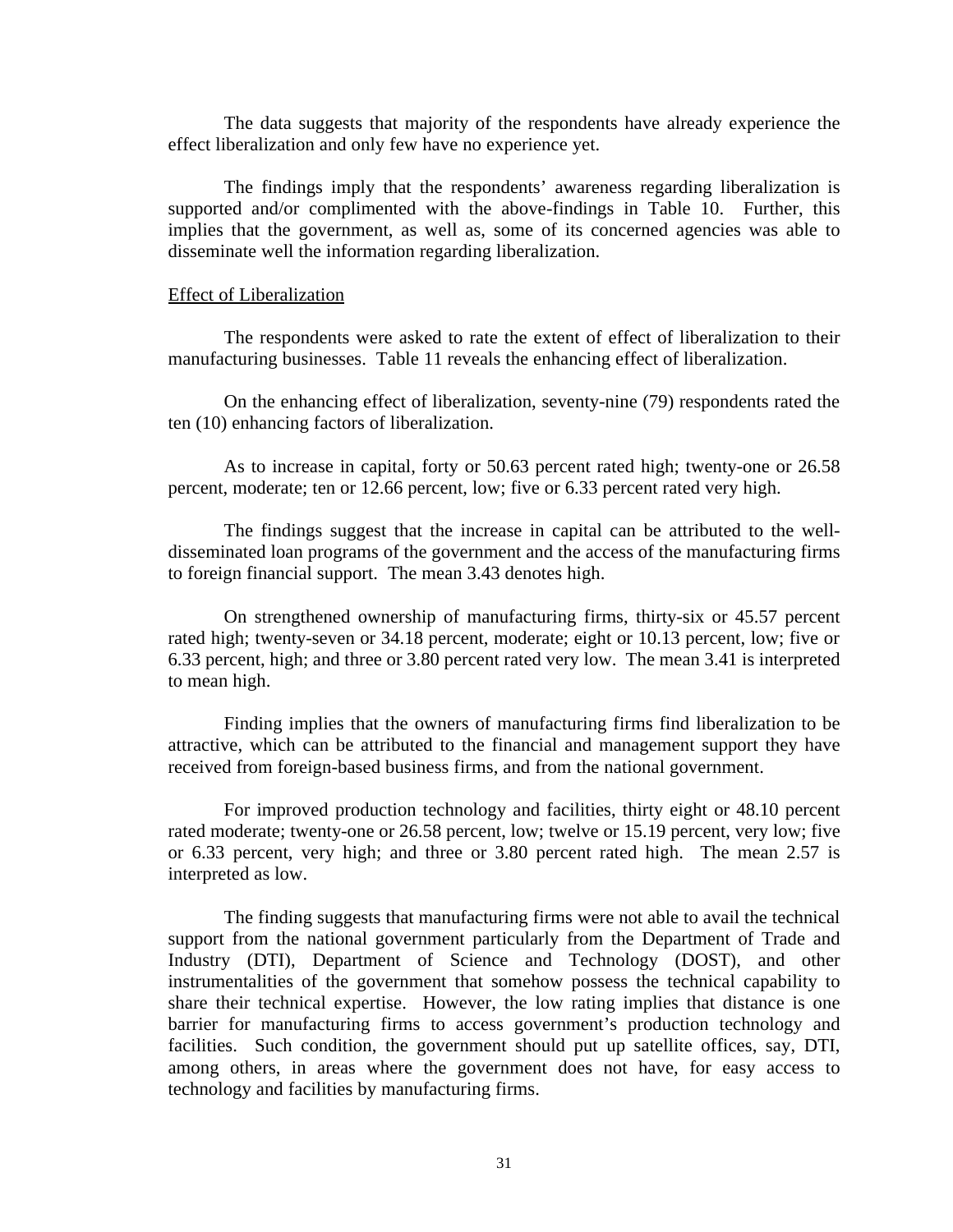| Factor                                        |                | <b>Very High</b> |                | <b>High</b> |              | <b>Moderate</b> |    | Low  |                | <b>Very Low</b> |              | <b>Total</b> | <b>Mean</b> | <b>Qualitative</b> |
|-----------------------------------------------|----------------|------------------|----------------|-------------|--------------|-----------------|----|------|----------------|-----------------|--------------|--------------|-------------|--------------------|
|                                               | $\mathbf{F}$   | $\%$             | $\mathbf{F}$   | $\%$        | $\mathbf{F}$ | $\%$            | F  | $\%$ | F              | $\%$            | $\mathbf{F}$ | $\%$         |             | Interpretation     |
| Increase in capital                           | 5              | 6.3              | 40             | 50.6        | 10           | 12.7            | 10 | 12.7 | 3              | 3.8             | 79           | 100          | 3.43        | High               |
| Strengthened ownership<br>of the firm         | 5              | 6.3              | 36             | 45.6        | 8            | 10.1            | 8  | 10.1 | 3              | 3.8             | 79           | 100          | 3.41        | High               |
| Improved production<br>technology/ facilities | 3              | 3.8              | 5              | 6.3         | 21           | 26.6            | 21 | 26.6 | 12             | 15.2            | 79           | 100          | 2.57        | Low                |
| Increased production<br>quantity              | 6              | 7.5              | 9              | 11.4        | 25           | 31.7            | 25 | 31.7 | 4              | 5.06            | 79           | 100          | 2.85        | Moderate           |
| Improved production<br>quality                | $\overline{4}$ | 5.0              | 6              | 7.6         | 33           | 41.8            | 33 | 41.8 | 16             | 20.3            | 79           | 100          | 2.35        | Low                |
| Development of markets<br>abroad              | 9              | 11.3             | $\overline{4}$ | 5.1         | 34           | 43.0            | 34 | 43.0 | 13             | 16.5            | 79           | 100          | 2.52        | Low                |
| Sales volume increase                         | 8              | 10.1             | 33             | 41.8        | 16           | 20.3            | 16 | 20.3 | $\overline{2}$ | 2.5             | 79           | 100          | 3.37        | Moderate           |
| Management improve                            | 11             | 13.9             | 12             | 15.2        | 20           | 25.3            | 20 | 25.3 | 10             | 12.7            | 79           | 100          | 2.92        | Moderate           |
| Profitability increase                        | $\overline{7}$ | 8.8              | 25             | 31.7        | 6            | 7.6             | 6  | 7.6  | 15             | 19.0            | 79           | 100          | 3.04        | Moderate           |
| Facilitated global<br>participation           | 9              | 11.3             | $\overline{3}$ | 3.8         | 20           | 25.3            | 20 | 25.3 | 18             | 22.8            | 79           | 100          | 2.56        | Low                |
| <b>Average Mean</b>                           |                |                  |                |             |              |                 |    |      |                |                 |              |              | 2.88        | Moderate           |

**Table 11. Enhancing Effect of Liberalization**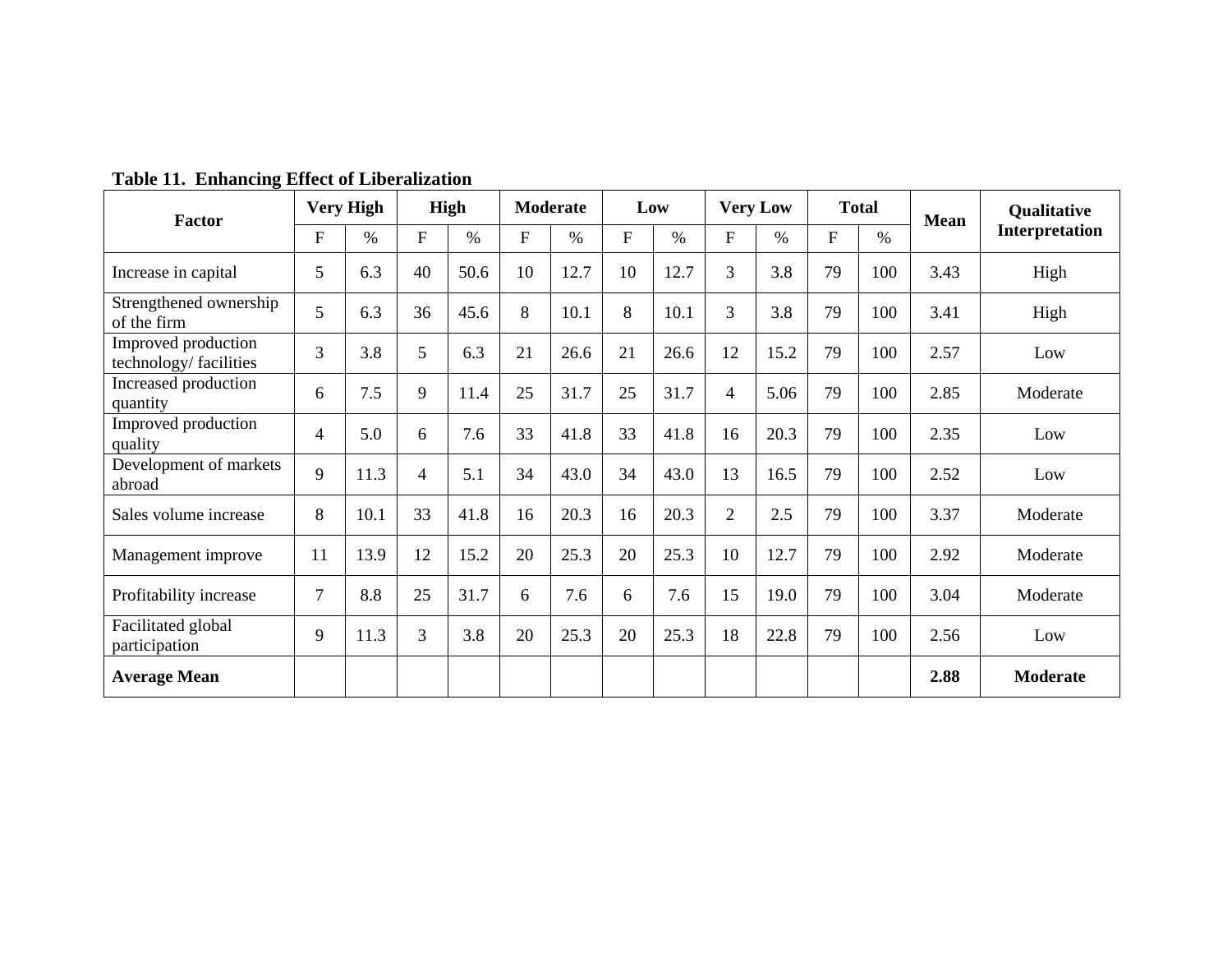As to increased production quantity, thirty-five or 44.30 percent rated moderate; twenty-five or 31.65 percent, low; nine or 11.39 percent high; six or 7.59 percent, very high; and four or 5.06 percent reported very low. The mean 2.85 suggests moderate effect.

The findings show that the moderate increase in production quantity is caused by low improvement in production technology and facilities, and the lack of financial support, which is necessary for the procurement of raw materials used in production.

This implies that the government should extend technical support and financial assistance to those manufacturing firms in order to improve and increase their production quantity.

On improved production quality, thirty-three or 41.77 percent rated low; twenty or 25.32 percent, moderate; sixteen or 20.25 percent, very low; six or 7.59 percent, high; and four or 5.06 rated very high. The mean 2.35 means low effect.

The finding implies that the manufacturing firms need to improve their production technology and facilities, enhance its technical skills in production, procure the required raw materials in regular intervals or when needed. These implications suggest that the government's assistance is imperative. The improved production quality may lure or attract foreign businessmen to import the produce of manufacturing firms the latter may be lured to enter in global participation. Further, the national government may also benefit in terms of revenues generated from tax.

As regard to development of markets abroad, thirty-four or 43.04 percent rated low; nineteen or 24.05 percent, moderate; thirteen or 16.46 percent, very low; nine or 11.39 percent, very high; and four or 5.06 percent rated high. The mean 2.53 denotes low.

Findings imply that the low development of markets abroad is due to the lack of interest of manufacturing firms to engage in international business, or its nonparticipation in global trade is due to the lack of information about the opportunities that may be available to them. In this case, the role of the government is very much crucial, that is, it should try to convince those manufacturers to participate in the global business by exporting their products, with the assurance that it will help develop markets abroad, and assist in promoting the products of the manufacturers.

On sales volume increase, thirty-three or 41.77 percent rated high; twenty or 25.32 percent, moderate; sixteen or 20.25 percent, low; eight or 10.13 percent, very high; and two or 2.53 percent rated very low. The mean 3.37 is interpreted as moderate effect.

The finding suggests that the moderate increase in sales volume is a result of moderate increase in production quantity, high increase in capital, and moderate improvement in the management aspect. However, the increase in sales volume can be attributed to domestic operation of manufacturing firms, that is, finished products are sold mostly in local/domestic markets, and not much from export operation.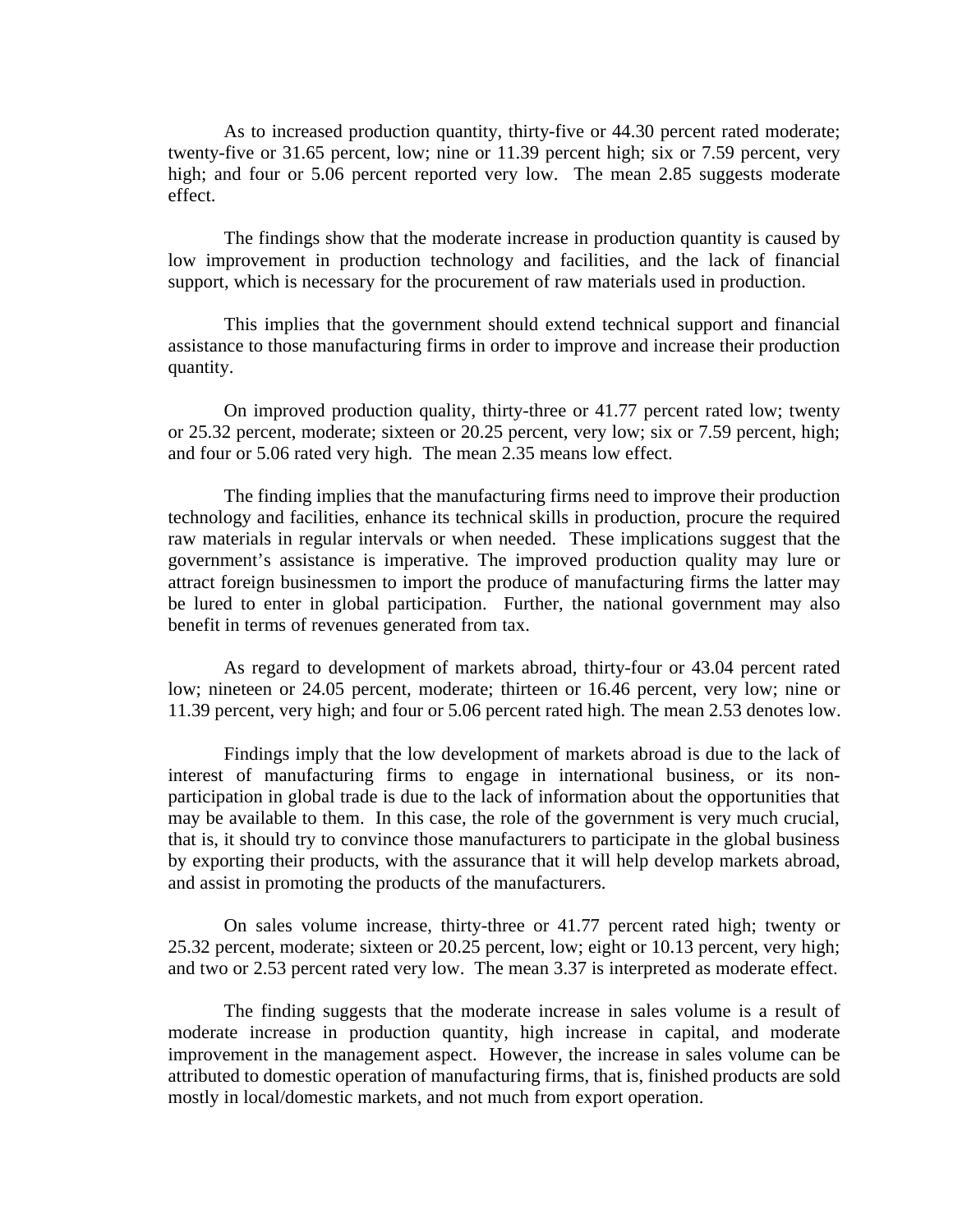With this finding, it implies that there is the need for the government to extend assistance to manufacturers in facilitating the development of markets abroad, and at the same time help in the promotion of products abroad.

As to management improved, twenty-six or 32.91 percent rated moderate; twenty or 25.32 percent, low; twelve or 15.19 percent, high; eleven or 13.92 percent, very high; and ten or 12.66 percent rated very low. The mean 2.92 denotes moderate enhancing effect of liberalization on manufacturing firms.

 The findings reveal that manufacturing firms need to enhance their management capability in terms of product development, market promotion and technical knowledge in production. However, said manufacturing firms may not have that skills and this would imply that the government should extend aid by educating the manufacturers through sponsored seminars, training and workshops on regular basis. These activities would somehow help broaden the knowledge and eventually improve the owners' management capability in running their businesses.

On profitability increase, twenty-six or 32.91 percent rated moderate; twenty-five or 31.65 percent, high; fifteen or 18.99 percent, very low; seven or 8.86 percent; very high; and six or 7.59 percent rated low. The mean 3.04 means moderate effect.

The moderate effect on increase in profitability is the result of increase in sales volume, which also has a moderate effect. Finding or establishing a market abroad would surely increase sales volume and therefore, also increases profitability of manufacturing firms.

Finding implies that the national government should help those manufacturing firms in finding and establishing markets abroad and help facilitate in the distribution of products abroad.

With regards to facilitating global participation, twenty-nine or 36.71 percent rated it moderate; twenty or 25.32 percent, low; eighteen or 22.78 percent, very low; nine or 11.39 percent, very high; and three or 3.80 percent rated high effect. The mean 2.56 denotes low effect to manufacturing firms.

Findings imply that there is the need for the government to conduct a series of campaign encouraging the manufacturing industries in Muslim areas to hasten its global participation and at the same time in the global industrial development process.

Table 12 shows the adverse effect of liberalization as perceived by the ownersrespondents of the study.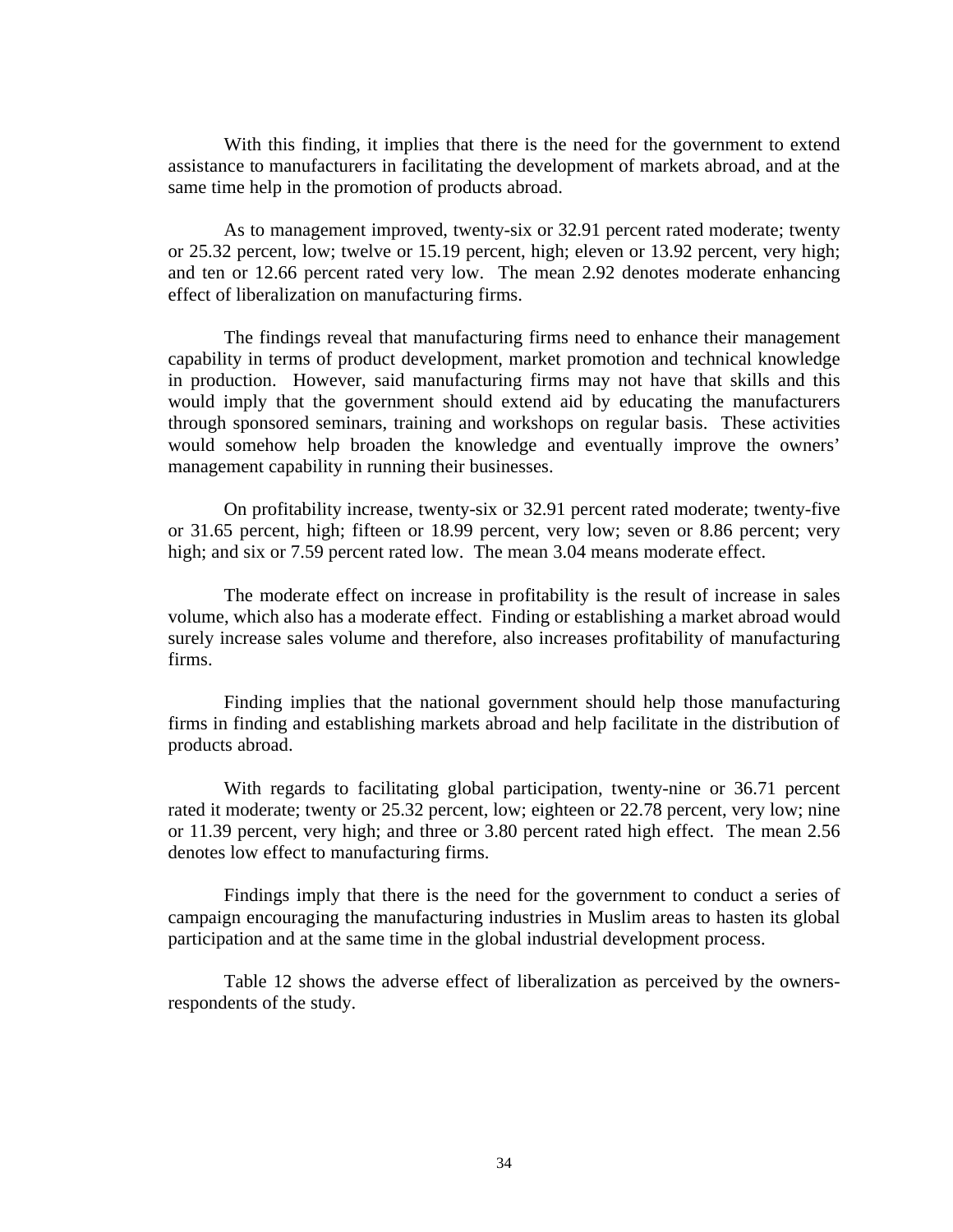| Factor                                           | <b>Very High</b> |                          | High |      | Moderate |      | Low            |      | <b>Very Low</b>          |                          | <b>Total</b> |      | <b>Mean</b> | <b>Qualitative</b> |
|--------------------------------------------------|------------------|--------------------------|------|------|----------|------|----------------|------|--------------------------|--------------------------|--------------|------|-------------|--------------------|
|                                                  | F                | $\%$                     | F    | $\%$ | F        | $\%$ | F              | $\%$ | ${\bf F}$                | $\%$                     | F            | $\%$ |             | Interpretation     |
| Decrease in capital                              |                  |                          | 6    | 25.0 | 9        | 37.5 | $\overline{4}$ | 16.7 | 3                        | 12.5                     | 24           | 100  | 2.54        | Low                |
| Gradual transfer of<br>ownership to foreigners   |                  | $\overline{\phantom{0}}$ | 4    | 16.7 | 7        | 29.2 | 10             | 41.7 | 3                        | 12.5                     | 24           | 100  | 2.50        | Low                |
| Production technology<br>and facilities declined | $\overline{3}$   | 12.5                     | 5    | 20.8 | 10       | 41.7 | $\overline{4}$ | 16.7 | $\overline{2}$           | 8.3                      | 24           | 100  | 3.13        | Moderate           |
| Production quantity<br>decreased                 |                  | 4.2                      | 6    | 25.0 | 9        | 37.5 | $\overline{3}$ | 12.5 | 5                        | 20.8                     | 24           | 100  | 2.79        | Moderate           |
| Product quality declined                         |                  | $\overline{\phantom{a}}$ | 1    | 4.2  | 6        | 25.0 | 11             | 45.8 | $\overline{4}$           | 16.7                     | 24           | 100  | 2.00        | Low                |
| Markets abroad not<br>developed/established      | $\overline{2}$   | 8.3                      | 8    | 33.3 | 10       | 41.7 | $\overline{4}$ | 16.7 | $\overline{\phantom{a}}$ |                          | 24           | 100  | 3.33        | Moderate           |
| Sales volume decrease                            | $\overline{2}$   | 8.3                      | 7    | 29.2 | 6        | 25.0 | 9              | 37.5 | $\overline{\phantom{a}}$ | $\overline{\phantom{a}}$ | 24           | 100  | 2.71        | Moderate           |
| Management<br>deteriorated                       |                  | $\overline{\phantom{a}}$ | 3    | 12.5 | 7        | 29.2 | 11             | 45.8 | 3                        | 12.5                     | 24           | 100  | 2.42        | Low                |
| Profitability declined                           |                  | $\overline{\phantom{a}}$ | 6    | 25.0 | 8        | 33.3 | $\overline{3}$ | 12.5 | $\overline{7}$           | 29.2                     | 24           | 100  | 2.54        | Low                |
| Global participation not<br>facilitated          | 4                | 16.7                     | 9    | 37.5 | 10       | 41.7 | $\mathbf{1}$   | 4.2  | $\overline{\phantom{a}}$ | $\overline{\phantom{0}}$ | 24           | 100  | 3.67        | High               |
| <b>Average Mean</b>                              |                  |                          |      |      |          |      |                |      |                          |                          |              |      | 2.76        | <b>Moderate</b>    |

**Table 12. Adverse Effects of Liberalization**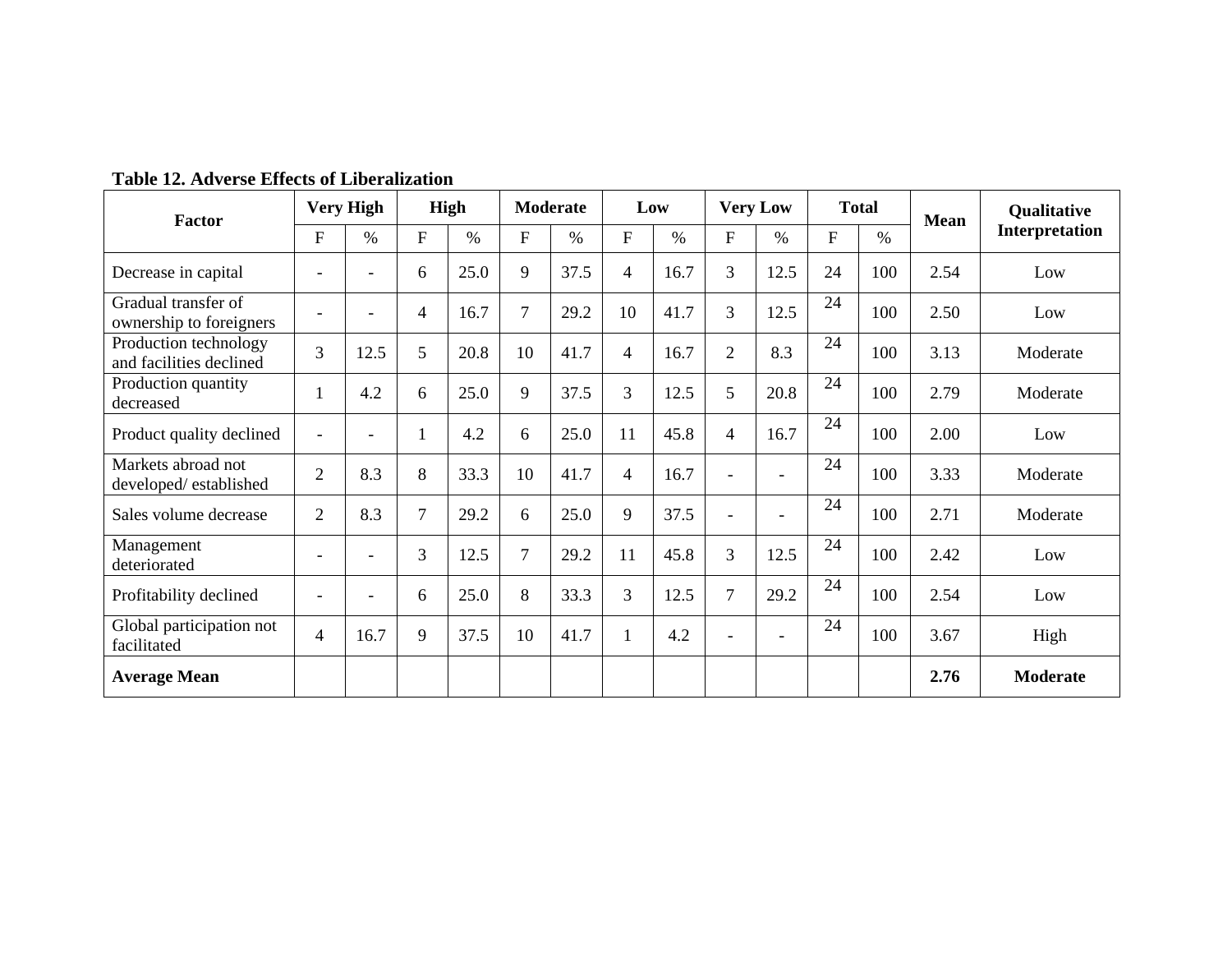With regards to the adverse effect of liberalization, twenty (4) respondents rated the ten (10) adverse factors of liberalization.

 On decrease in capital, nine or 37.50 percent rated moderate adverse effect; six or 25.00 percent, high; four or 16.67 percent, low; and three or 12.50 percent rated very low. The mean 2.54 suggests low adverse effect.

 As with gradual transfer of ownership to foreigners, ten or 41.67 percent rated low; seven or 29.17 percent, moderate; four or 16.67 percent, high, and three or 12.50 percent, very low. The mean 2.50 denotes low adverse effect.

 As to decline of production technology and facilities, ten or 41.67 percent rated moderate; five or 20.83 percent, high; four or 16.67 percent, low; three or 12.50 percent, very high; and two or 8.33 percent, very low. The mean 3.13 means moderate adverse effect.

 As to decrease in quantity, nine or 37.50 percent rated moderate; six or 25.00 percent, high; five or 20.83 percent, very low; three or 12.50 percent, low; and one or 4.17 percent, very high. The mean 2.79 is interpreted as moderate adverse effect.

 Decline in product quality was rated by eleven or 45.83 percent as low; six or 25.00 percent, moderate; four or 16.67 percent, very low; and one or 4.17 high. The mean 2.00 denotes low adverse effect.

 With regards to development of markets not developed and established, ten or 41.67 percent rated moderate; eight or 33.33 percent, high; four or 16.67 percent, low; and two or 8.33 percent rated very high. The mean 3.33 means moderate adverse effect.

 As with decrease in sales volume, nine or 37.50 percent rated low; seven or 29.17 percent, high; six or 25.00 percent, moderate; and two or 8.33 percent rated very high. The mean 2.71 suggests moderate adverse effect.

 As to the factor management deteriorated, eleven or 45.83 percent rated low; seven or 29.17 percent, moderate; three or 12.50 percent each rated high and low adverse effect. The mean 2.42 is interpreted as low adverse effect.

 On profitability, eight or 33.33 percent rated low adverse effect; seven or 29.17 percent, moderate, and six or 25.00 percent, high. The mean 2.54 denotes low adverse effect.

 As with global participation not facilitated, ten or 41.67 percent rated moderate; nine or 37.50 percent, high; four or 16.67 percent, very high; and one or 4.17 percent rated low. The mean 3.67 means high adverse effect.

 The findings suggest that out of 103 respondents only 24 were adversely affected by liberalization. This implies that those respondents who were affected probably were those who do not have knowledge or information about global liberalization.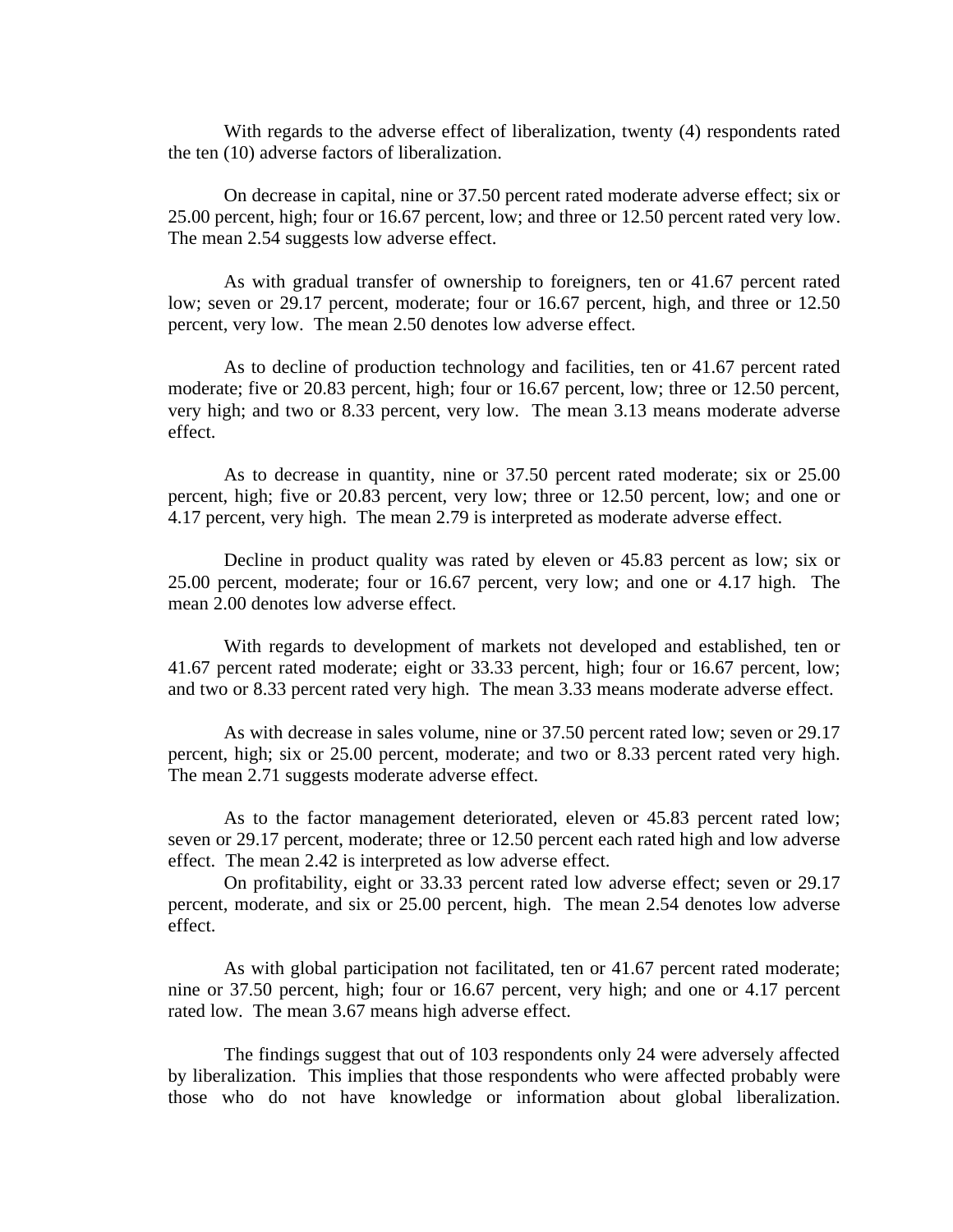Additionally, those owners-respondents who were affected have a different view or perception about liberalization. This implies further that there is the urgent need for the government to disseminate well information about global economic liberalization so that biases or prejudices from among those who were adversely affected may be corrected.

### Actions or Adjustments Taken to Alleviate Adverse Effect of Liberalization

The respondents were asked of what actions or adjustments their management had taken in order to alleviate the adverse effect of liberalization to its manufacturing businesses. Table 13 shows the actions or adjustments of the owners-respondents.

Shown in Table 13 are the different actions or adjustments made by the respondents. All (100%) respondents reported, improved management capability, borrowed funds from financial institutions, improved product quality using quality materials; sourced the imported materials in the domestic market by thirty or 96.77 percent respondents; twenty-eight or 90.32 percent, invited interested individuals to invest in the business; twenty-seven or 87.10 percent, improved productivity and efficiency; twenty-five or 80.65 percent, reviewed existing marketing policies and strategies; twenty-three or 74.19 percent, sent company personnel to training, seminar, etc.; twenty or 64.51 percent, established foreign markets and tied-up with foreign businessmen; eighteen or 58.06 percent, created own suppliers for materials needed in production; seventeen or 54.84 percent, acquired new technology and facilities; sixteen or 51.61 percent, created more domestic markets for the product; fourteen or 45.16 percent, made price adjustments/intensified promotional activities; thirteen or 41.94 percent, hired consultants or sought for government assistance; eleven or 35.48 percent, traded local products with imported products; and nine or 29.03 percent, entered in the global competition/market.

| <b>Actions or Adjustments</b>                            | <b>Frequency</b><br>$(N=31)$ | Percentage |
|----------------------------------------------------------|------------------------------|------------|
| Improved management capability                           | 31                           | 100.00     |
| Borrowed funds from financial institutions               | 31                           | 100.00     |
| Improved product quality using quality materials         | 31                           | 100.00     |
| Sourced imported materials in the domestic market        | 30                           | 96.77      |
| Invited interested individuals to invest in the business | 28                           | 90.32      |
| Improved productivity and efficiency                     | 27                           | 87.10      |
| Reviewed existing marketing policies and strategies      | 25                           | 80.65      |
| Sent company personnel to training, seminars, etc.       | 23                           | 74.19      |
| Established foreign markets & tied-up w/foreign          | 20                           | 64.52      |
| businessmen                                              |                              |            |
| Created own suppliers for materials needed in production | 18                           | 58.06      |
| Acquired new technology and better facilities            | 17                           | 54.84      |

**Table 13. Actions or Adjustment Taken to Alleviate Adverse Effect of Liberalization**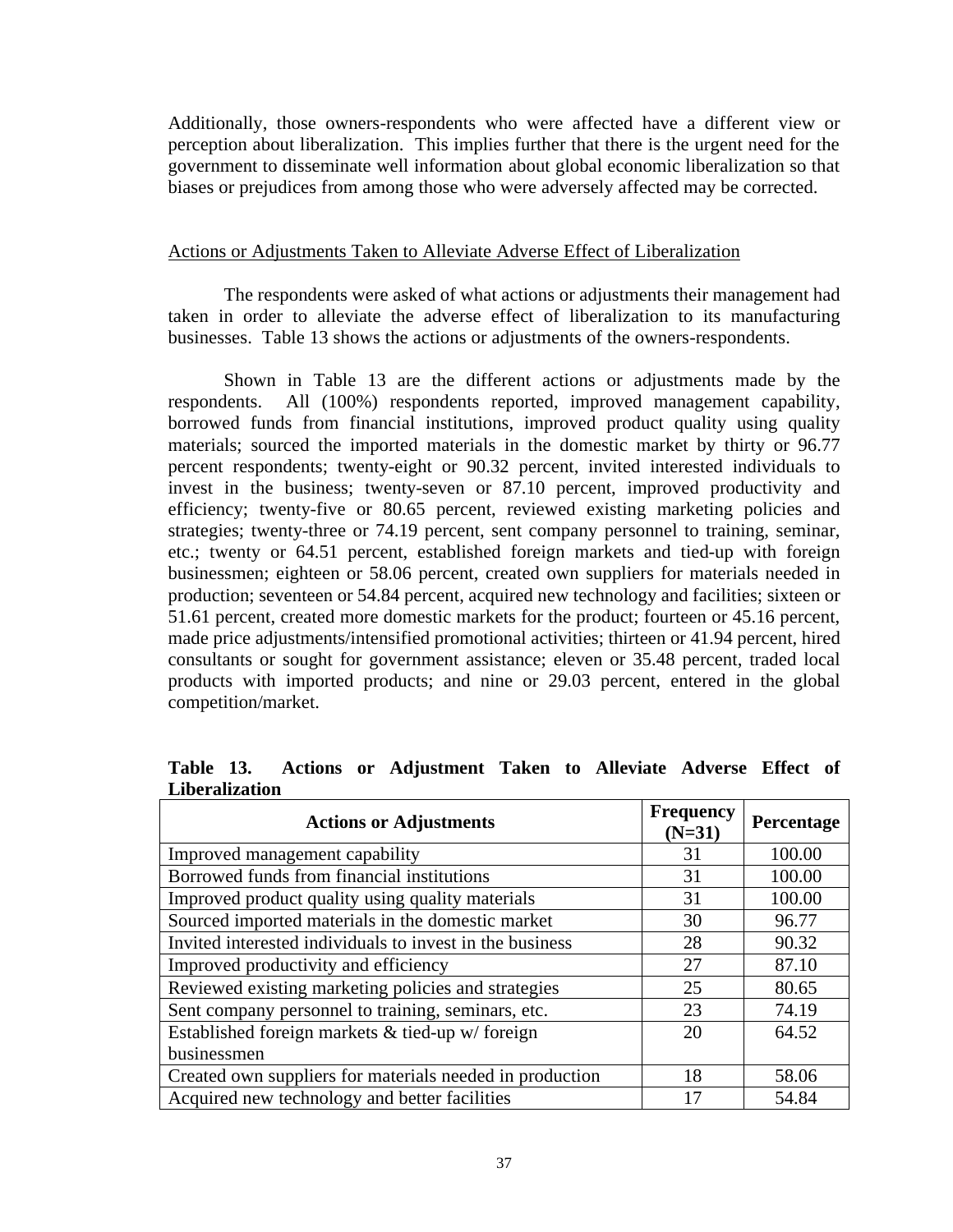| Created more domestic markets for the product             | 16 | 51.61 |
|-----------------------------------------------------------|----|-------|
| Made price adjustments/intensified promotional activities | 14 | 45.16 |
| Hired consultants or sought for government assistance     | 13 | 41.94 |
| Traded local products with imported products              | 11 | 35.48 |
| Entered in the global competition/market                  |    | 29.03 |

• Multiple responses

The findings suggest that while some of the respondents (31) have negative perceptions about liberalization, the actions or adjustments they have taken are positive indications of their willingness to participate in the global competition. This implies that government assistance is very much needed in order to augment or support these various actions made by the respondents-owners.

# III. ACCESS TO FACILITIES

This part of the chapter deals on the access to facilities of manufacturing firms for government support and foreign support.

#### Access to Government Support

Table 14 presents the responses of the respondents-owners on whether they have access to government support for global industrial development.

| <b>Response</b> | <b>Frequency</b> | <b>Percentage</b> |
|-----------------|------------------|-------------------|
| Yes             |                  |                   |
| NС              |                  | 52.43             |
| <b>Total</b>    | 103              | 100.00            |

**Table 14. Access to Government Support by the Respondents**

As can be seen in Table 13, fifty-four or 52.43 percent of the respondents reported they were not able to gain access to government support, and forty-nine or 47.57 have accessed to government support for global industrial development.

The data may imply that almost 50 percent of the owners-respondents have no knowledge of government support, and if they do, may be their none access can be attributed to the voluminous requirements required by banks or other lending institutions when, for instance, availing financial assistance through loans or borrowings.

### Adequacy of Access to Government Support

Table 15 reveals the adequacy of access of the respondents-owners to government support.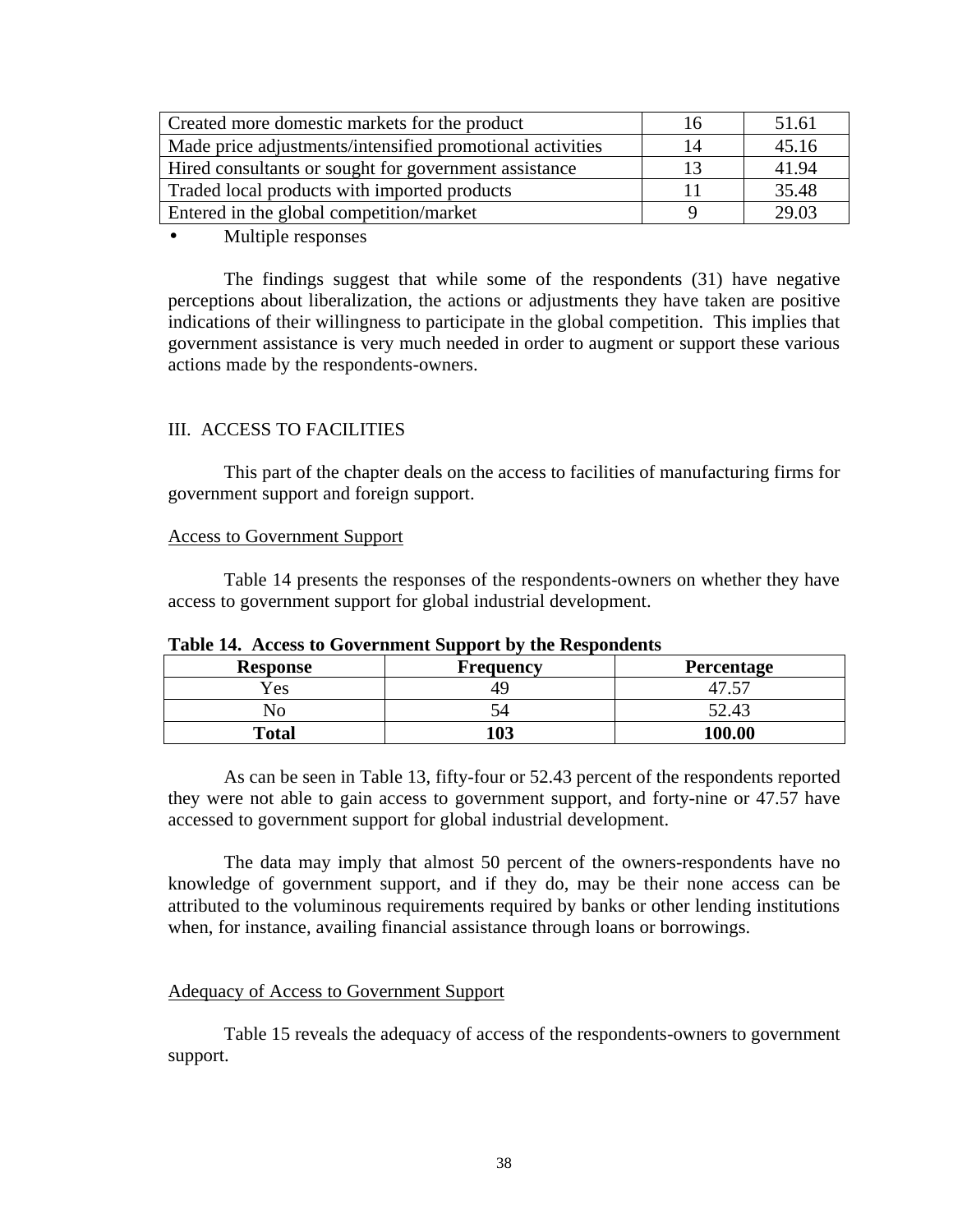| Tuble Ict Huequacy of Heech to Government Dupport by |   |     |             |      |    |           | the Respondence |               |    |                          |    |              |      |           |
|------------------------------------------------------|---|-----|-------------|------|----|-----------|-----------------|---------------|----|--------------------------|----|--------------|------|-----------|
| Government                                           |   | VA  |             | A    |    | <b>SA</b> |                 |               |    | VI                       |    | <b>Total</b> | Mean | QI        |
| <b>Support</b>                                       | F | %   | $\mathbf F$ | $\%$ | F  | $\%$      | F               | $\frac{0}{0}$ | F  | $\frac{0}{0}$            | F  | $\%$         |      |           |
| Lenient                                              |   |     | 8           | 16.3 | 31 | 63.3      | 10              | 20.4          | ۰  | $\overline{\phantom{0}}$ | 49 | 100          | 2.96 | <b>SA</b> |
| taxes/tariff<br>policies                             |   |     |             |      |    |           |                 |               |    |                          |    |              |      |           |
| Financial<br>assistance                              |   |     | 2           | 4.1  | 3  | 6.1       | 28              | 57.1          | 16 | 32.7                     | 49 | 100          | 1.73 | VI        |
| Technical                                            | 2 | 4.1 | 3           | 6.1  | 5  | 10.2      | 24              | 49.0          | 15 | 30.6                     | 49 | 100          | 2.04 |           |
| assistance                                           |   |     |             |      |    |           |                 |               |    |                          |    |              |      |           |
| Product<br>development                               | 2 | 4.1 |             | 2.0  | 7  | 14.3      | 32              | 65.3          | 7  | 14.3                     | 49 | 100          | 2.16 |           |
| Market<br>promotion                                  |   |     | 5           | 10.2 | 30 | 61.2      | 11              | 22.5          | 3  | 6.1                      | 49 | 100          | 2.73 | <b>SA</b> |
| Weighted                                             |   |     |             |      |    |           |                 |               |    |                          |    |              | 2.33 | T         |
| mean                                                 |   |     |             |      |    |           |                 |               |    |                          |    |              |      |           |

**Table 15. Adequacy of Access to Government Support by the Respondents**

Note: VA – very adequate; A – adequate; SA – somewhat adequate; I – inadequate; VI – very inadequate

As shown in Table 15, thirty-one or 63.27 percent of the respondents rated lenient taxes and tariff support of the government somewhat moderate; ten or 20.41 percent, inadequate; and eight or 16.33 percent rated adequate. The mean 2.33 is interpreted as somewhat adequate.

As to financial assistance of the government, twenty-eight or 57.14 percent rated inadequate; sixteen or 32.65 percent, very inadequate; three or 6.12 percent, somewhat adequate; and only two or 4.08 percent rated adequate.

With regards to technical assistance, twenty-four or 48.98 percent rated inadequate; fifteen or 30.61 percent, very inadequate; five or 10.20 percent somewhat adequate; three or 6.12 percent, adequate; and two or 4.08 percent, very adequate.

On product development support, thirty-two or 65.31 percent rated inadequate; seven or 14.29 percent each rated adequate and very inadequate; and two or 4.08 percent, very adequate.

As to market promotion, thirty or 61.22 percent rated somewhat adequate; eleven or 22.45 percent, inadequate; five or 10.20 percent, adequate; and three or 6.12 percent rated very inadequate.

The weighted mean for all factors is 2.33, which means inadequate.

Findings imply that there is the need for the government to widely disseminate its support programs for manufacturing firms through mass media, as well as, its agencies mentioned in Table 16. It implies further that the manufacturing firms should be granted easy and free access to these facilities/agencies, and it is expected that the agencies mentioned should continue to serve its clienteles with improved services rendered.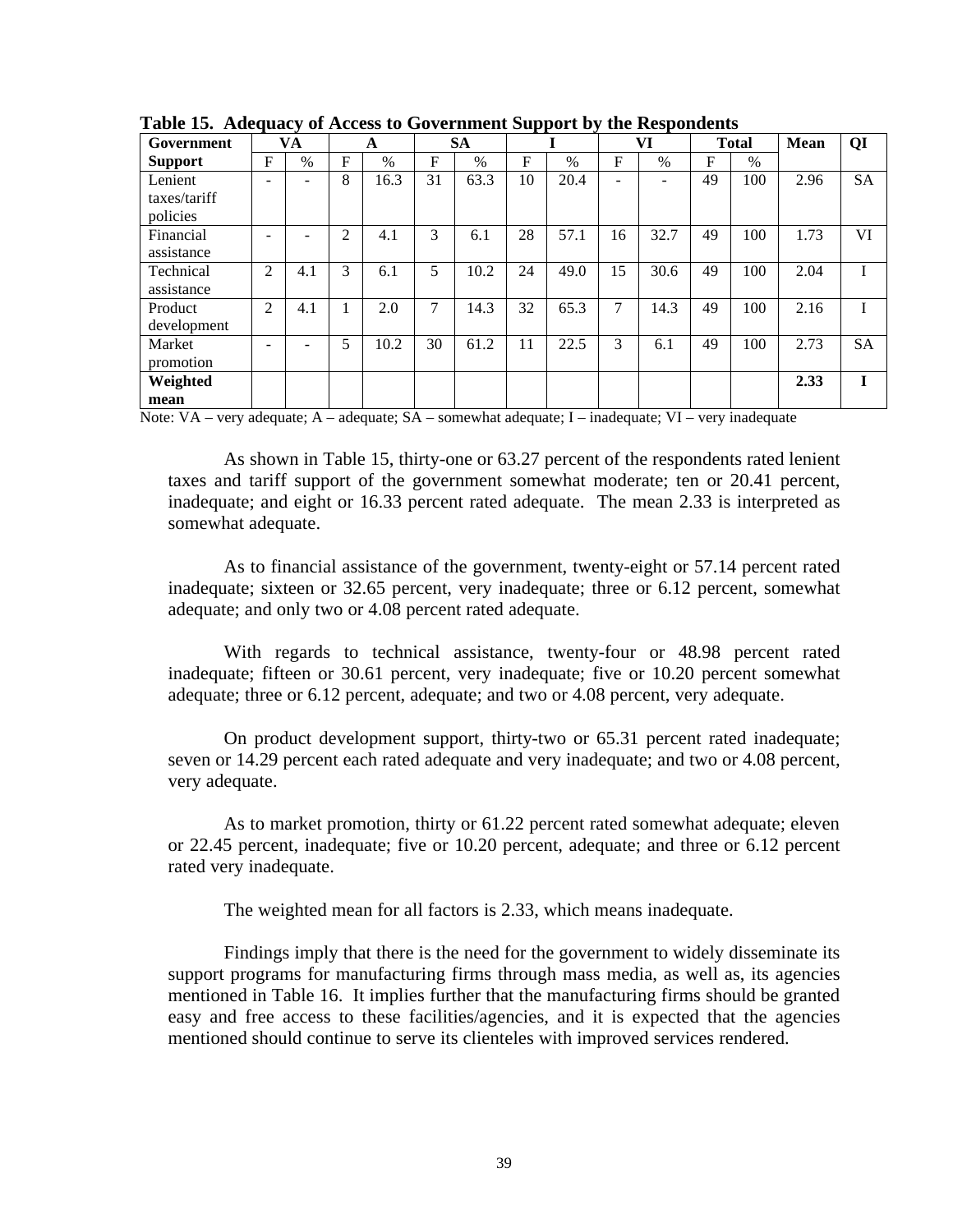## Government Agencies Providing Support to Manufacturing Firms

In Table 16, shown are the different agencies of the government that have provided support to the manufacturing industries.

As can be seen in Table 16, forty-three or 87.76 percent of the respondents reported Bureau of Customs; thirty-nine or 79.59 percent, Department of Trade and Industry; thirty-five or 71.43 percent, Technology and Livelihood Research Center; thirty-four or 69.39 percent, Department of Science and Technology; and thirty-two or 65.31 percent, Philippine National Bank.

| <b>Government Agency</b>                        | <b>Frequency</b><br>$(N=49)$ | Percentage |
|-------------------------------------------------|------------------------------|------------|
| <b>Bureau of Customs</b>                        | 43                           | 87.76      |
| Department of Trade and Industry                | 39                           | 79.59      |
| Technology and Livelihood Research Center       | 35                           | 71.43      |
| Department of Science and Technology            | 34                           | 69.39      |
| <b>Philippines National Bank</b>                | 32                           | 65.31      |
| Bureau of Food and Drug Administration          | 28                           | 57.14      |
| Landbank of the Philippines                     | 32                           | 65.31      |
| Bureau of Fishery and Aquatic Resources         | 20                           | 40.82      |
| Department of Agriculture                       | 16                           | 32.65      |
| Philippine Coconut Authority                    | 14                           | 28.57      |
| Philippine Ports of Authority                   | 13                           | 26.53      |
| Department of Environment and Natural Resources | 8                            | 16.33      |
| Philippine Information Agency                   | 4                            | 8.16       |

**Table 16. Government Agencies Providing Support to Manufacturing Firms**

\* Multiple responses

 Twenty-eight or 57.14 percent of the respondents reported Bureau of Food and Drug Administration; twenty-two or 44.90 percent, Landbank of the Philippines; twenty or 40.82 percent, Bureau of Fishery and Aquatic Resources; sixteen or 32.65 percent, Department of Agriculture; fourteen or 28.57 percent, Philippine Coconut Authority; thirteen or 26.53 percent, Philippines Ports Authority; eight or 16.33 percent, Department of Environment and Natural Resources; and Philippine Information Agency.

The data suggests that various agencies of the government have been rendering or providing support (financial, service, or both) to the manufacturing industries in Muslim areas. However, based on the number of respondents (49) who responded to this query, it can be deduced that a huge number of manufacturing firms (54) were not able to avail the support of the above-mentioned government agencies.

The findings imply two things. One is the possibility that there are some Muslim areas where these government agencies are not present or established. Second, on the assumption that the aforementioned government agencies exist in the said Muslim areas, it can be safely said that those manufacturing firms who were not able to avail of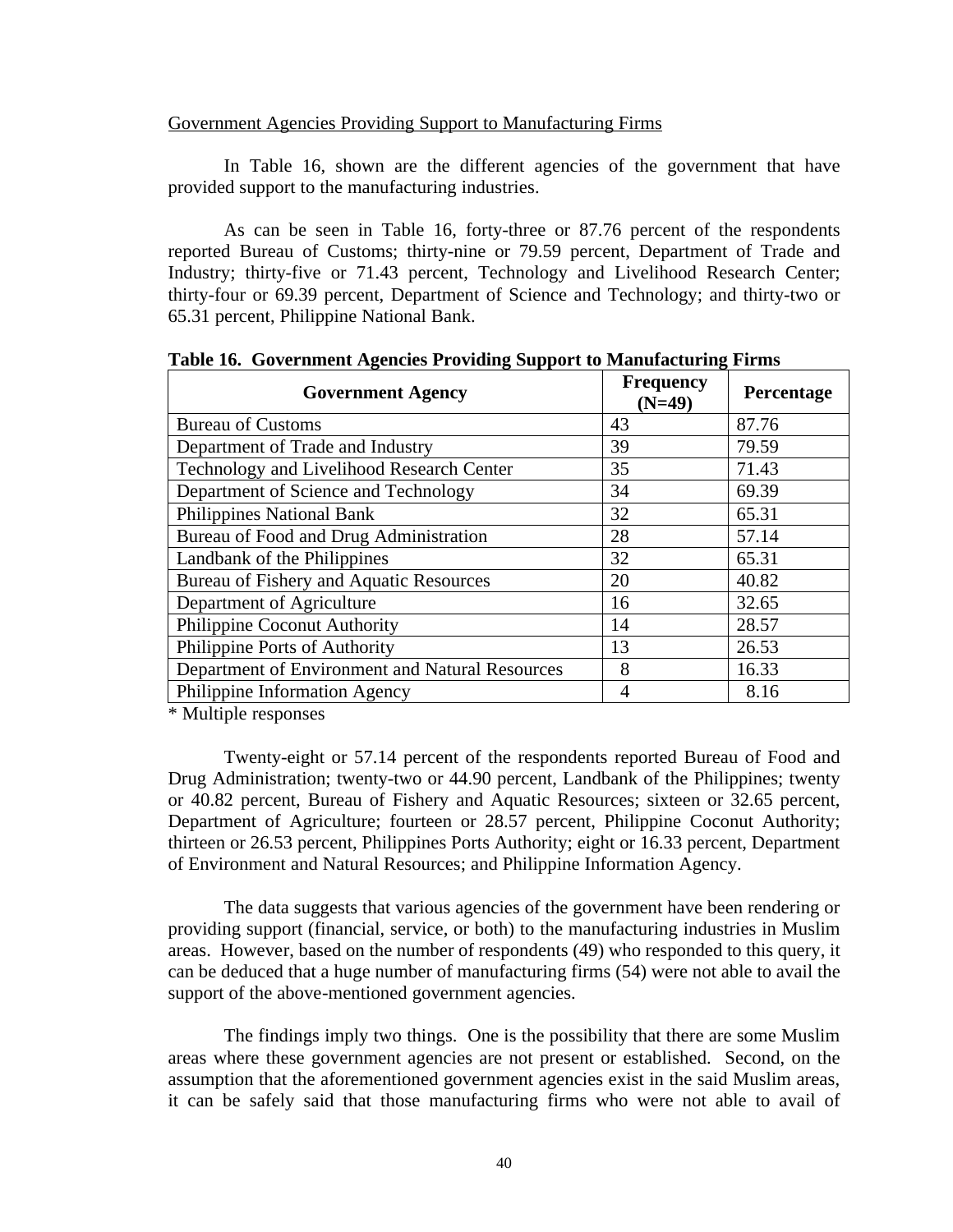government support were those who does not have any knowledge the support provided by the government agencies, or simply, may be because those manufacturing firms did not qualify because of some requirements required by the said government agencies.

Whichever is the case, this would imply that the government should look into the reasons why these manufacturing firms failed to avail the support it granted, and look for ways which could help those manufacturer qualify and avail such support.

#### Access to Foreign Support

Whether manufacturing firms have access to foreign support is shown in Table 17.

| <b>Response</b> | <b>Frequency</b> | <b>Percentage</b> |
|-----------------|------------------|-------------------|
| Yes             | ახ               | 34.95             |
| NО              |                  |                   |
| <b>Total</b>    | 103              | 100.00            |

**Table 17. Access to Foreign Support by Manufacturing Firms**

 Data in Table 17 shows that sixty-seven or 65.05 percent of the manufacturing firms does not have access to foreign support, and thirty-six or 34.95 percent have accessed to foreign support.

The finding implies that majority of the firms does not have access to foreign support may be because they are not engaged in global business, or have not established tie-ups with foreign businessmen, or the manufacturing firms does not have foreign investors at all. Further, this implies that the government should facilitate in finding foreign investors to invest with local manufacturers in Muslim areas.

#### Adequacy of Access to Foreign Support

The respondents were asked of the adequacy of foreign support to their firms. Table 18 shows the result of the inquiry.

 Regarding the adequacy of access to foreign support by manufacturing firms, Table 18 reveals that eighteen or 50.00 percent of the respondents rated somewhat adequate; thirteen or 36.11 percent, inadequate; three or 8.33 percent, adequate; and two or 5.56 percent very adequate. The mean 2.83 denotes somewhat adequate.

 On financial assistance, twelve or 33.33 percent rated somewhat adequate; ten or 27.78 percent, very inadequate; nine or 25.00 percent, inadequate; and five or 13.89 percent rated high. The mean 2.33 means inadequate access to financial assistance.

 As to technical assistance, nineteen or 52.78 percent rated somewhat adequate; ten or 27.78 percent, somewhat adequate; four or 11.11 percent, adequate; and one or 2.78 percent, inadequate. The mean 2.47 suggests inadequate access.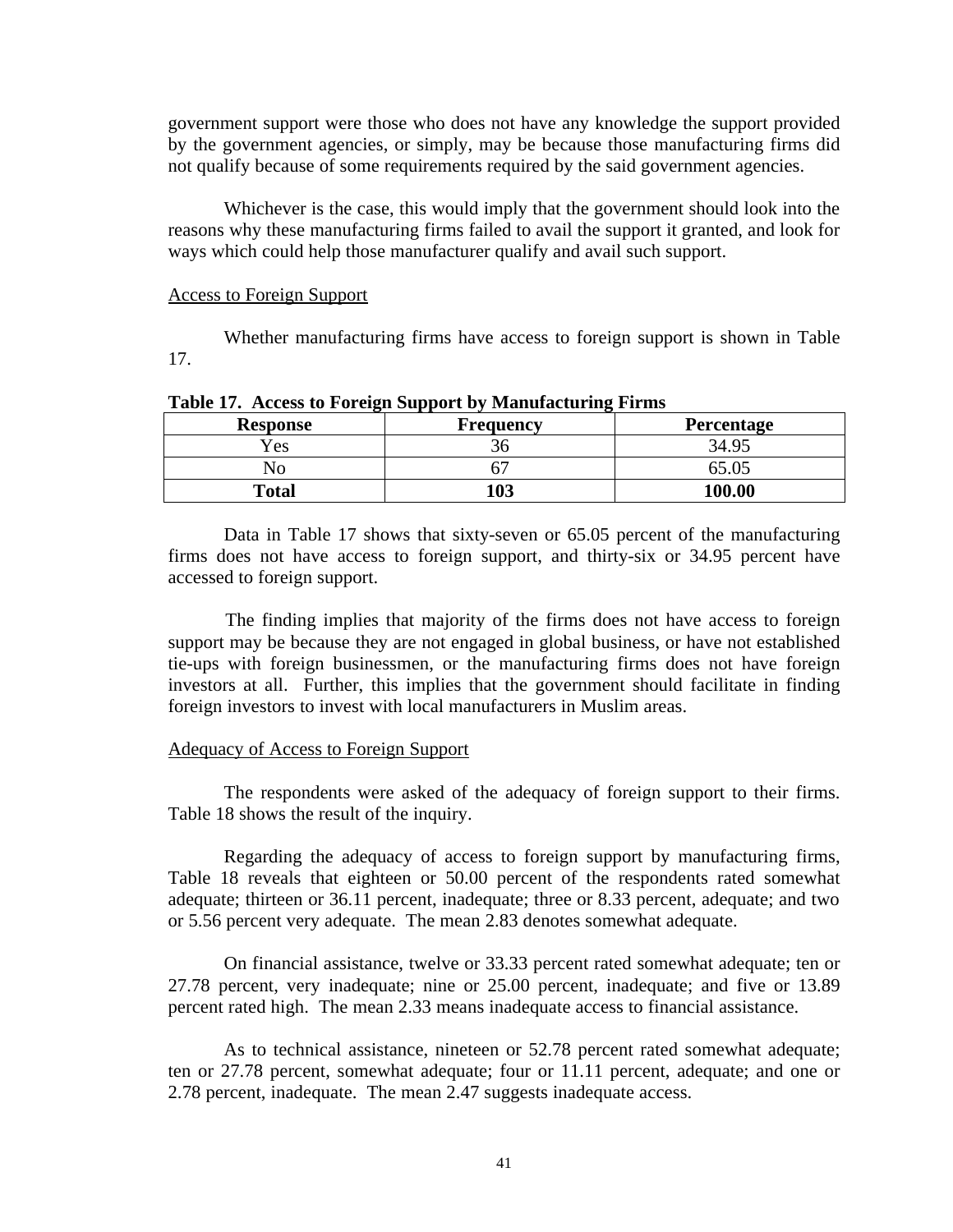| $1200$ and $12000$ $1200$<br>$\mathbf{v}$<br>TAXABLE CAR<br>$\rightarrow$ |                |      |              |      |              |           |              |      |    |                          |    |              |             |           |
|---------------------------------------------------------------------------|----------------|------|--------------|------|--------------|-----------|--------------|------|----|--------------------------|----|--------------|-------------|-----------|
| Government                                                                |                | VA   |              | A    |              | <b>SA</b> |              |      |    | VI                       |    | <b>Total</b> | <b>Mean</b> | QI        |
| <b>Support</b>                                                            | F              | $\%$ | $\mathbf{F}$ | $\%$ | $\mathbf{F}$ | $\%$      | $\mathbf{F}$ | $\%$ | F  | $\%$                     | F  | $\%$         |             |           |
| Lenient                                                                   | $\overline{2}$ | 5.6  | 3            | 8.3  | 18           | 50.0      | 13           | 36.1 |    | $\overline{\phantom{0}}$ | 36 | 100          | 2.83        | <b>SA</b> |
| foreign custom                                                            |                |      |              |      |              |           |              |      |    |                          |    |              |             |           |
| and tariff                                                                |                |      |              |      |              |           |              |      |    |                          |    |              |             |           |
| policies                                                                  |                |      |              |      |              |           |              |      |    |                          |    |              |             |           |
| Financial                                                                 |                |      | 5            | 13.9 | 12           | 33.3      | 9            | 25.0 | 10 | 27.8                     | 36 | 100          | 2.33        |           |
| assistance                                                                |                |      |              |      |              |           |              |      |    |                          |    |              |             |           |
| Technical                                                                 | 2              | 5.6  | 4            | 13.9 | 19           | 52.8      | 11           | 30.6 |    | $\equiv$                 | 36 | 100          | 2.92        | <b>SA</b> |
| assistance                                                                |                |      |              |      |              |           |              |      |    |                          |    |              |             |           |
| Market                                                                    |                |      | 4            | 11.1 | 10           | 27.3      | 21           | 58.3 |    | 2.8                      | 36 | 100          | 2.47        |           |
| promotion                                                                 |                |      |              |      |              |           |              |      |    |                          |    |              |             |           |
| Facilitation                                                              | 2              | 5.6  | 5            | 13.9 | 7            | 19.4      | 18           | 50.0 | 4  | 11.1                     | 36 | 100          | 2.53        | I         |
| from abroad                                                               |                |      |              |      |              |           |              |      |    |                          |    |              |             |           |
| Average                                                                   |                |      |              |      |              |           |              |      |    |                          |    |              | 2.62        | <b>SA</b> |
| mean                                                                      |                |      |              |      |              |           |              |      |    |                          |    |              |             |           |

**Table 18. Adequacy of Access to Foreign Support by Manufacturing Firms**

Note: VA – very adequate; A – adequate; SA – somewhat adequate; I – inadequate; VI – very inadequate

As with market promotion, twenty-one or 58.33 percent rated inadequate access; ten or 27.78 percent somewhat adequate; four or 11.11 percent, adequate; and one or 2.78 percent, very inadequate. The mean 2.47 is interpreted to mean as inadequate access to foreign support.

 As to facilitation from abroad, eighteen or 50.00 rated inadequate access; seven or 19.44 percent, somewhat adequate; five or 13.89 percent, adequate four or 11.11 percent, inadequate; and two or 5.56 percent, very inadequate. The mean 2.53 represents inadequate access to foreign support.

 The total average mean is 2.62, which denotes that access to foreign support by the manufacturing firms is somewhat adequate.

 The findings imply that government support is imperative by communicating with foreign businessmen for financial assistance, technical assistance, market promotion of Philippine products, lowering of foreign custom and tariff though lenient, and facilitating distribution of products abroad. With this foreign assistance through the facilitation and help of the government, this will enhance the participation of the local manufacturing firms to enter in the global participation and in the global industrial development process.

## Country that Provides Support to Manufacturing Firms

Table 19 presents the countries that have provided support to the manufacturing firms in Muslim areas.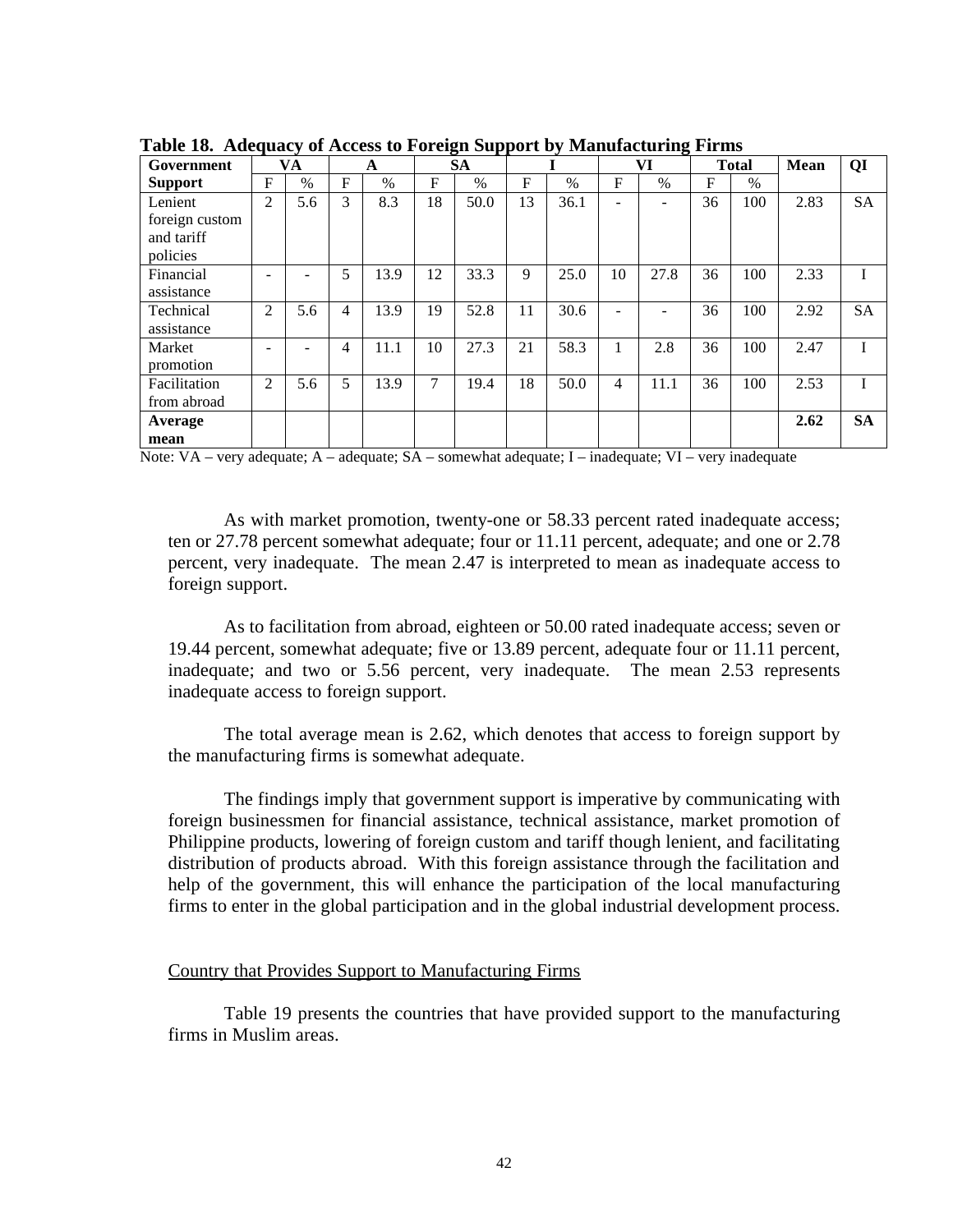| Country              | <b>Frequency</b><br>$(N=36)$ | Percentage |
|----------------------|------------------------------|------------|
| <b>United States</b> |                              | 30.56      |
| Malaysia             | 11                           | 30.56      |
| Japan                | 8                            | 22.22      |
| Korea                | $\overline{4}$               | 11.11      |
| Indonesia            | $\overline{4}$               | 11.11      |
| The Netherlands      | $\overline{2}$               | 5.56       |
| France               | $\overline{2}$               | 5.56       |
| Switzerland          | $\overline{2}$               | 5.56       |
| Nigeria              | $\overline{2}$               | 5.56       |
| Africa               | $\overline{2}$               | 5.56       |
| China                | $\overline{2}$               | 5.56       |
| Singapore            | $\overline{2}$               | 5.56       |
| Belgium              | $\overline{2}$               | 5.56       |
| Canada               | $\overline{2}$               | 5.56       |

 **Table 19. Country that Provides Support to Manufacturing Firms**

\* Multiple responses

The findings show that there were fourteen (14) countries that have provided support to manufacturing firms in Muslim areas in terms of lenient foreign custom and tariff policies, financial assistance, technical assistance, market promotion, and facilitation from abroad.

Further, findings reveal that eleven or 30.56 percent of the respondents reported United States and Malaysia; eight or 22.22 percent, Japan; four or 11.11 percent, Korea and Indonesia; and two or 5.56 percent each, The Netherlands, France, Switzerland, Nigeria, Africa, China, Singapore, Belgium, and Canada.

The findings suggest that, with reference to Table 18, the government should assist manufacturing firms by acting as mediator or negotiator in strengthening further the already established business relationship between the manufacturing firms and the aboveenumerated countries. While the United States, Malaysia, Japan, Korea, and Indonesia were the four foremost supporters of the manufacturing firms, business relationship with other countries need improvements. This implies that these improvements require the assistance of the government.

The above-findings are true only to the thirty-six respondents who responded to the inquiry, and with reference to Table 18, generally, the access of manufacturing firms to foreign support is somewhat adequate and needs improvement. This further imply that other manufacturing firms (67) who does not have access to foreign support and who does not countries that provide support should also be given cognizance and included in the assistance the government will perform through facilitation. With this, somehow, all manufacturing firms will be lured to improve their operation and thereby enter in the global industrial development.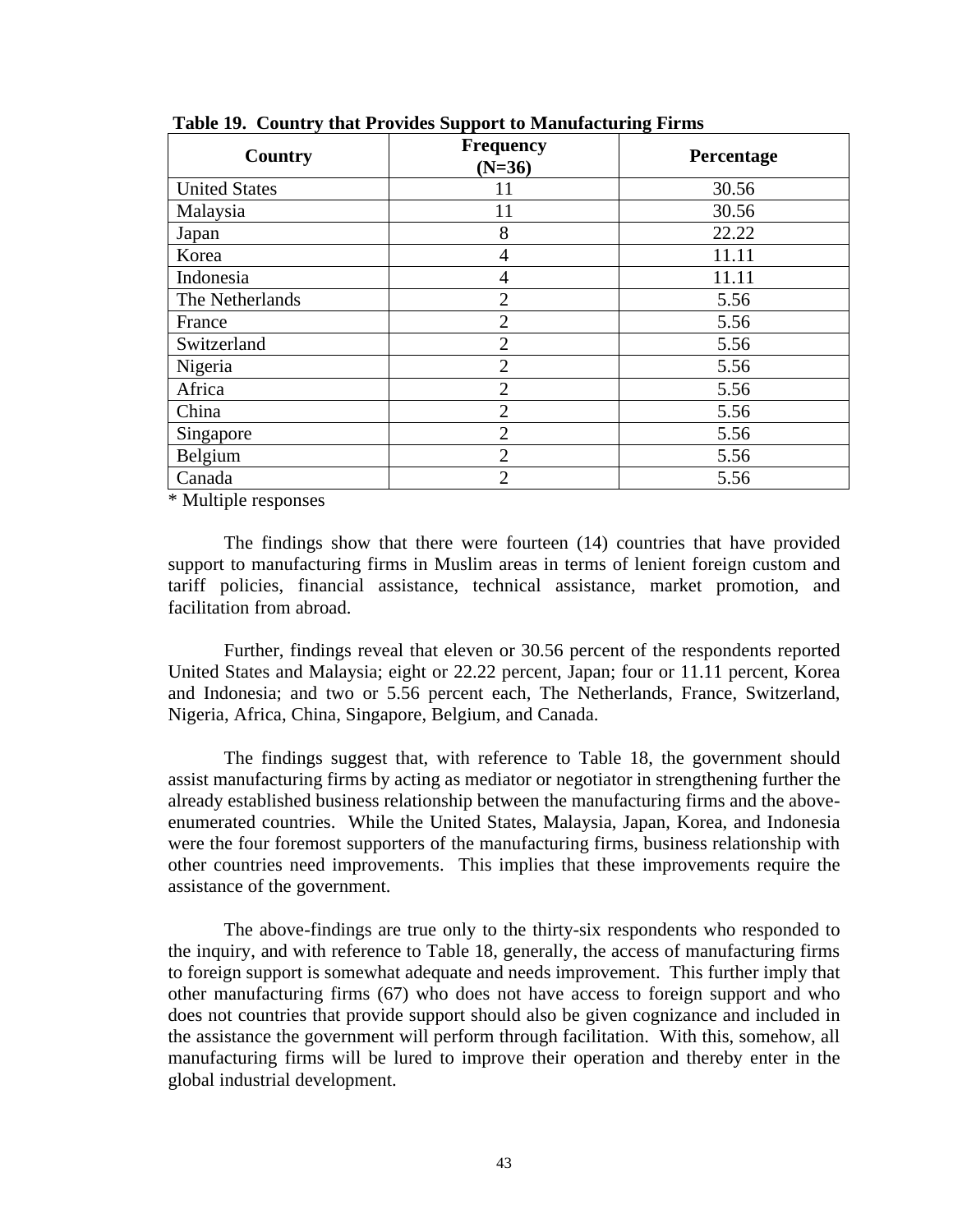## Access to Direct Deal With Foreign Traders

 The respondents were asked of whether they have access to direct deal with foreign traders. Table 20 shows the responses of the respondents.

| <b>Response</b> | <b>Frequency</b>         | Percentage |
|-----------------|--------------------------|------------|
| <i>Y</i> es     | $\overline{\phantom{0}}$ |            |
| NО              | $\overline{\phantom{a}}$ | 73.74      |
| <b>Total</b>    | 99                       | 100.00     |

**Table 20. Access to Direct Deal With Foreign Traders by Manufacturing Firms**

As shown in Table 20, seventy-three or 73.74 percent of the respondents replied they have no access to direct deal with foreign traders, while twenty-six or 26.26 percent does not have.

The finding suggests that only few manufacturing firms have access to direct deal with foreign traders. This implies that there is the need for the government to help facilitate access of manufacturing firms to direct deal with foreign traders. These foreign traders can be instrumental in facilitating the products of manufacturing firms in terms of promotion and distribution. This activities will be undertaken by foreign traders would result to increase in sales volume and profitability of the manufacturing firms. With this, while the government extends assistance, it will also generate revenue through taxes remitted by the manufacturing firms.

# Actions Taken by the Manufacturing Firms to Improve Their Access to Facilities

 The owners-respondents were asked of what actions their management had taken in order to improve their access to facilities. All respondents or thirty-six respondents reported the following:

- A. On government support:
	- 1. On taxes and tariffs, the respondents reported that the government should, through the Bureau of Customs, reduce or soften the tax and tariffs imposed on imported goods and raw materials used in the manufacturing/production of finished products, and the tax (export) imposed on products to be exported.

This implies that if granted by the government, prices of the finished products, whether for export or for domestic distribution, will be lowered thereby will gain acceptance and recognition in the foreign market as well in the domestic market. This further implies that sales volume and profitability of manufacturing firms will increase.

2. As to financial assistance, the respondents reported that the government should provide financial assistance in terms of loans with lesser requirements and lower interest in loans. Also, the respondents reported that the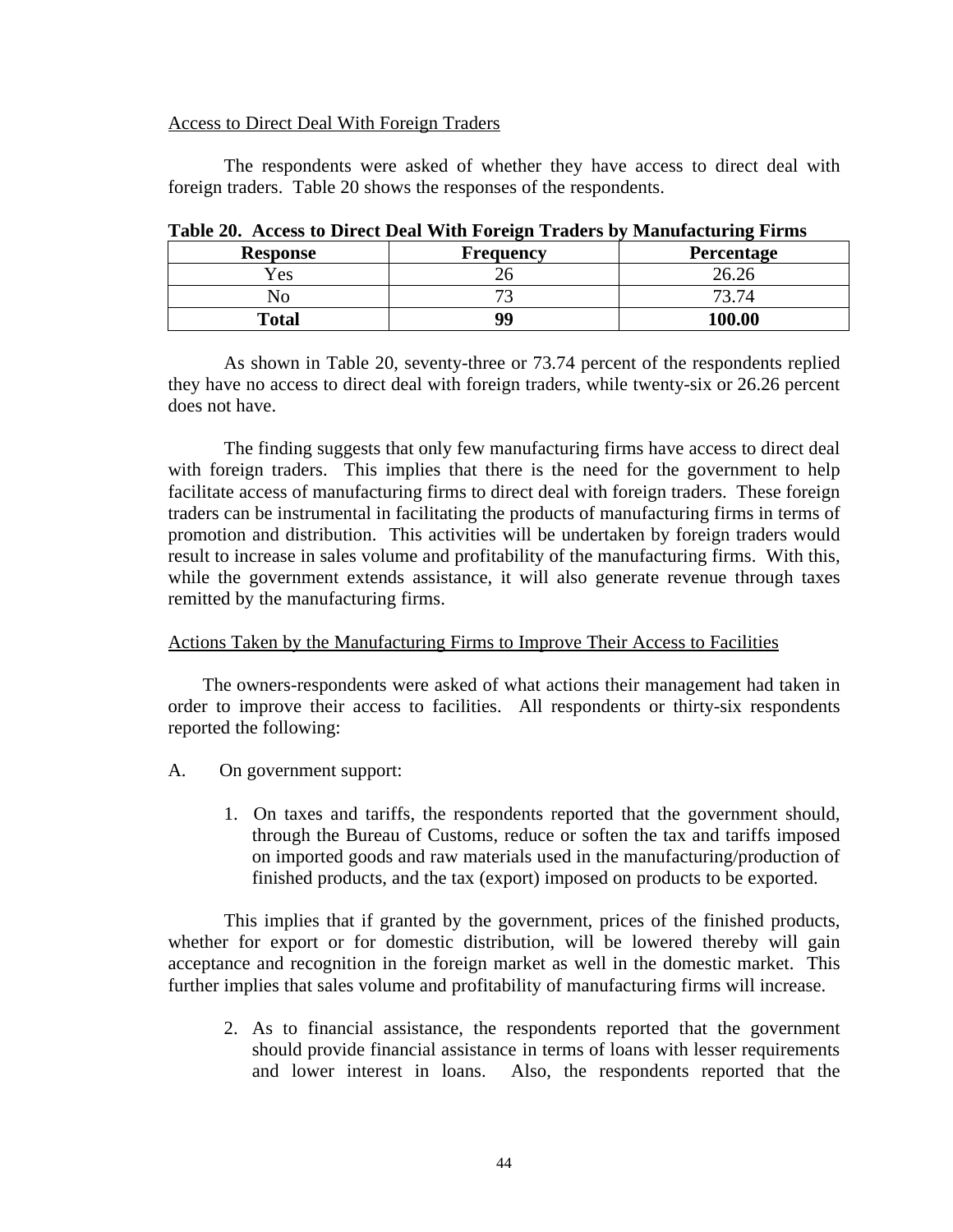government should put up or establish more government banks for them to choose to and easy access.

 The report implies that low interest in loans look attractive to manufacturing firms and will lure them to apply for loans in order for them to increase their capital investment, improve their manufacturing/production facilities, procure more raw materials, improve production quantity and quality, and eventually increase their sales volume and profitability. The establishment of more government banks would be in their respective areas would be favorable to manufacturers in terms of distance and proximity and permit them to select which bank they will obtain their loans.

3. With regards to technical assistance and product development, the respondents reported that the government should provide such assistance. In their report, aside from the Department of Trade and Industry, there are no other government agencies that extend technical assistance in their production and product development.

This finding implies that the government should provide the necessary technical assistance to manufacturing firms. Since other agencies are mainly based in Luzon, technical assistance can be done by sending expert technicians from different agencies who, can share their expertise in production, give advise on what appropriate technology to use, and ideas in product development. This assistance will help improve the production capability of manufacturing firms and may result to finished quality products.

4. On market promotion, the respondents reported that they were not able to avail any assistance from the government, except that of the Department of Trade and Industry's assistance. However, its market promotion assistance is mainly focused in the domestic market.

 The finding implies that the government should provide assistance in the market promotion of locally manufactured products abroad. This will somehow encourage manufacturers in Muslim areas to better their products and would enhance their participation in the global industrial development, and would be competitive.

- B. On foreign support:
	- 1. On foreign custom and tariff policies, the respondents reported that they leave this matter to the government to negotiate with other countries.

 This implies that global economic liberalization is working, that is, lowering or totally removing barriers among trading nations. However, theoretically and as observed, some governments are allowed or permitted to impose or create their own tariff policies to generate revenues, and for control purposes.

2. With regards to financial assistance, the respondents indicated that bigger capital investment, better quality products, better production method and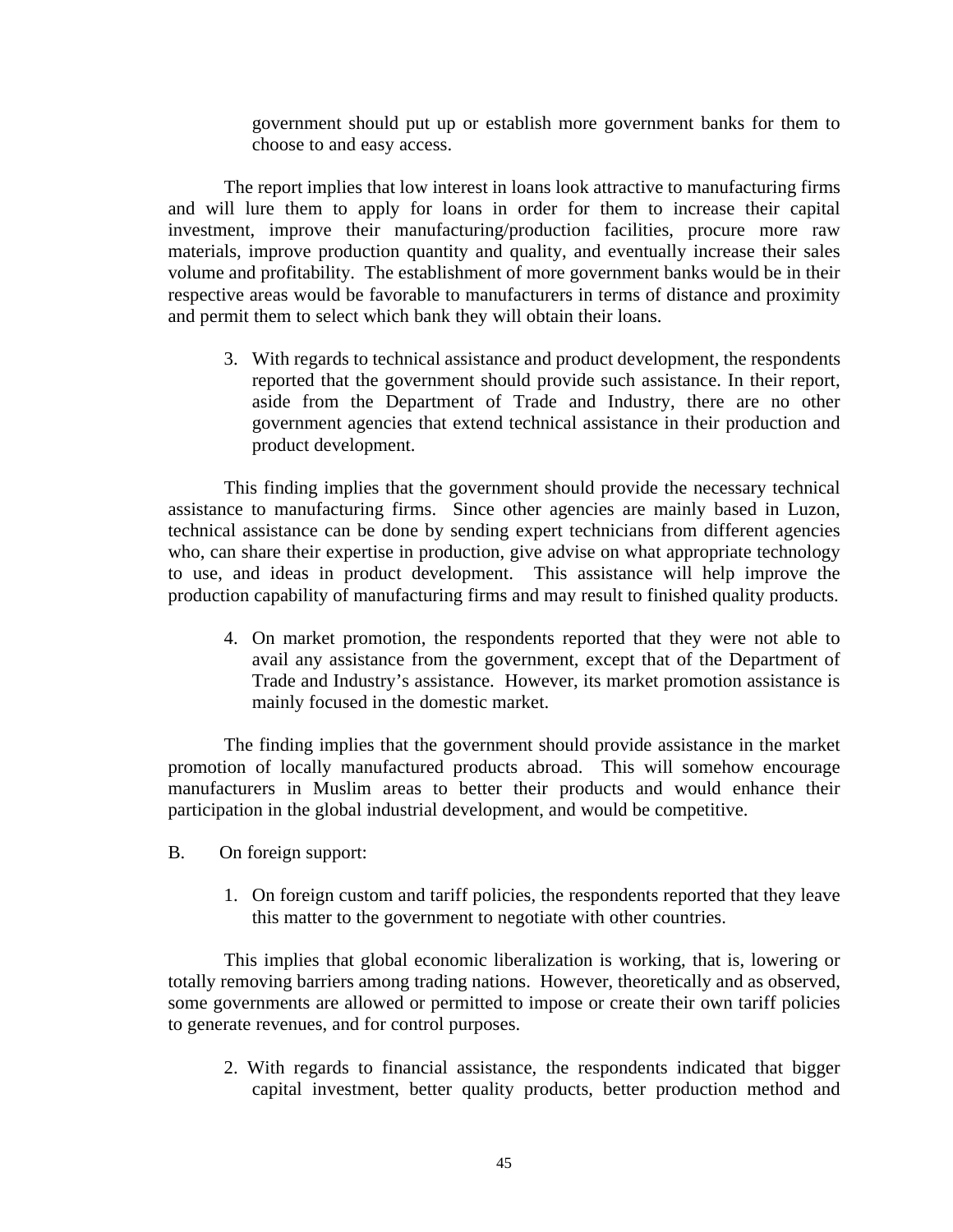technology adopted, would entice foreign investors to invest with them, and financial assistance would likely come in the form of investment.

The findings imply that the government has an important role to manufacturing firms. This can be in terms of government's negotiation with foreign businessmen, or facilitate in finding foreign lending institutions for the manufacturers to avail loans at lower interest rates.

3. As with technical assistance, the respondents indicated that they need the help of the government, other than the technical assistance it provided, to help find foreign technical experts in order that their production and production method used would be enhanced including the skills and capabilities attached to it.

 Findings imply that other than the technical assistance provided by the government, it should also help seek foreign technical assistance, especially with the intention of the government to let the local manufacturers venture in global trade competition. Further, there exists newer technology that the Philippines do not have.

4. With regards to market promotion, the respondents aired that the government should help the manufacturers find foreign business partners or distributors who can distribute their products.

 This imply that market promotion abroad can be realized when a manufacturer has a foreign investor investing in the company. The foreign partner being an investor can help in the market promotion of a product abroad.

5. On facilitation from abroad, the respondents reported that the government should also assist in finding foreign facilitators of their products similar to market promotion abroad.

 The finding implies that facilitation from abroad will only be realized when a manufacturing firm has a foreign partner/investor, and if the manufacturers do not have foreign partners, their only hope is the help provided by the government.

# IV. PROBLEMS HINDERING PARTICIPATION

 This section of the paper delves on the problems hindering the participation of manufacturing firms in the global industrial development process.

#### Problems Hindering Participation of Manufacturing Firms

The respondents were asked whether their participation in the global industrial development process is hindered by problems.

All respondents or 100 percent reported positive responses.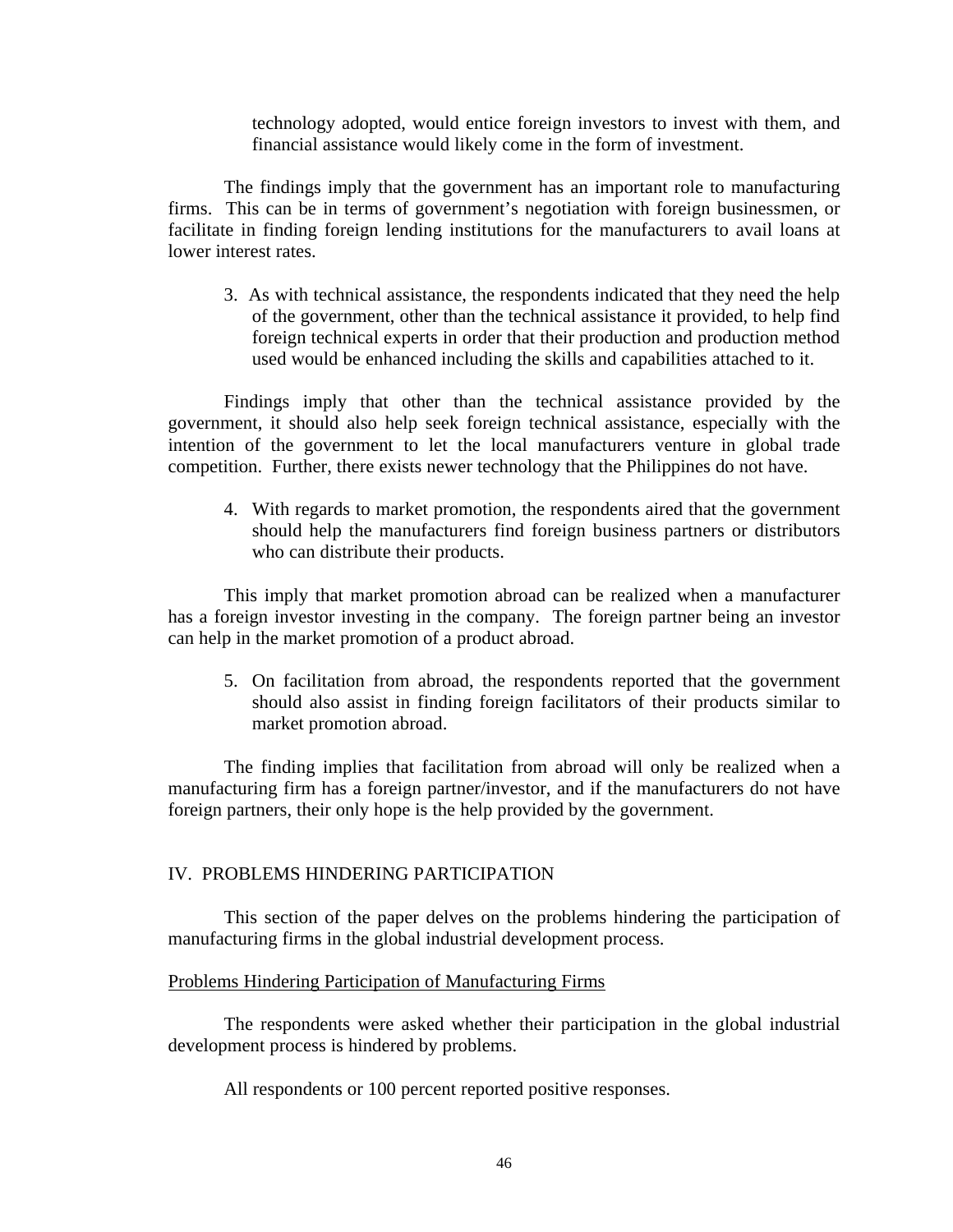# Problems encountered by Manufacturing Firms

 The respondents were asked to enumerate the problems they have encountered that hindered their participation in the global industrial development process. Table 21 shows the enumerated problems.

| <b>Problems</b>                                         | <b>Frequency</b><br>$(N=103)$ | Percentage |
|---------------------------------------------------------|-------------------------------|------------|
| Peace and order problem                                 | 103                           | 100.00     |
| Foreign exchange rate fluctuations                      | 103                           | 100.00     |
| Difficulty of obtaining raw materials                   | 100                           | 97.09      |
| Poor access to new technology                           | 96                            | 93.20      |
| Lack of capital                                         | 92                            | 89.32      |
| Lack of marketing know-how                              | 90                            | 87.38      |
| Heavy competition within the industry                   | 89                            | 86.41      |
| Lack of support from the government                     | 89                            | 86.41      |
| Lack of opportunity to actual deal with foreign traders | 88                            | 85.44      |
| Poor access to information                              | 85                            | 82.52      |
| Lack of demand for the product                          | 85                            | 82.52      |
| Lack of technical expertise                             | 77                            | 74.76      |
| Poor infrastructure facilities                          | 74                            | 71.84      |
| Lack of market abroad                                   | 66                            | 64.08      |
| Difficulty in obtaining highly skilled workers          | 66                            | 64.08      |
| Poor communication facilities                           | 43                            | 41.75      |
| Conflict in cultural and religious values               | 43                            | 41.75      |
| Lack of managerial training and skill                   | 43                            | 41.75      |
| Lack of local government support                        | 42                            | 40.78      |

**Table 21. Problems Encountered by the Respondents**

\* Multiple responses

As shown in Table 21, the problems encountered by the manufacturing firms pertaining to their participation in global industrial development process were arranged according to the most pressing problem besetting the manufacturing firms.

Findings show that, all or 100 percent respondents reported problems in peace and order, and foreign exchange rate fluctuations; one hundred or 97.09 percent, difficulty of obtaining raw materials; ninety-six or 93.20 percent, poor access to new technology; ninety-two or 89.32 percent, lack of capital; ninety or 87.38 percent, lack of marketing know-how; eighty-nine or 86.41 percent, heavy competition within the industry and lack of support from the government; eighty-eight or 85.44 percent, lack of opportunity to actual deal with foreign traders; eighty-five or 82.52 percent, poor access to communication and lack of demand for the product; seventy-seven or 74.76 percent, lack of technical expertise; seventy-four or 71.84 percent, poor infrastructure facilities; sixtysix or 64.08 percent, lack of market abroad and difficulty in obtaining highly skilled workers; forty-three or 41.75 percent, poor communication facilities, conflict in cultural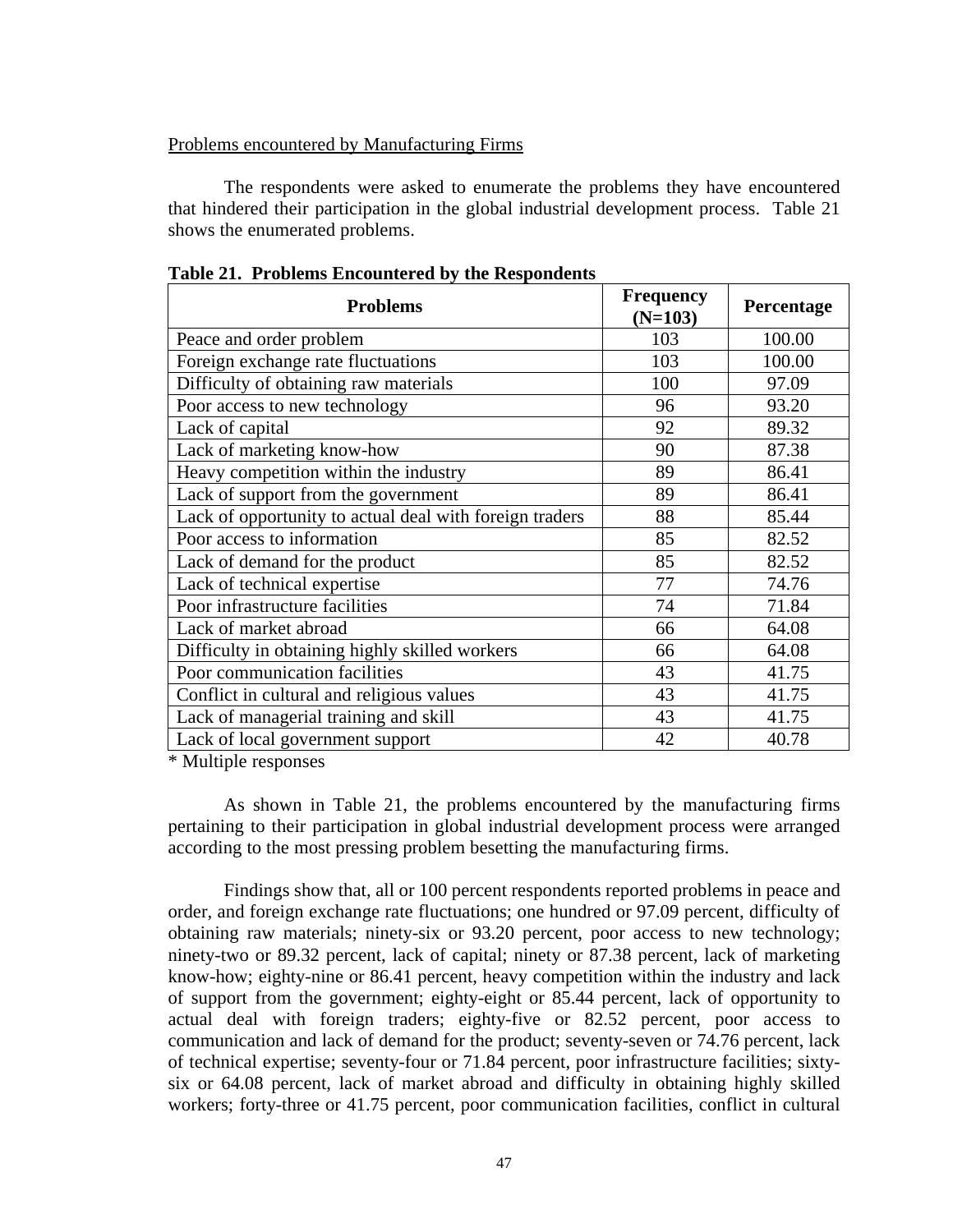and religious values, and lack of managerial training and skill; and forty-two or 40.78 reported lack of local government support.

The following are implications to each problem encountered by the respondents:

Peace and order. The problem in peace and order started way back in 1970 between the government and the Moro National Liberalization Front (MNLF). It was only resolved after the Philippine government and the MNLF both signed the Tripoli Agreement in 1974, a created policy to allow the Muslims and other indigenous groups to enjoy administrative autonomy…resolving the conflict, or at least keeping at low level the tension in the Muslim areas of Mindanao that broke out into violence during the early seventies (Magdalena, et. al., 1986-1987:21-22). However, small and short skirmishes between government troops and the MNLF still rage for several years. Then came the problem brought by the Moro Islamic Liberalization Front (MILF), a breakaway faction of the MNLF. Armed confrontations went out of proportion. Armed encounters happens almost everywhere, except in areas where the National People's Army (NPA) exist, and went as far as Basilan, Jolo, and Tawi-Tawi provinces. The worst encounter was in the province of Maguindanao when government troops swooped down to get Camp Abubakar, the biggest MILF camp that served as the central command and seat of their government. Almost simultaneously, the Abu Sayaff Group (ASG) showed up kidnapping people of all sort, foreign and local tourists, religious people, businessmen, teachers, government and private employees, and even students were not spared, in mainland Mindanao, Basilan, Jolo, and Tawi-Tawi.

While these short insights are not part of the study, it has implications to all, private individuals, businesses, and even to the national government.

As regards to manufacturing firms, peace and order suggest slow down if not temporary stoppage of operation, which result to some layoffs of employees, reduce production quantity. Possible foreign investors would see the situation as a major deterrent to business, thus, the supposed investment is denied to local businessmen or manufacturers.

The findings imply that peace and order problem should be improved and maintained in these strife-torn areas so that business will continue to operate and progress. This calls for the government to act with resolve in order to protect private individuals including business interests.

Foreign exchange rate fluctuations affect decisions to borrow money from outside sources and the decision to import raw materials, which also affect the operation of the manufacturing firms.

This implies that, while the government does not have full control over this matter, the government should provide loan assistance through its banks with lower interest rates, or grant subsidies to manufacturing firms. With this, the manufacturing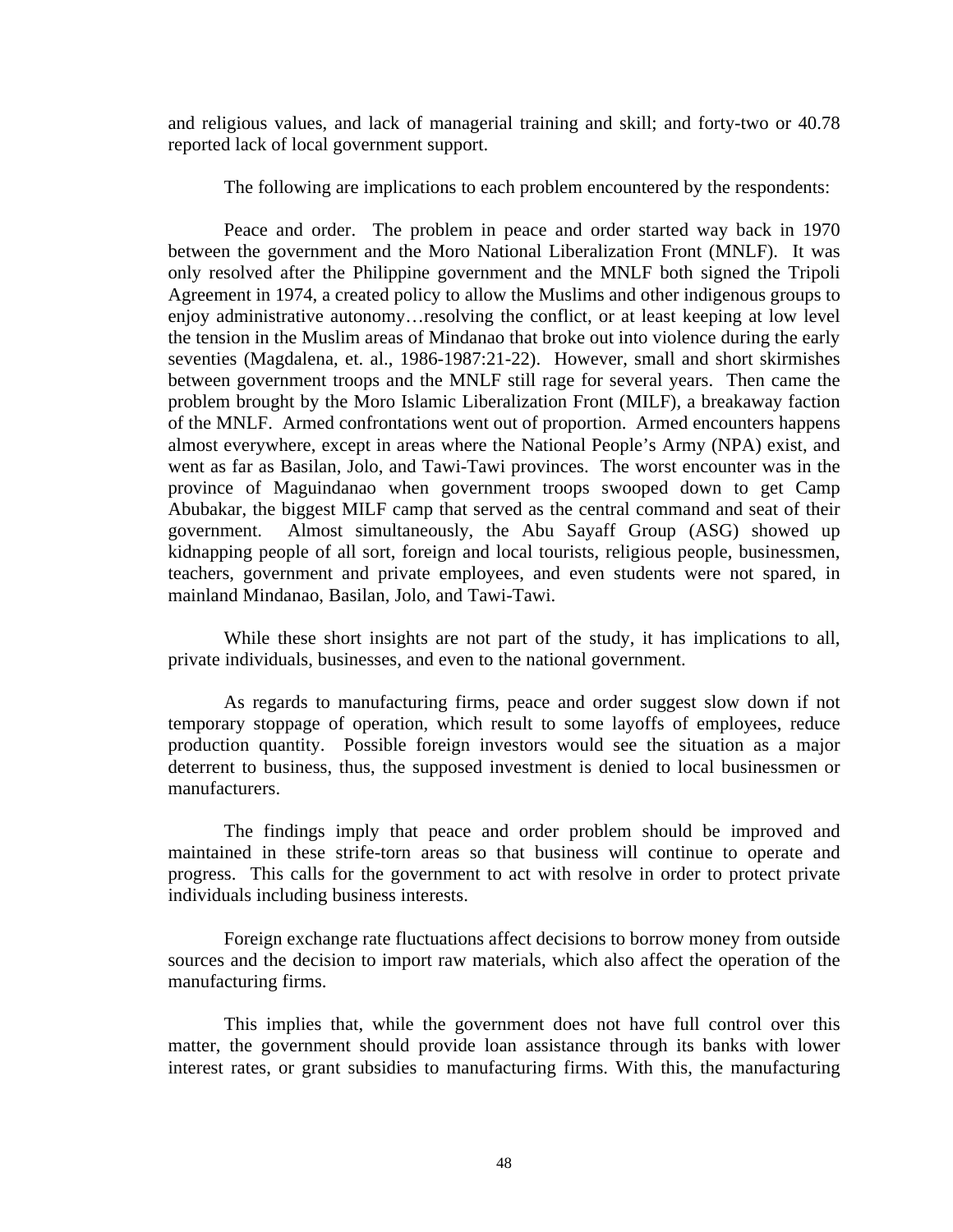industries would somehow continue to operate and help contribute something to the country.

As to the difficulty of obtaining raw materials, for local materials suggest location problems especially in areas down south of Mindanao. Procuring raw materials from, say, Cebu and Manila require huge amount of money for transport. When raw materials are to be imported, this would be more costly to the manufacturing industries since the cost of said materials would be paid based on the foreign exchange rate of that country.

This implies that there is the need for the government to help the manufacturers to find/locate foreign suppliers of raw materials, which offer lower prices, and negotiate continuity of supply.

Poor access to technology suggests that manufacturing firms were not able to avail government support via its concerned agencies such as, among others, the Department of Science and Technology.

Finding implies that the government should make sure that agencies created help the manufacturing firms by introducing new technology used in manufacturing/production through its pool of experts especially those in the far-flung areas.

Lack of capital suggests that manufacturing firms need government and foreign financial assistance. The finding implies that the government should provide financial assistance by allowing manufacturing firms to borrow through loans with low interest rates. Foreign assistance will be available if manufacturers are able to tap foreign investors to invest in their business. However, this would also imply government assistance by way of inviting foreign businessmen to invest with the local manufacturers in Muslim areas.

As with the lack of marketing know-how, findings imply that appropriate agencies of the government should provide the necessary information needed by the manufacturers by conducting seminars, workshops and other training skills regarding marketing. This would enhance the knowledge of the manufacturers on how they will market its products in the domestic market or in the international market.

Regarding the problem heavy competition within the industry is a matter concerning marketing know-how. Competition is but natural in any business. However, the lack of marketing education is a disadvantage to the manufacturing firms and this would imply the need for government assistance through its appropriate agencies to train the owners of said manufacturing firms.

On the lack of support from the government, this would imply the need for the government to extend lower taxes and tariff for imported raw materials, improved its financial assistance, providing technical assistance on a regular basis, assist in or extend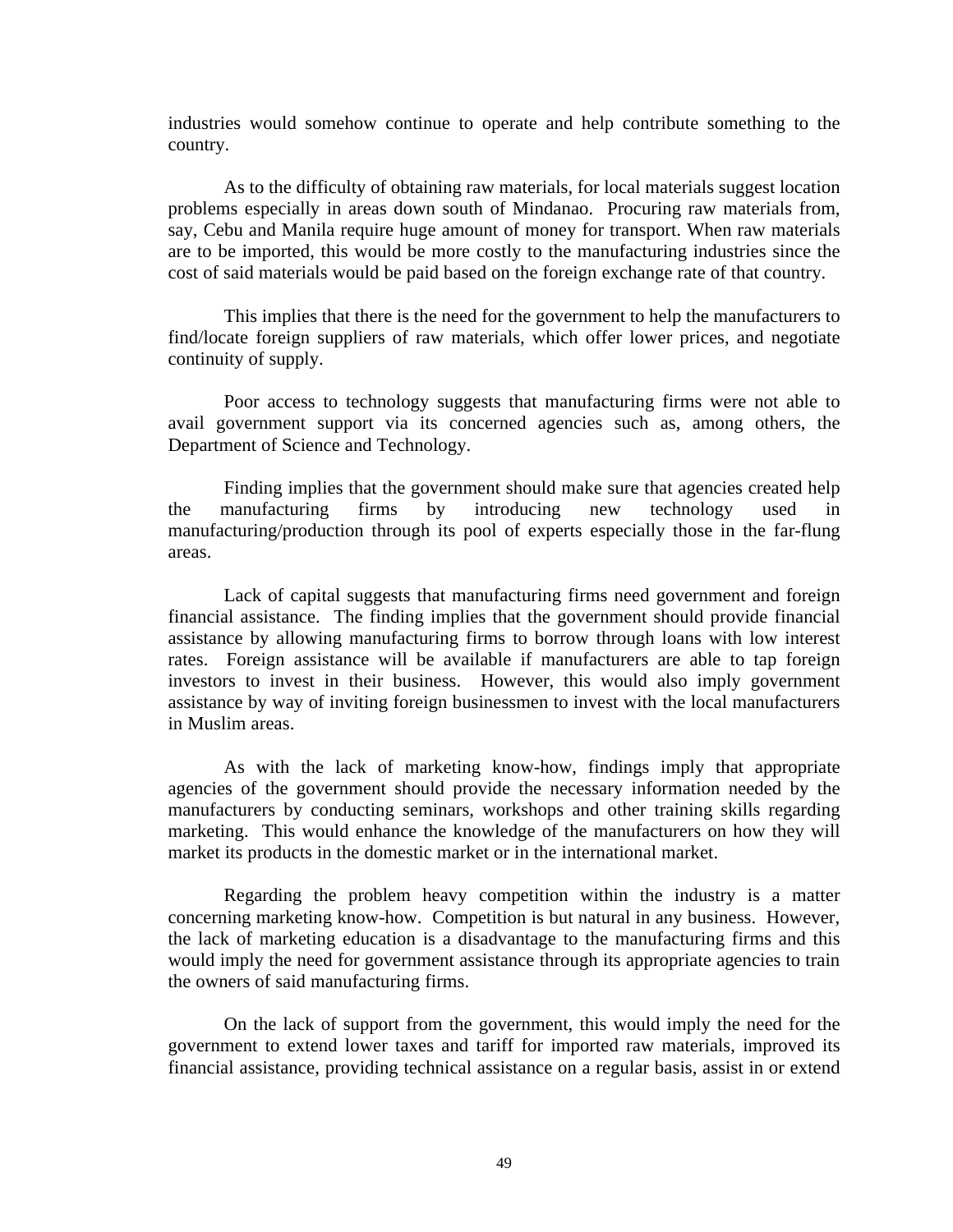ideas regarding product development, and aid in the market promotion of the manufacturing firms and its products.

As to the problem of lack of opportunity to actual deal with foreign traders, this implies the need for the government to help facilitate in finding foreign traders to deal with the local manufacturers in Muslim areas. With this, business relationships may be developed and established between the manufacturers and foreign traders, and the likelihood of having foreign traders investing with the manufacturers.

The poor access to information by the respondents implies that the government should always, as much as possible because of distance barrier, inform the local manufacturers of what is new in the market by disseminating these information through the Philippine Information Agency, or the Department of Trade and Industry, or via other available medium.

The problem on lack of demand for the product suggests that manufacturing firms does not possess enough knowledge about marketing. This implies that the government particularly through the Department of Trade and Industry conduct training, seminars, and workshops to manufacturing firms in order to enhance their knowledge and skills in marketing.

As to lack of technical expertise, this implies the need for the government to direct its agencies particularly the Department of Trade and Industry, the Department of Science and Technology, among others, to extend technical assistance in order to improve the skills of the employees and workers, and the methods used by the manufacturing firms in manufacturing/production.

The problem on poor infrastructure facilities by the respondents suggests problems like provincial and municipal roads where raw materials and finished products pass for distribution and delivery; availability of terminal warehouses to house finished products due for shipment; and wharf facilities. This implies the need for the government to improve these facilities particularly through the Department of Public Work and Highways and the Philippine Ports Authority.

The problem lack of market abroad by the respondents implies that the government should help facilitate the development of markets abroad. This would influence the local manufacturing firms to compete globally and enter in the global industrial development process.

As with the problem on difficulty in obtaining highly skilled workers suggest skilled workers command higher salary or wage. Added to this difficulty is that skilled workers are usually available in other key places, thus, availing their services would entail huge money expenditures in terms of personal services. Finally, skilled or even ordinary workers coming from other places, as has been observed, are afraid to work in areas where incidence of kidnapping are noted, and the possible armed confrontations between the military and the rebels. However, keen observers say, skilled workers are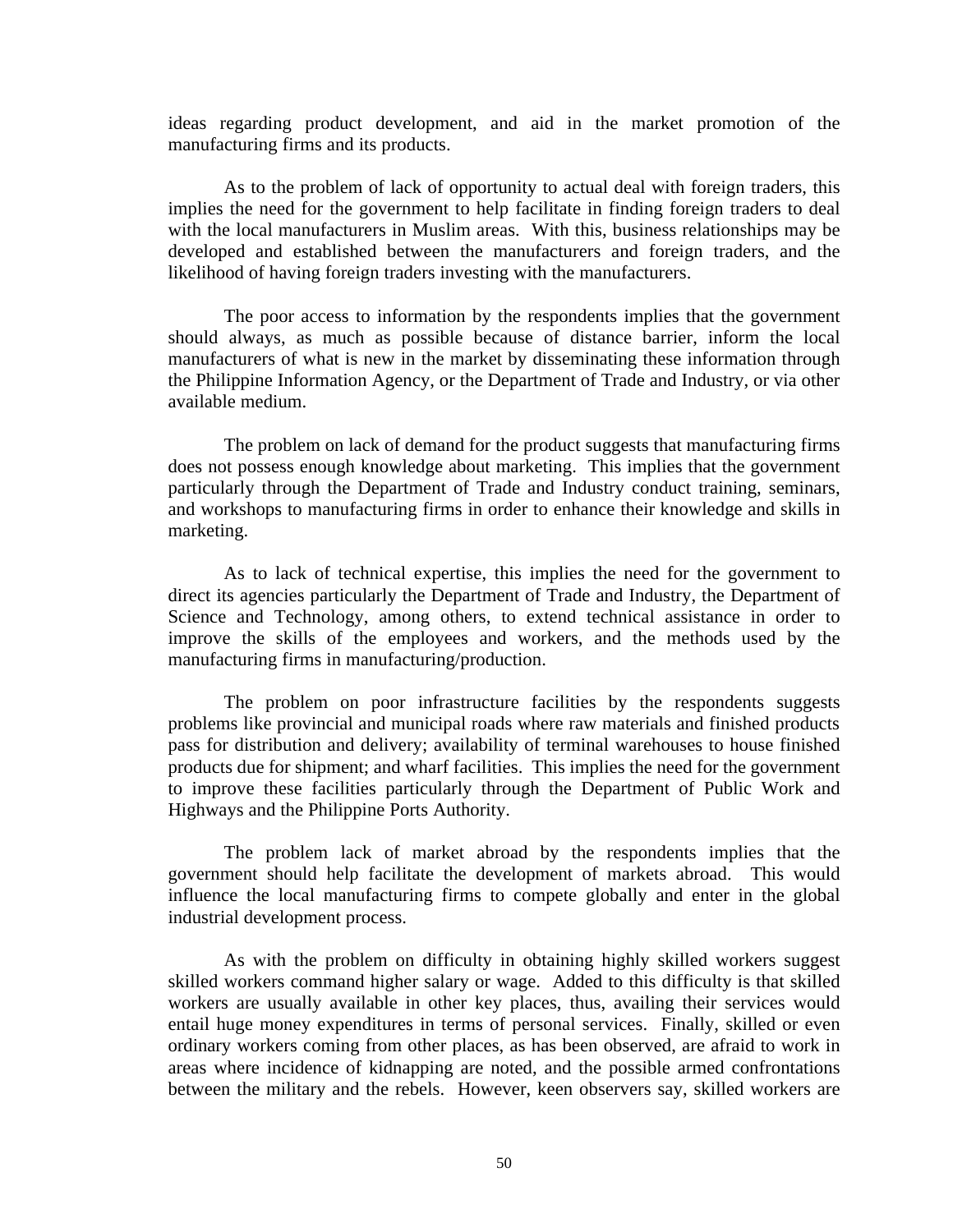willing to work in certain critical areas provided that they receive higher pays and other incentives.

The finding implies that the government should be resolve in stopping, if not, reduce these atrocities to the minimum. Also, this implies that since the skilled workers are rare to find, the Technical Education and Skills Development Authority (TESDA) of the government should be established in areas where it does not have and help train, educate, and develop the skills of the local populace in order to create local manpower appropriate to the needs of the manufacturing firms.

With regards to the problem of poor communication facilities, this implies the need for the government through the Department of Transportation and Communication to improve their communication services so that manufacturing firms located in far-flung areas can access to recent information especially those that are relevant to the manufacturing industries.

With regards to problem of conflict in cultural and religious values suggest that for Muslims particularly, securing financial assistance from a certain lending institutions, which bear high interest rates is against the teaching of Islam. To some non-Muslims or Christians the same cultural and religious values may exist. Whichever is the case, Muslims or non-Muslims, the findings implies that the government should establish banks which offer loans that bear low interest rates.

The problem lack of managerial training and skill implies that the government should conduct training and skill development for managers through the auspices of the Department of Trade and Industry, or the Development Academy of the Philippines, or any other agencies of the government that can cater to the managerial needs of the manufacturing industries.

As to the problem on the lack of local government support, this implies that the local government should extend assistance to those manufacturing firms in terms of inviting foreign investors to invest with their local manufacturers, help in the improvement of infrastructure and communication facilities, and from time to time coordinate with the national government the problems affecting manufacturing firms, which may be beyond their authority and capability.

The overall findings imply that there is the felt need that the government should support the manufacturing firms under studied in meeting the problems besetting and hindering their participation in global industrial development process.

### V. SOLUTIONS TO PROBLEMS

The respondents were asked of what solutions they can offer in order to eliminate the problems they have encountered and that hindered their participation in the global industrial development process.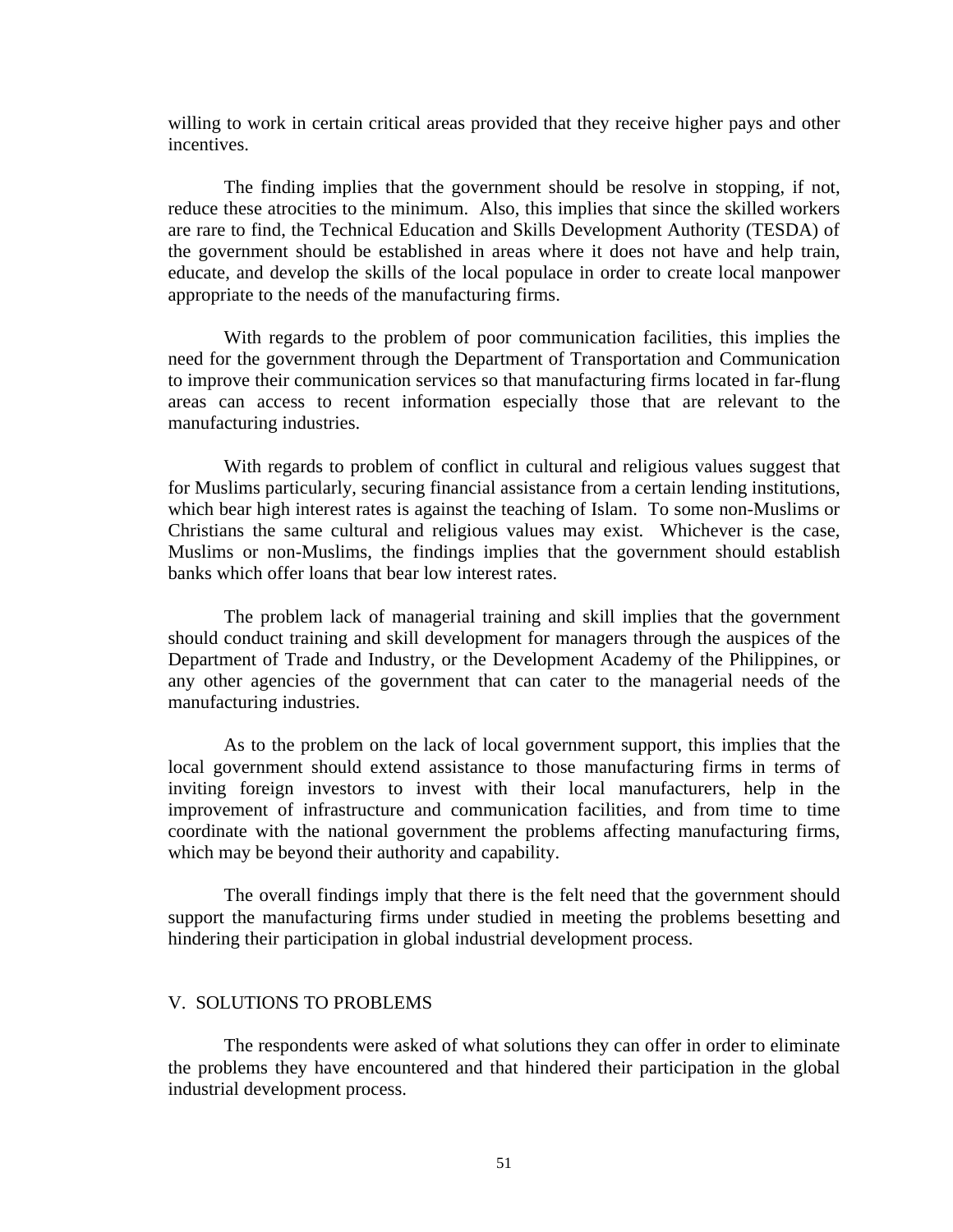All respondents suggested some solutions to their problems and were arranged according to their degree of importance:

- 1. The government should be resolve enough to contain or end the armed struggles in strife-torn areas in mainland Mindanao, Basilan, Jolo, and Tawi-Tawi so that peace and order may reign, and allow people to leave normal lives, business to continue and progress to the betterment of the Muslim areas.
- 2. Establishment of more credit facilities like banks that grant loans at low interest rates, and does not require high value collaterals.
- 3. Provision of technical assistance to manufacturing firms in order to improve its production and production method, and the corresponding, appropriate skills needed.
- 4. The government should assist in facilitating the development of markets abroad as well as promotion of products.
- 5. The government should extend assistance in finding foreign investors to invest with the local manufacturing firms in Muslim areas thereby increasing their capital.
- 6. More reduction in taxes in finished products and lowering of tariffs on imported goods and raw materials.
- 7. Provide training, seminars, and workshops to employees as well as to owners/managers.
- 8. Improve communication and infrastructure facilities in Muslim areas.

# **Chapter 4. Summary, Implications and Recommendations**

The study was conducted to determine the effect of global economic liberalization on manufacturing industries in Muslim areas in the Philippines.

The study focused on the following specific objectives:

1. To describe the profile of manufacturing firms in terms of name of establishment, number of years in operation, form ownership, initial and present capitalization, source of capital, products manufactured, sources of raw materials for production, and product distribution.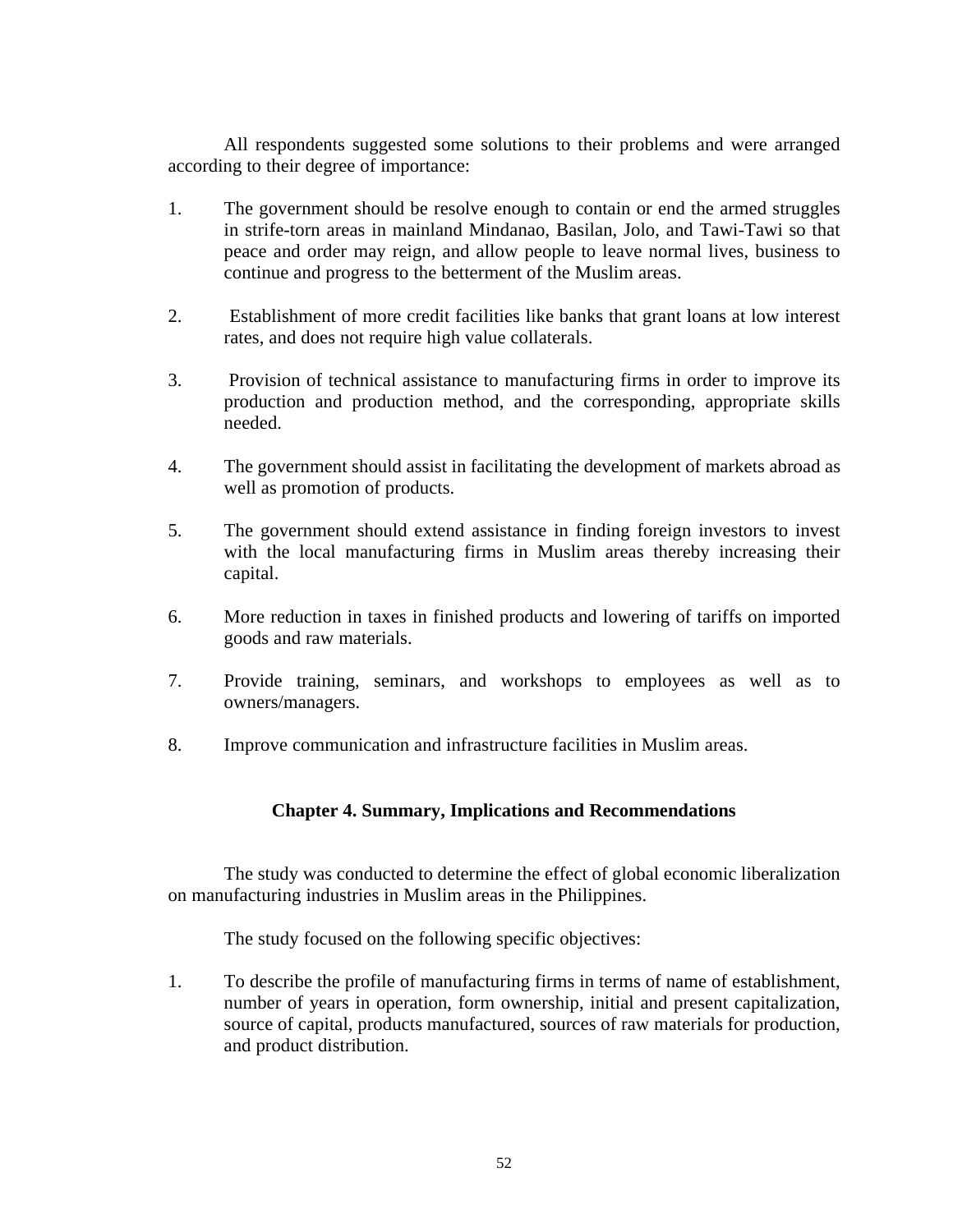- 2. To examine the effect of global economic liberalization on manufacturing industries in Muslim areas, particularly on capitalization and ownership, production, marketing, profitability, and participation in the global trend;
- 3. To ascertain whether owner-manufacturer have adequate access to global industrial development facilities in terms of government support and foreign support;
- 4. To identify problems that hinder the participation and progress of businessmen in global trade and investment;
- 5. To identify solutions to the problems, as suggested by the respondents; and
- 6. To come up with policy recommendations with implications on the development of manufacturing industries in the APEC region.

# Summary of Findings

The succeeding sections are the findings of the study.

# I. PROFILE OF MANUFACTURING FIRMS

- 1. With regards to the name of establishments, not a single respondent indicated the name of his establishment.
- 2. As to the number of years in operation, twenty-nine or 28.16 percent of the manufacturing firms have been in operation between 6-10 years; twenty-five or 24.27 percent are between 11-15 years; eighteen or 17.48 percent are between 0-5 years closely followed by seventeen or 16.50 percent between 16-20 years. Only few manufacturing firms have been in operation for 21 years and above.
- 3. As to the form of ownership of the firms, more than one-half (64%) of the manufacturing firms are corporation; sixteen or 15.53 percent are sole proprietorship; thirteen or 12.62 percent are partnership. Only seven or 6.80 percent are cooperatives, and three or 2.91 percent are corporations with foreign investors.
- 4. On the initial capitalization, a little more than 50 percent had an initial capitalization of P150,000 and below. This is followed by twenty-two or 21.36 percent above P150,000-P1.5M; fifteen or 14.56 percent above P1.5M-P15M. Eight or 7.77 percent are above P15M-P60M; and only three or 2.91 percent had an initial capitalization of above P60 million. With respect to present capitalization, forty-two or 40.78 percent have above P150,000-P15M followed by thirty-one or 30.10 percent P150,000 and below; fourteen or 13.59 percent are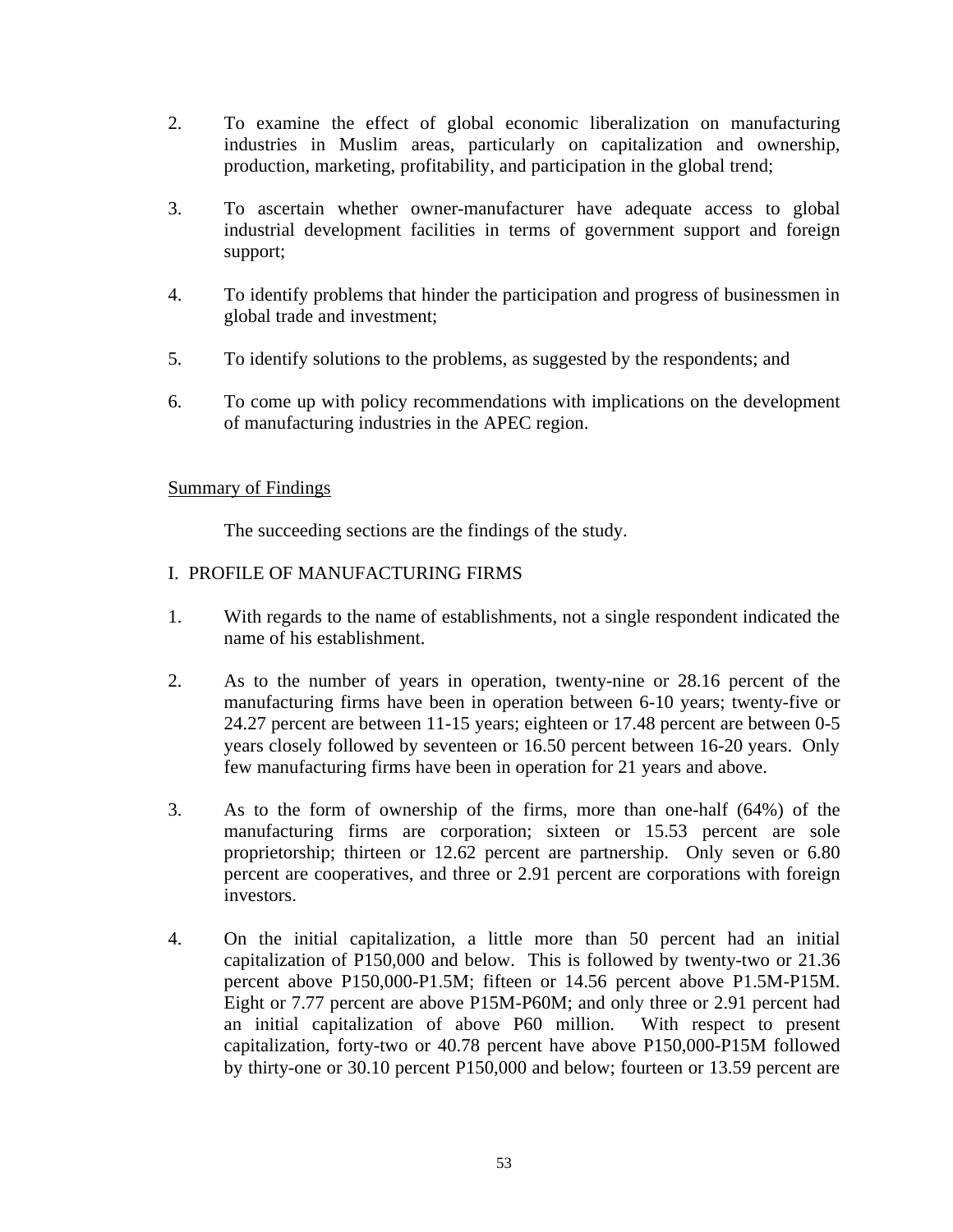above P15M-P60M, thirteen or 12.62 percent above P1.5-P15M; and only three or 2.91 percent have maintain their initial capitalization of above P60 million.

- 5. As to source of capitalization, majority of the manufacturing firms (86.41%) had family, friends or relatives as their major sources of capital followed by banking institutions (80.58%); personal money (74.76%); incorporators' contribution (33.01%); and only few mentioned cooperative members contribution, from foreign partners; and five or 4.85 percent did not specify their source of capitalization.
- 6. With regards to products manufactured, the first five exportable product manufactured by the manufacturing firms are furniture and fixtures (11.65%; bags, RTWs and textiles (9.71%); candy and fruit preserves, and copra solvent, pellet and oil (7.77%); canned goods, and chemical products (6.80%); and dried sea weeds and fresh tuna fish (5.80%). Only few manufacturing firms manufacture non-exportable products.
- 7. On sources of raw materials, all manufacturing firms (100%) have local source, and seventy-one or 68.93 percent import their raw materials.
- 8. As with product distribution, majority of the manufacturing firms (86.41%) distribute their products in the domestic market; nine or 8.74 percent distribute products both in the domestic and international markets; and only few (4.85%) in the international market.

# II. EFFECT OF GLOBAL ECONOMIC LIBERALIZATION

- 1. On awareness of respondents, a great majority (87.38%) of the respondents were aware, while thirteen or 12.62 percent were not aware.
- 2. Whether liberalization affected manufacturing firms, seventy-nine or 76.70 percent were affected and twenty-four or 23.30 percent were not affected.
- 3. As to the effect of liberalization, in general, the enhancing effect was rated moderate with the mean 2.88, while the adverse effect was also rated moderate with the mean of 2.76.
- 4. On the actions or adjustments taken by the respondents to alleviate the adverse effect of liberalization, the identified actions or adjustments in rank order are: (1) improved management capability, borrowed funds from financial institutions, and improved product quality; (2) sourced imported raw materials in the domestic market; (3) invited interested individuals to invest in the business; (4) improved productivity and efficiency; (5) reviewed existing marketing policies and strategies; (6) sent company personnel to training, seminars etc.; (7) established foreign markets and tied-up with foreign businessmen; (8) created own suppliers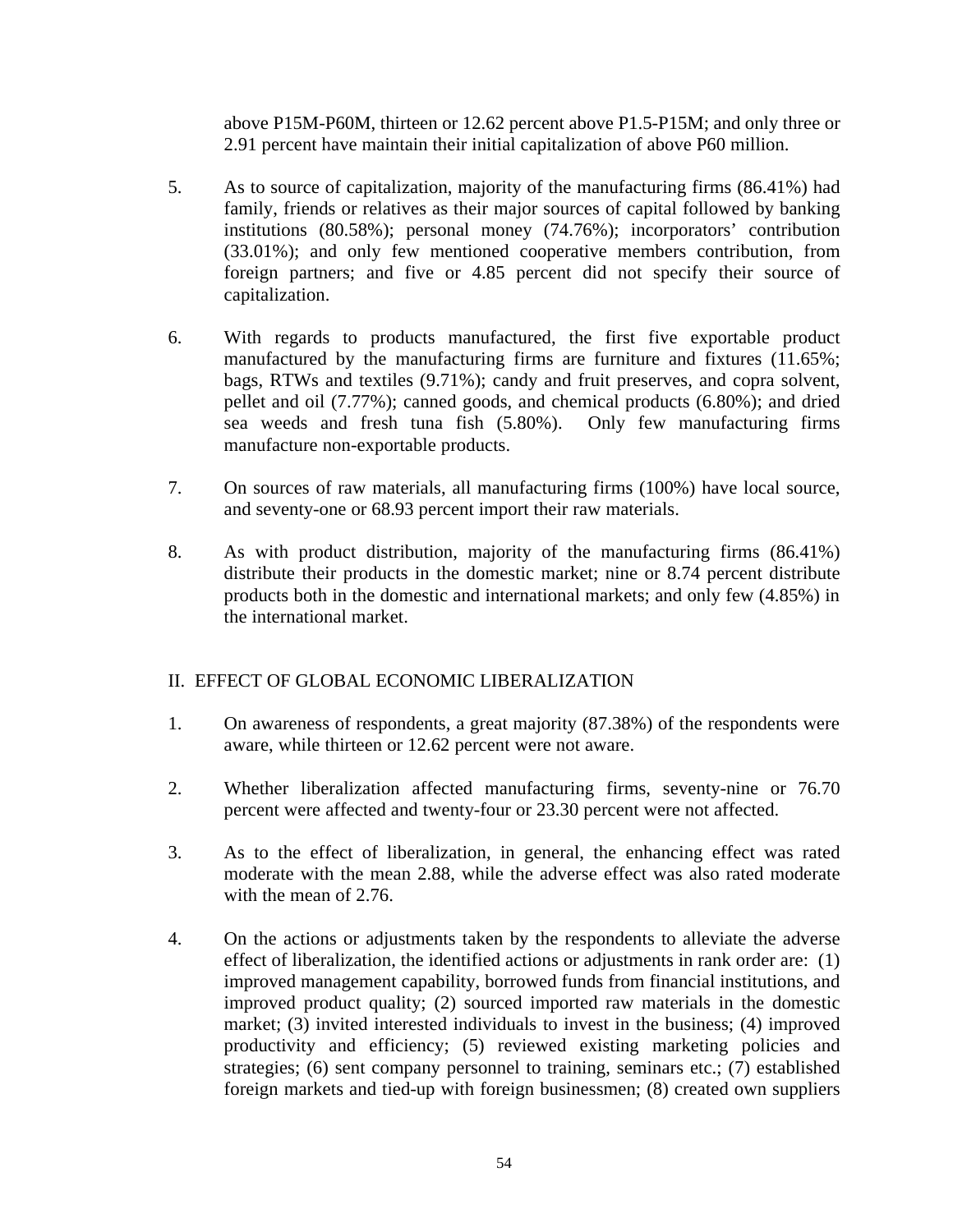for materials needed in production; (9) acquired new technology and better facilities; (10) created more domestic markets for the product; (11) made price adjustments/intensified promotional activities; (12) hired consultants or sought for government assistance; (13) traded local products with imported products; and (14) entered in the global competition/market.

# III. ACCESS TO FACILITIES

- 1. Access to government support, a little more than 50 percent had no access, while forty-nine or 47.57 percent had access.
- 2. Adequacy of access to government support, in general, it was rated inadequate by the respondents with the mean of 2.33.
- 3. As to government agencies who provided support to manufacturing firms, the agencies in rank order are: (1) Bureau of Customs; (2) Department of Trade and Industry; (3) Technology and Livelihood Research Center; (4) Department of Science and Technology; (5) Philippine National Bank; (6) Bureau of Food and Drug Administration; (7) Landbank of the Philippines; (8) Bureau of fishery and Aquatic Resources; (9) Department of Agriculture; (10) Philippine Coconut Authority; (11) Philippine Ports Authority; (12) Department of Environment and Natural Resources; and the Philippine Information Agency.
- 4. As with access to foreign support, sixty-seven or 65.05 percent had no access, while thirty-six or 34.95 percent had access.
- 5. On the adequacy of access to foreign support, the respondents, in general rated somewhat adequate with the mean of 2.62.
- 6. As to countries that have provided support to manufacturing firms, the respondents indicated in rank order the following: (1) United States and Malaysia; (2) Japan; (3) Korea and Indonesia; and (4) The Netherlands, France, Switzerland, Nigeria, Africa, China, Singapore, Belgium, and Canada.
- 7. On access to direct deal with foreign traders, seventy-three or 73.73 percent had no access, while twenty-six had access.
- 8. Actions taken by manufacturing firms to improve their access to facilities, the respondents provided the following:

# a. On government support:

a.1. On taxes and tariffs, the respondents reported that the government should, through the Bureau of Customs, reduce or soften more the tax and tariffs imposed on imported goods and raw materials used in the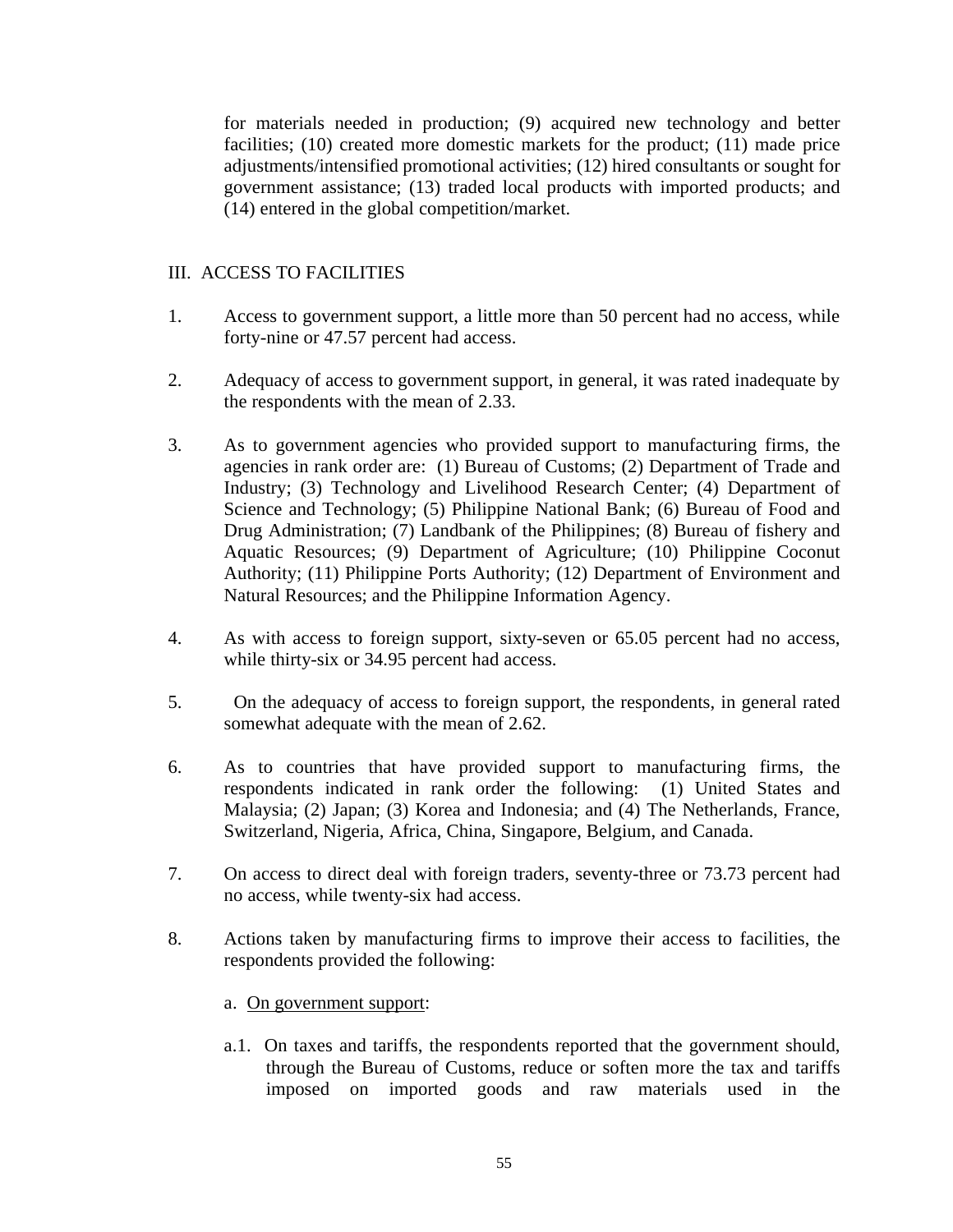manufacturing/production of finished products, and the tax (export) imposed on products to be exported.

- a.2. As to financial assistance, the respondents indicated that the government should provide financial assistance in terms of loans with lesser requirements and lower interests in loans. Also, the respondents reported that the government should put up or establish more government banks for them to choose and easy access.
- a.3. With regards to technical assistance and product development, the respondents reported that the government should provide such assistance. In their report, aside from the Department of Trade and Industry, there are no other government agencies that extend assistance in their production and product development.
- a.4. On market promotion, the respondents reported that they were not able to avail assistance from the government, except that of the Department of Trade and Industry. However, its market promotion assistance is mainly focused in the domestic market.

# B. On foreign support:

- b.1 On foreign customs and tariff policies, the respondents reported that they leave this matter to the government to negotiate with other countries.
- b.2 With regards to financial assistance, the respondents indicated that bigger capital investment, better quality products, better production method and technology adopted, would entice foreign investors to invest with them, and financial assistance would likely to come in th form of investment.
- b.3 As with technical assistance, the respondents indicated that they need the help of the government, other than the technical assistance it provided, to help find foreign experts in order that their production and production method used would be enhanced including the skills and capabilities attached to it.
- b.4 With regards to promotion, the respondents aired that the government should help manufacturers find foreign business partners or distributors who can distribute their products.
- b.5 On facilitation from abroad, the respondents reported that the government should also assist in finding foreign facilitators of their products similar to market promotion abroad.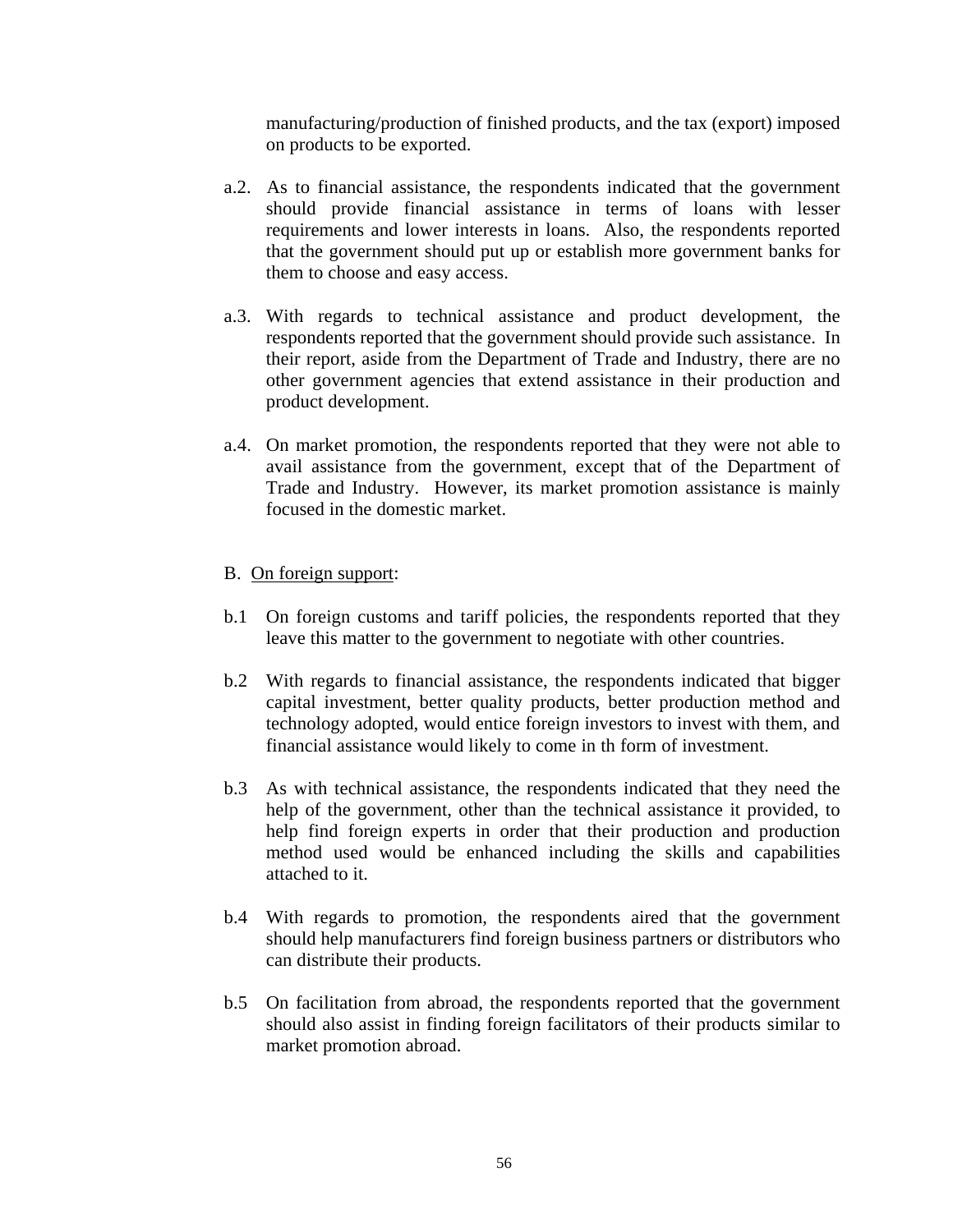# IV. PROBLEMS HINDERING PARTICIPATION

- 1. Whether the participation of the respondents in global industrial development process was hindered by problems, all respondents (100%) reported positive responses.
- 2. On problems encountered by manufacturing firms, the respondents reported in rank order the following: (1) peace and order and foreign exchange rate fluctuations; (2) difficulty of obtaining raw materials; (3) poor access to technology; (4) lack of capital; (5) lack of marketing know-how; (6) heavy competition within the industry and lack of support from the government; (7) lack of opportunity to actual deal with foreign traders; (8) poor access to information and lack of demand for the product; (9) lack of technical expertise; (10) poor infrastructure facilities; (11) lack of market abroad and difficulty of obtaining highly skilled workers; (12) poor communication facilities, conflict in cultural and religious values, and lack of managerial skill; and (13) lack of support from the local government.

# V. SOLUTIONS TO PROBLEMS

 The respondents (100%) suggested some solution to their problems and were arranged according to their degree importance:

- 1. The government should be resolve enough to contain or end the armed struggles in strife-torn areas in mainland Mindanao, Basilan, Jolo, and Tawi-Tawi so that peace and order may reign, and allow people to leave normal lives, business to continue and progress to the betterment of Muslim areas.
- 2. Establishment of more credit facilities like banks that grant loans at low interest rates, and does not require high value collaterals.
- 3. Provision of technical assistance to manufacturing firms in order to improve its production and production method, and the corresponding, appropriate skills needed.
- 4. The government should assist in facilitating the development of markets abroad as well as promotion of products.
- 5. The government should extend assistance in finding foreign investors to invest with the local manufacturing firms in Muslim areas thereby increasing their capital.
- 6. More reduction in taxes in finished products and lowering of tariffs on imported goods and raw materials.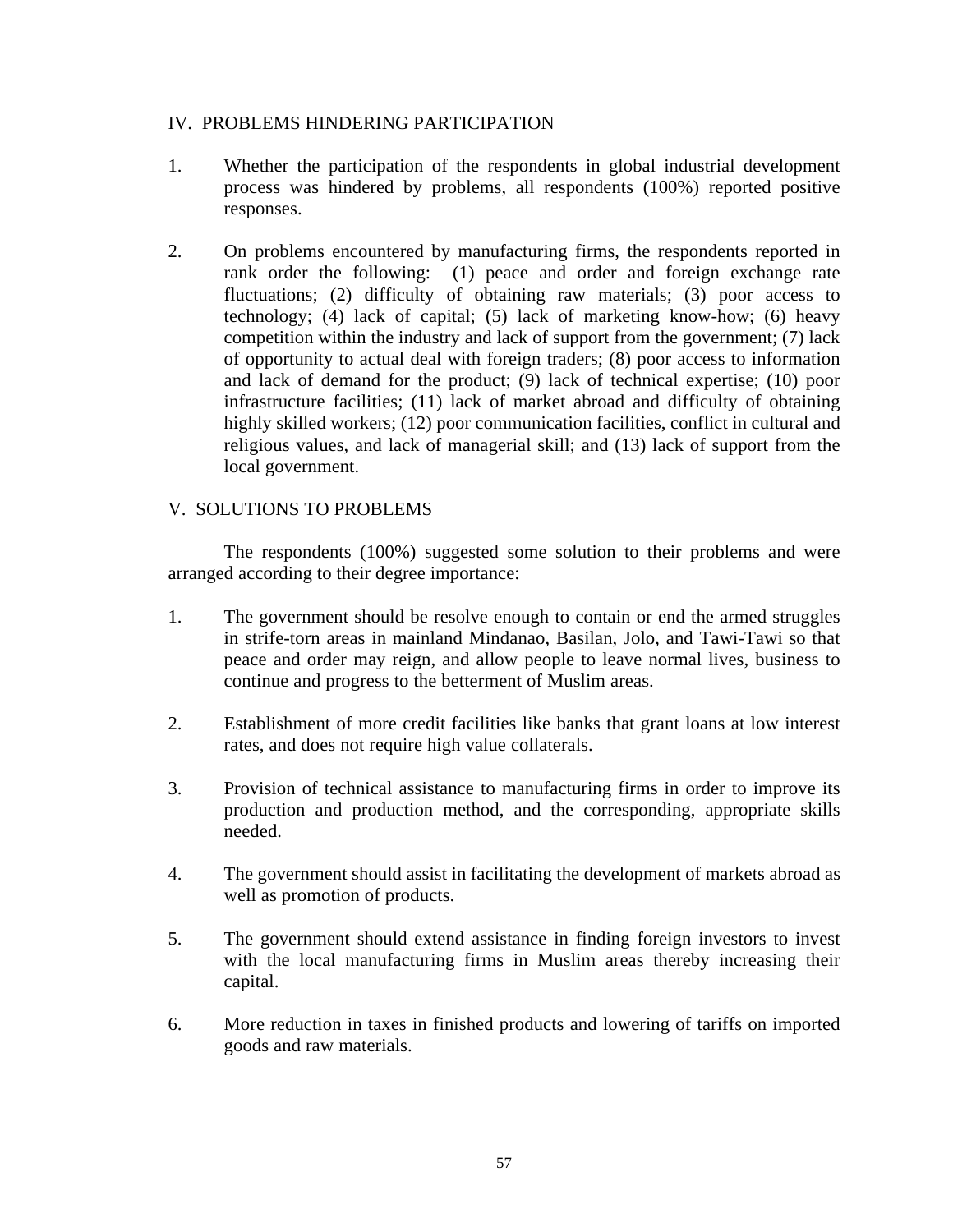- 7. Provide training, seminars, and workshops to employees as well as to owners/managers.
- 8. Improve communication and infrastructure facilities in Muslim areas.

## **Implications**

- 1. Firms tend to fold up before they reach the age of five years. If the imputed stability of at least six years is true, then a great majority of the manufacturing firms in Muslim areas are past their critical stage. The rest still have to mellow as they struggle for survival in the world of manufacturing business.
- 2. It is common knowledge that many small businesses in the Philippines are started as sole proprietorship. After operating for some time, he invites or gets invited to form a partnership or a corporation. Manufacturing firms in Muslim areas are not exceptions, they, too, passed this stage. Corporation is formed in order to generate bigger capital required of manufacturing business.
- 3. The source of capital of manufacturing firms were derived from their families, friends, or relatives, banks, personal money, and contributors' contribution. Banks offer various types of credit. To avail loans some requisites must be met such as, collaterals, an agreement not to exceed a specific amount, the specific purpose of the loan, good credit reputation of the borrower, and the stability of business of the borrower, all of which are enough to convince the lender.
- 4. Liberalization has positive moderate effects, particularly in the enhancing effects, to a great majority of the respondents. However, liberalization also has negative moderate effects, particularly in the adverse effects, to few respondents. In either case, there is the need for the government to conduct a series of campaign and wide dissemination of information of what good liberalization can bring to manufacturing firms, and thereby encourage them to hasten their global participation and, eventually, in the global industrial development process.
- 5. Some manufacturing firms have access to government support program for global industrial development, but their access is inadequate. The government should improve and strengthen their support program through its appropriate agencies so that manufacturing firms can avail wider access and facilitation.
- 6. The manufacturers have somewhat known many agencies who, were tasked to promote and facilitate their participation in global trade. However, the agencies should continue to improve their information dissemination in order to attract more manufacturing firms to participate in the global trade and industrial development.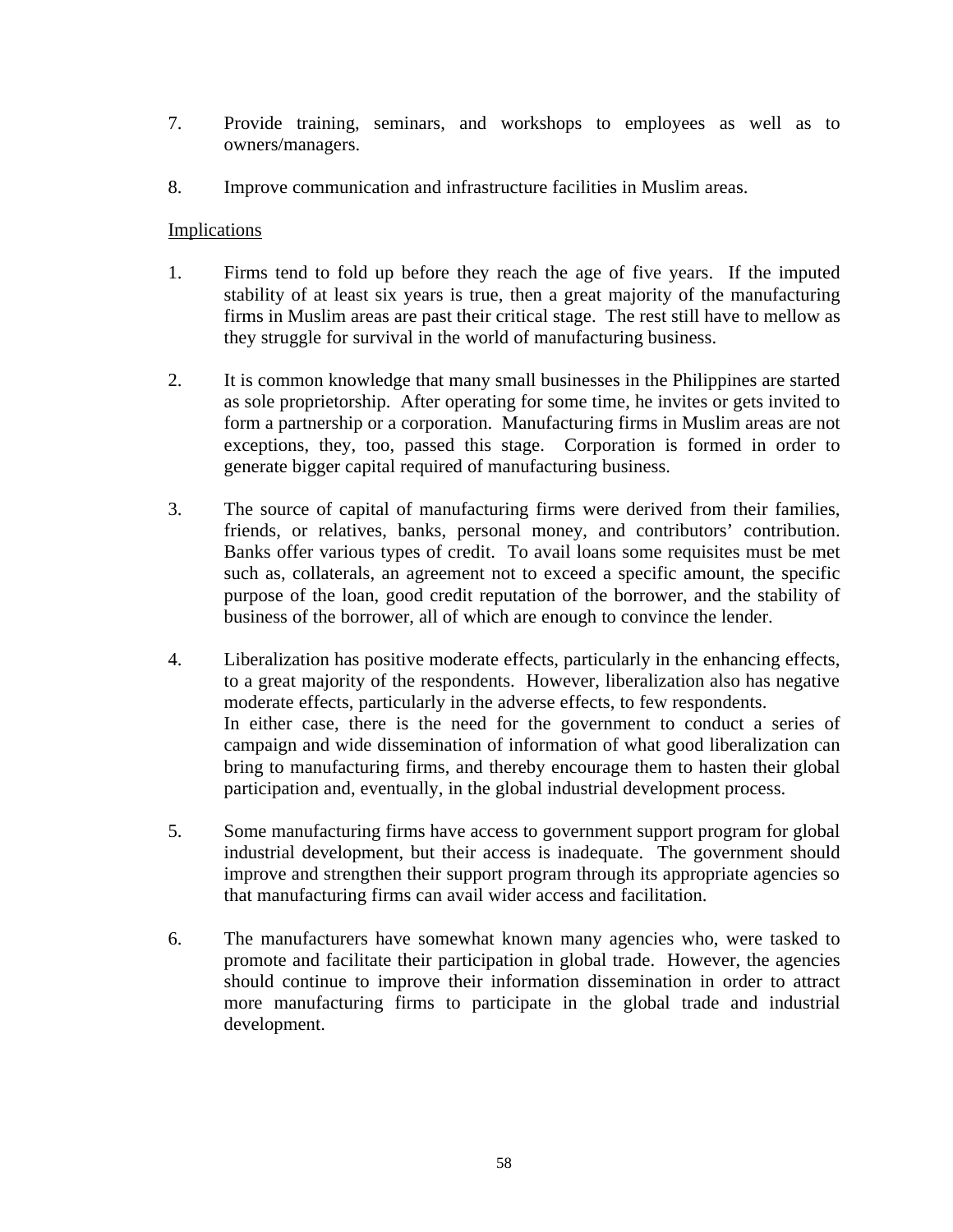- 7. Manufacturing firms have access to foreign support, but their access in only somewhat adequate. It would be imperative for the government to facilitate improvement of their access to foreign support.
- 8. The manufacturing firms have few known countries that have provided them support. The government should improve their political and business relationships so as facilitation of support to manufacturing firms would be enhanced and more accessible.
- 9. A huge number of manufacturing firms have no access with foreign traders. There is the need for the national government to mediate by bringing together both the local manufacturing firms and the identified foreign traders. With this, it would promote and help develop good business relationships and understanding.
- 10. The participation of manufacturing firms is hindered by so many problems. The government should take cognizance of these problems and make it as basis in devising and development of strategies to alleviate, if not, lessen the problems hindering the participation of manufacturing firms in Muslim areas into the global industrial development.

## Recommendations

 Based on the findings and implications of the study, the following recommendations are drawn:

- 1. The establishment of a branch of the Development Bank of the Philippines (DBP) in Marawi City. The nearest branch of the DBP is located in Iligan City. Manufacturers and other businessmen in Marawi City have to go down in Iligan City to transact their business.
- 2. The national government, through the "Bangko Sentral ng Pilipinas" (BSP) in consultation and coordination with some government agencies, should put up more banks, private or commercial banks, in Muslim areas so that manufacturing firms located therein can easily access and avail financing assistance and financial services. Likewise, Islamic banks should also be established in Muslim areas to cater to the financial requirements of Muslim manufacturers and other businessmen. With the establishment of Islamic banks, Muslim manufacturers, businessmen, and even private individuals can avail of financial assistance whose terms and conditions are acceptable and in no way conflict with Islamic belief.
- 3. The Canadian International Development Agency (CIDA) is one of the foreign donors providing assistance to the Philippines. There were three pilot areas, Regions 6, 7 and 11 who have already benefited the financial, training and technical assistance provided by the CIDA. Given this kind of foreign support, the national government can request or ask the CIDA to provide the same assistance to the Autonomous Region for Muslim Mindanao, Regions 9, 10 and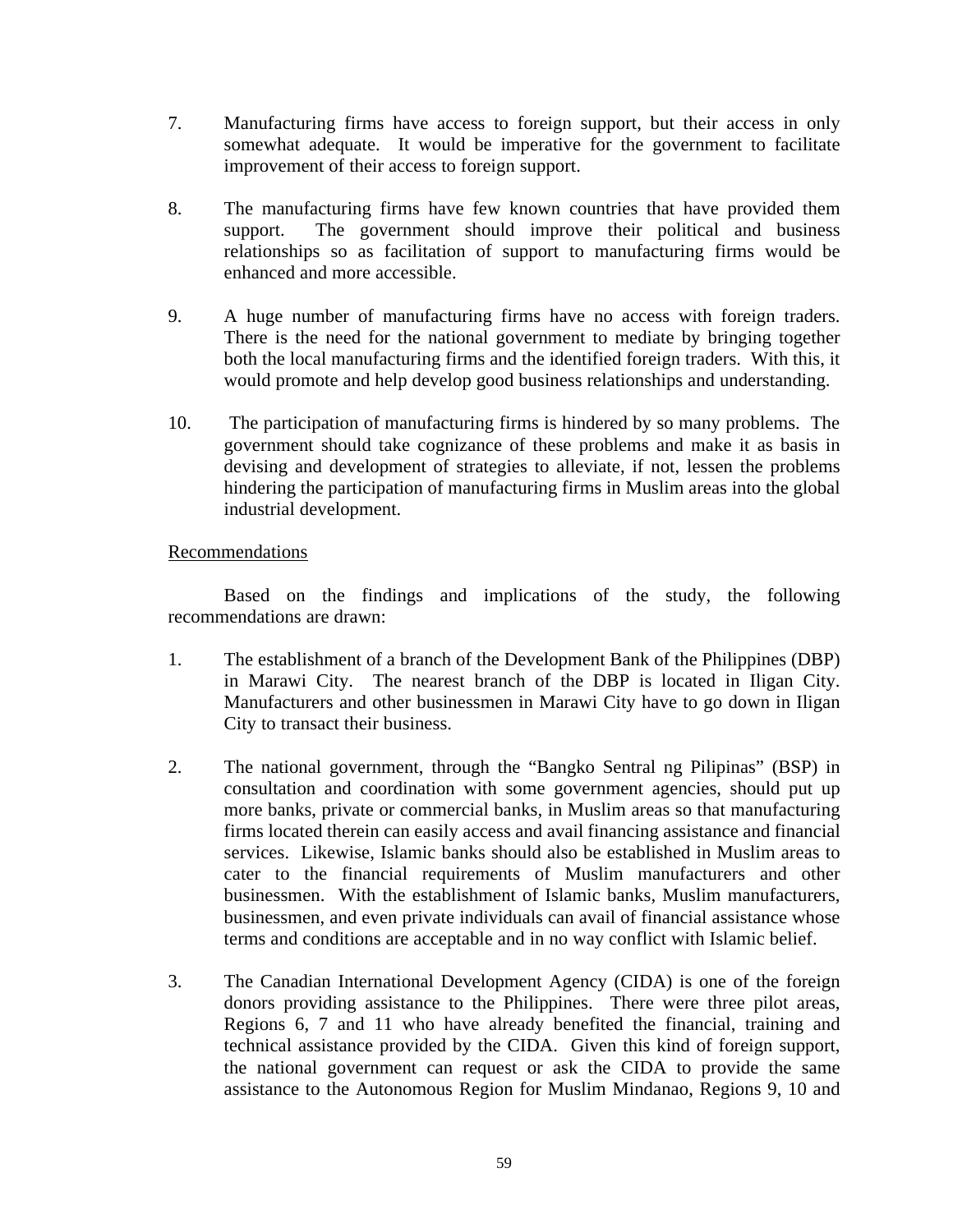12. The assistance provided to manufacturing firms in Muslim areas would help hasten the participation of said manufacturing firms in global industrial development.

- 4. The local government officials should encourage their constituents who have potentials to engage in manufacturing, and provide the necessary initial assistance, and likewise, extend support to existing manufacturing firms in their area.
- 5. There are several institutions, which provide assistance to business firms. The national government in consultation and coordination with the Department of Trade and Industry, Department of Science and Technology, and National Economic and Development Authority, must give first priority in providing training assistance and seminars to manufacturers in the field of:
	- 5.1. Global economic liberalization of manufacturing firms.
	- 5.2. Marketing fundamentals, marketing management and market development.
	- 5.3. Management training and development.
	- 5.4. Financial management or business finance.
	- 5.5. Production and technology transfer.
	- 5.6. Mass communication/information technology.
	- 5.7 Proprietary product technology.
- 6. Effective and sufficient information dissemination of support programs, business opportunities, new trends in economic liberalization and global industrial development.
- 7. The infant industry argument for government intervention is that to let manufacturing get a toehold, governments should temporarily support new industries, but not to end up protecting the inefficient.